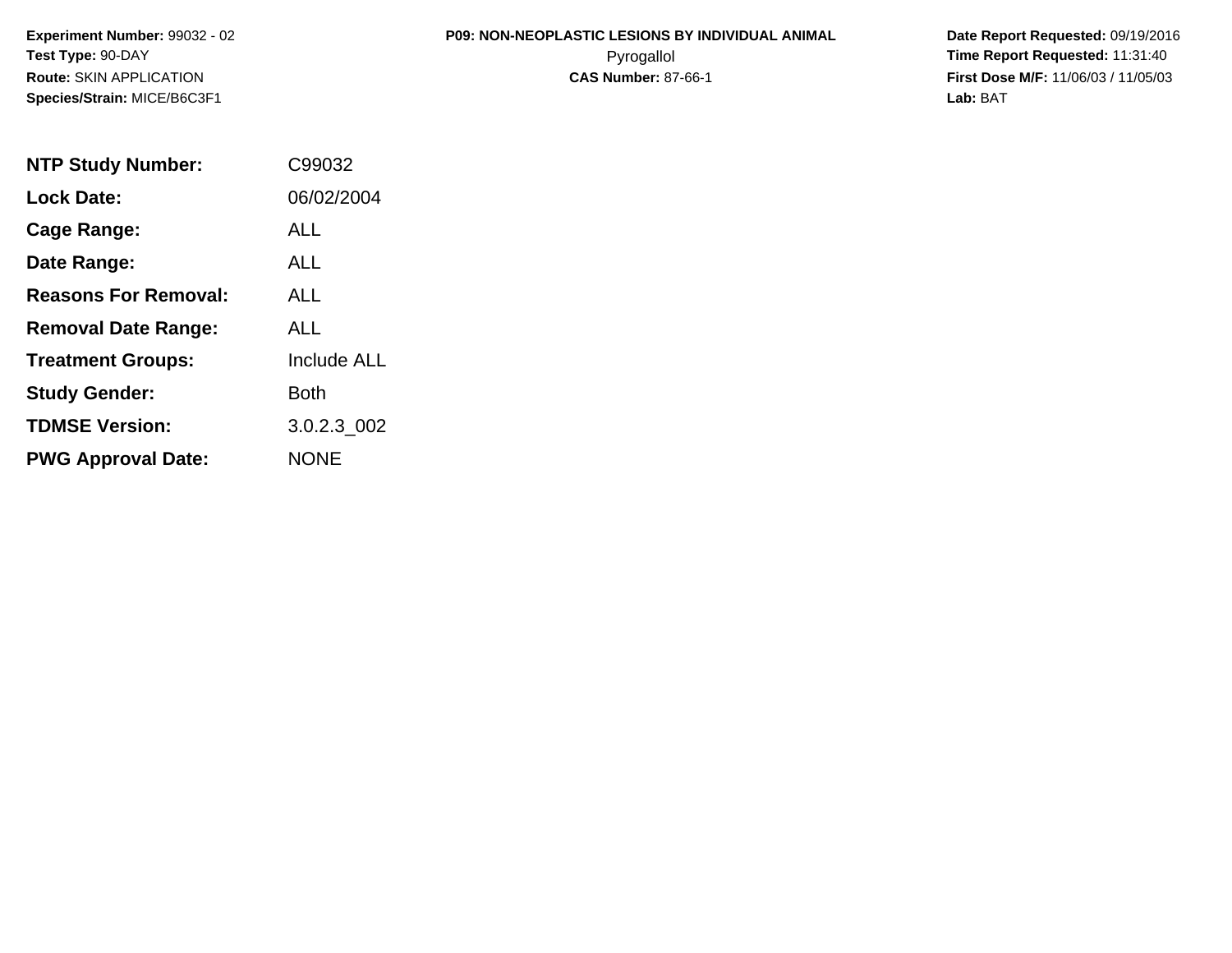#### **P09: NON-NEOPLASTIC LESIONS BY INDIVIDUAL ANIMAL**Pyrogallol **Time Report Requested:** 11:31:40

 **Date Report Requested:** 09/19/2016 **First Dose M/F:** 11/06/03 / 11/05/03<br>**Lab:** BAT **Lab:** BAT

| <b>B6C3F1 MICE MALE</b>                                   | DAY ON TEST      | $_{\rm 0}^{\rm 0}$<br>$\frac{9}{3}$                              | $\pmb{0}$<br>$\pmb{0}$<br>$\frac{9}{3}$                        | $\pmb{0}$<br>$\mathsf{O}\xspace$<br>9<br>$\sqrt{3}$                      | $\pmb{0}$<br>$\mathbf 0$<br>$\boldsymbol{9}$<br>$\mathbf 3$            | $\pmb{0}$<br>$\mathbf 0$<br>$\boldsymbol{9}$<br>$\mathbf{3}$                   | $\begin{smallmatrix} 0\\0 \end{smallmatrix}$<br>$\boldsymbol{9}$<br>$\mathbf{3}$ | $\mathbf 0$<br>$\mathbf 0$<br>$9\,$<br>3                                   | $\mathbf 0$<br>$\mathbf 0$<br>9<br>3      | $\pmb{0}$<br>$\mathsf 0$<br>$\boldsymbol{9}$<br>$\mathbf 3$ | 0<br>0<br>9<br>$\mathsf 3$                          |          |                  |
|-----------------------------------------------------------|------------------|------------------------------------------------------------------|----------------------------------------------------------------|--------------------------------------------------------------------------|------------------------------------------------------------------------|--------------------------------------------------------------------------------|----------------------------------------------------------------------------------|----------------------------------------------------------------------------|-------------------------------------------|-------------------------------------------------------------|-----------------------------------------------------|----------|------------------|
| 0 MG/KG                                                   | <b>ANIMAL ID</b> | $\pmb{0}$<br>$_{\rm 0}^{\rm 0}$<br>$\mathbf 0$<br>$\overline{1}$ | $\pmb{0}$<br>$_{\rm 0}^{\rm 0}$<br>$\pmb{0}$<br>$\overline{2}$ | $\mathbf 0$<br>$\mathbf 0$<br>$\mathbf 0$<br>$\mathbf 0$<br>$\mathbf{3}$ | $\pmb{0}$<br>$\mathbf 0$<br>$\pmb{0}$<br>$\mathbf 0$<br>$\overline{4}$ | 0<br>$\mathsf{O}\xspace$<br>$\pmb{0}$<br>$\mathsf{O}\xspace$<br>$\overline{5}$ | $\pmb{0}$<br>$\mathbf 0$<br>$\pmb{0}$<br>$\mathbf 0$<br>$\overline{6}$           | $\mathbf 0$<br>$\mathbf 0$<br>$\mathbf 0$<br>$\mathbf 0$<br>$\overline{7}$ | $\mathbf 0$<br>0<br>0<br>$\mathbf 0$<br>8 | $\mathbf 0$<br>0<br>$\mathbf 0$<br>$\mathbf 0$<br>9         | $\mathbf 0$<br>0<br>$\mathbf 0$<br>$\mathbf 1$<br>0 | * TOTALS |                  |
| <b>ALIMENTARY SYSTEM</b>                                  |                  |                                                                  |                                                                |                                                                          |                                                                        |                                                                                |                                                                                  |                                                                            |                                           |                                                             |                                                     |          |                  |
| Esophagus                                                 |                  | $\pm$                                                            | $\ddot{}$                                                      |                                                                          |                                                                        |                                                                                |                                                                                  |                                                                            |                                           |                                                             | $+$                                                 | 10       |                  |
| Gallbladder                                               |                  |                                                                  |                                                                |                                                                          |                                                                        |                                                                                |                                                                                  |                                                                            |                                           |                                                             | $+$                                                 | 10       |                  |
| Intestine Large, Cecum                                    |                  |                                                                  |                                                                |                                                                          |                                                                        |                                                                                |                                                                                  |                                                                            |                                           |                                                             | $\ddot{}$                                           | 10       |                  |
| Intestine Large, Colon                                    |                  |                                                                  |                                                                |                                                                          |                                                                        |                                                                                |                                                                                  |                                                                            |                                           |                                                             | $+$                                                 | 10       |                  |
| Intestine Large, Rectum                                   |                  |                                                                  |                                                                |                                                                          |                                                                        |                                                                                |                                                                                  |                                                                            |                                           |                                                             | $+$                                                 | 10       |                  |
| Intestine Small, Duodenum                                 |                  |                                                                  |                                                                |                                                                          |                                                                        |                                                                                |                                                                                  |                                                                            |                                           |                                                             | $^{+}$                                              | 10       |                  |
| Intestine Small, Ileum                                    |                  |                                                                  |                                                                |                                                                          |                                                                        |                                                                                |                                                                                  |                                                                            |                                           |                                                             | $+$                                                 | 10       |                  |
| Intestine Small, Jejunum                                  |                  | $+$                                                              | $\ddot{}$                                                      |                                                                          |                                                                        |                                                                                |                                                                                  |                                                                            |                                           |                                                             | $^{+}$                                              | 10       |                  |
| Liver<br>Hematopoietic Cell Proliferation<br>Inflammation |                  | $+$                                                              | $+$                                                            | $\ddot{}$                                                                | $\ddot{}$                                                              | $\ddot{+}$                                                                     | $\ddot{}$<br>-1                                                                  | $+$                                                                        | $\ddot{}$                                 | $+$                                                         | $+$                                                 | 10       | 2 1.0<br>$1 1.0$ |
| Pancreas                                                  |                  |                                                                  |                                                                |                                                                          |                                                                        |                                                                                |                                                                                  |                                                                            |                                           |                                                             | $\ddot{}$                                           | 10       |                  |
| Salivary Glands                                           |                  |                                                                  |                                                                |                                                                          |                                                                        |                                                                                |                                                                                  |                                                                            |                                           |                                                             | $\ddot{}$                                           | 10       |                  |
| Stomach, Forestomach                                      |                  |                                                                  |                                                                |                                                                          |                                                                        |                                                                                |                                                                                  |                                                                            |                                           |                                                             | $+$                                                 | 10       |                  |
| Stomach, Glandular                                        |                  |                                                                  |                                                                |                                                                          |                                                                        |                                                                                |                                                                                  |                                                                            |                                           |                                                             | $+$                                                 | 10       |                  |

#### **CARDIOVASCULAR SYSTEM**

\* .. Total animals with tissue examined microscopically; Total animals with lesion and mean severity grade

+ .. Tissue examined microscopically

X .. Lesion present

I .. Insufficient tissue

M .. Missing tissue

A .. Autolysis precludes evaluation

BLANK .. Not examined microscopically 2) Mild 4) Marked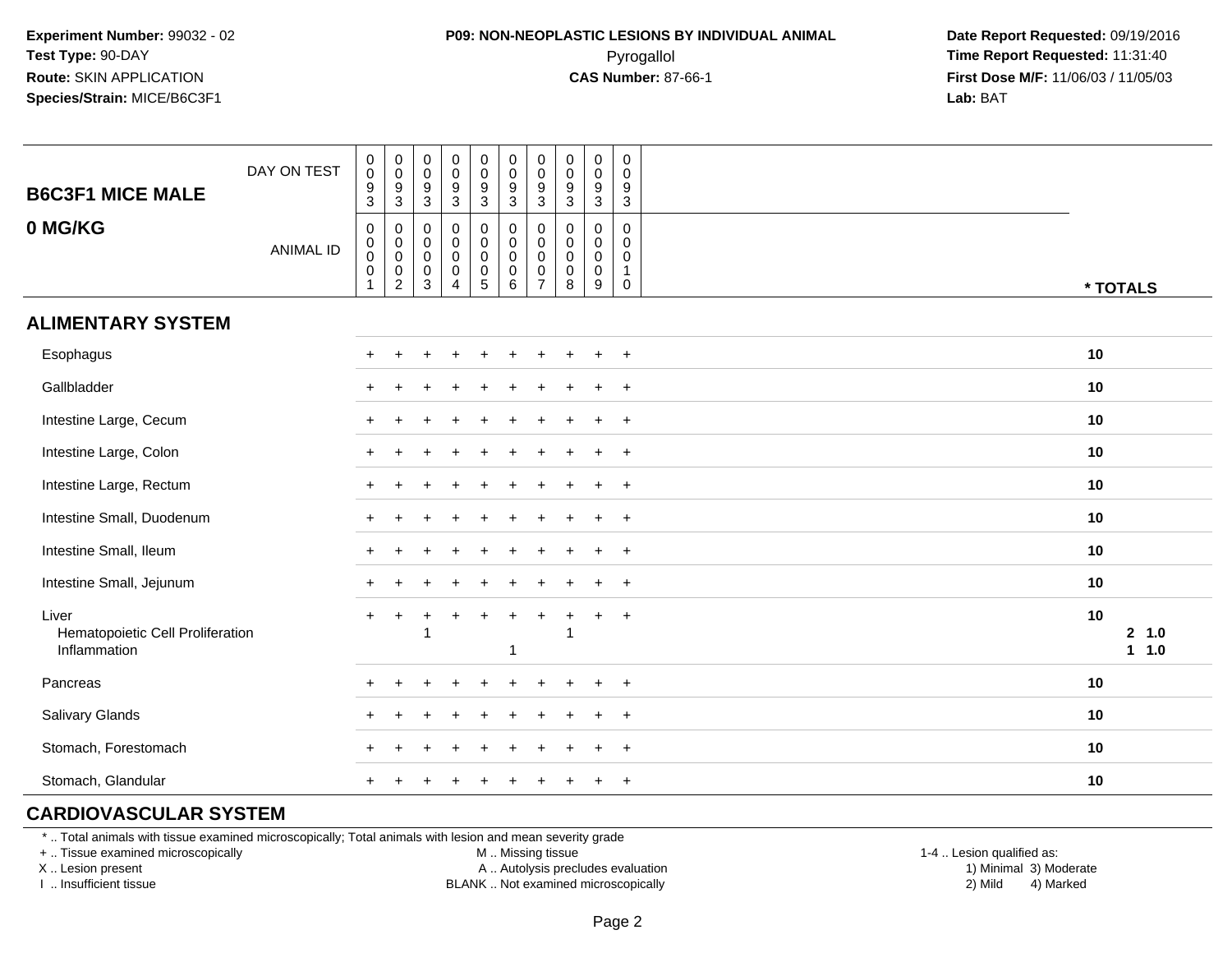# **P09: NON-NEOPLASTIC LESIONS BY INDIVIDUAL ANIMAL**Pyrogallol **Time Report Requested:** 11:31:40

| <b>B6C3F1 MICE MALE</b>                                                                                                                                                                       | DAY ON TEST      | $\pmb{0}$<br>$\pmb{0}$<br>$\boldsymbol{9}$<br>$\overline{3}$ | $_{\rm 0}^{\rm 0}$<br>$\boldsymbol{9}$<br>$\overline{3}$                  | 0<br>$\mathsf 0$<br>9<br>$\sqrt{3}$        | $\pmb{0}$<br>$\pmb{0}$<br>9<br>$\sqrt{3}$           | $\pmb{0}$<br>$\pmb{0}$<br>9<br>$\overline{3}$      | $\pmb{0}$<br>$\ddot{\mathbf{0}}$<br>9<br>$\sqrt{3}$       | $\pmb{0}$<br>$\mathbf 0$<br>9<br>$\sqrt{3}$                            | $\mathbf 0$<br>$\pmb{0}$<br>$9\,$<br>$\overline{3}$        | $\pmb{0}$<br>$\mathbf 0$<br>9<br>$\sqrt{3}$          | $\,0\,$<br>$\pmb{0}$<br>9<br>$\mathbf{3}$                    |                                                                                                                  |          |       |
|-----------------------------------------------------------------------------------------------------------------------------------------------------------------------------------------------|------------------|--------------------------------------------------------------|---------------------------------------------------------------------------|--------------------------------------------|-----------------------------------------------------|----------------------------------------------------|-----------------------------------------------------------|------------------------------------------------------------------------|------------------------------------------------------------|------------------------------------------------------|--------------------------------------------------------------|------------------------------------------------------------------------------------------------------------------|----------|-------|
| 0 MG/KG                                                                                                                                                                                       | <b>ANIMAL ID</b> | $\pmb{0}$<br>0<br>$\mathbf 0$<br>$\pmb{0}$<br>$\mathbf 1$    | $\pmb{0}$<br>$\pmb{0}$<br>$\mathbf 0$<br>$\mathop{2}\limits^{\mathbb{O}}$ | 0<br>0<br>$\mathbf 0$<br>0<br>$\mathbf{3}$ | 0<br>$\Omega$<br>$\mathbf 0$<br>0<br>$\overline{4}$ | 0<br>0<br>$\pmb{0}$<br>$\pmb{0}$<br>$\overline{5}$ | $\pmb{0}$<br>$\mathbf 0$<br>$\mathbf 0$<br>$\pmb{0}$<br>6 | $\mathbf 0$<br>$\mathbf 0$<br>$\pmb{0}$<br>$\pmb{0}$<br>$\overline{7}$ | $\mathbf{0}$<br>$\mathbf 0$<br>$\mathbf 0$<br>0<br>$\,8\,$ | $\Omega$<br>$\mathbf 0$<br>$\mathbf 0$<br>0<br>$9\,$ | 0<br>$\mathbf 0$<br>$\pmb{0}$<br>$\mathbf{1}$<br>$\mathbf 0$ |                                                                                                                  | * TOTALS |       |
| <b>Blood Vessel</b>                                                                                                                                                                           |                  |                                                              |                                                                           |                                            |                                                     |                                                    |                                                           |                                                                        |                                                            |                                                      | $\ddot{}$                                                    |                                                                                                                  | 10       |       |
| Heart                                                                                                                                                                                         |                  |                                                              |                                                                           |                                            |                                                     |                                                    |                                                           |                                                                        |                                                            | $\ddot{}$                                            | $+$                                                          |                                                                                                                  | 10       |       |
| <b>ENDOCRINE SYSTEM</b>                                                                                                                                                                       |                  |                                                              |                                                                           |                                            |                                                     |                                                    |                                                           |                                                                        |                                                            |                                                      |                                                              |                                                                                                                  |          |       |
| <b>Adrenal Cortex</b><br>Subcapsular, Hyperplasia                                                                                                                                             |                  | +                                                            | $\ddot{}$                                                                 | +<br>$\overline{1}$                        | $\ddot{}$<br>-1                                     | $\ddot{}$                                          | $\ddot{}$                                                 | $\ddot{}$<br>$\overline{1}$                                            | $\ddot{}$                                                  | $\ddot{}$<br>-1                                      | $+$                                                          |                                                                                                                  | 10       | 5 1.0 |
| Adrenal Medulla                                                                                                                                                                               |                  | $\ddot{}$                                                    |                                                                           |                                            |                                                     |                                                    | $\ddot{}$                                                 |                                                                        |                                                            | $\pm$                                                | $+$                                                          |                                                                                                                  | 10       |       |
| Islets, Pancreatic                                                                                                                                                                            |                  |                                                              |                                                                           |                                            |                                                     |                                                    |                                                           |                                                                        |                                                            |                                                      | $\overline{+}$                                               |                                                                                                                  | 10       |       |
| Parathyroid Gland                                                                                                                                                                             |                  | м                                                            | $\overline{+}$                                                            | $\ddot{}$                                  | M                                                   | M                                                  | M                                                         | $\ddot{}$                                                              | $\ddot{}$                                                  | M                                                    | $+$                                                          | $5\phantom{.0}$                                                                                                  |          |       |
| <b>Pituitary Gland</b>                                                                                                                                                                        |                  | $+$                                                          |                                                                           |                                            |                                                     | $\div$                                             | $\ddot{}$                                                 |                                                                        |                                                            | $\pm$                                                | $+$                                                          |                                                                                                                  | 10       |       |
| <b>Thyroid Gland</b><br>Infiltration Cellular, Lymphoid                                                                                                                                       |                  | $\ddot{}$<br>3                                               | $\ddot{}$                                                                 | $\ddot{}$                                  |                                                     | $\ddot{}$                                          | $\ddot{}$                                                 | $\ddot{}$                                                              |                                                            |                                                      | $+$                                                          |                                                                                                                  | 10       | 13.0  |
| <b>GENERAL BODY SYSTEM</b>                                                                                                                                                                    |                  |                                                              |                                                                           |                                            |                                                     |                                                    |                                                           |                                                                        |                                                            |                                                      |                                                              |                                                                                                                  |          |       |
| <b>NONE</b>                                                                                                                                                                                   |                  |                                                              |                                                                           |                                            |                                                     |                                                    |                                                           |                                                                        |                                                            |                                                      |                                                              |                                                                                                                  |          |       |
| <b>GENITAL SYSTEM</b>                                                                                                                                                                         |                  |                                                              |                                                                           |                                            |                                                     |                                                    |                                                           |                                                                        |                                                            |                                                      |                                                              |                                                                                                                  |          |       |
| Epididymis                                                                                                                                                                                    |                  |                                                              |                                                                           |                                            |                                                     |                                                    |                                                           |                                                                        |                                                            |                                                      | $\ddot{}$                                                    |                                                                                                                  | 10       |       |
| <b>Preputial Gland</b><br>Inflammation                                                                                                                                                        |                  |                                                              |                                                                           |                                            |                                                     | $\ddot{}$                                          | $+$                                                       | $\ddot{}$<br>$\overline{\mathbf{1}}$                                   | $\ddot{}$                                                  | $\ddot{}$                                            | $+$                                                          |                                                                                                                  | 10       | 11.0  |
| *  Total animals with tissue examined microscopically; Total animals with lesion and mean severity grade<br>+  Tissue examined microscopically<br>X  Lesion present<br>I  Insufficient tissue |                  |                                                              |                                                                           |                                            |                                                     |                                                    | M  Missing tissue<br>BLANK  Not examined microscopically  |                                                                        |                                                            |                                                      |                                                              | 1-4  Lesion qualified as:<br>A  Autolysis precludes evaluation<br>1) Minimal 3) Moderate<br>2) Mild<br>4) Marked |          |       |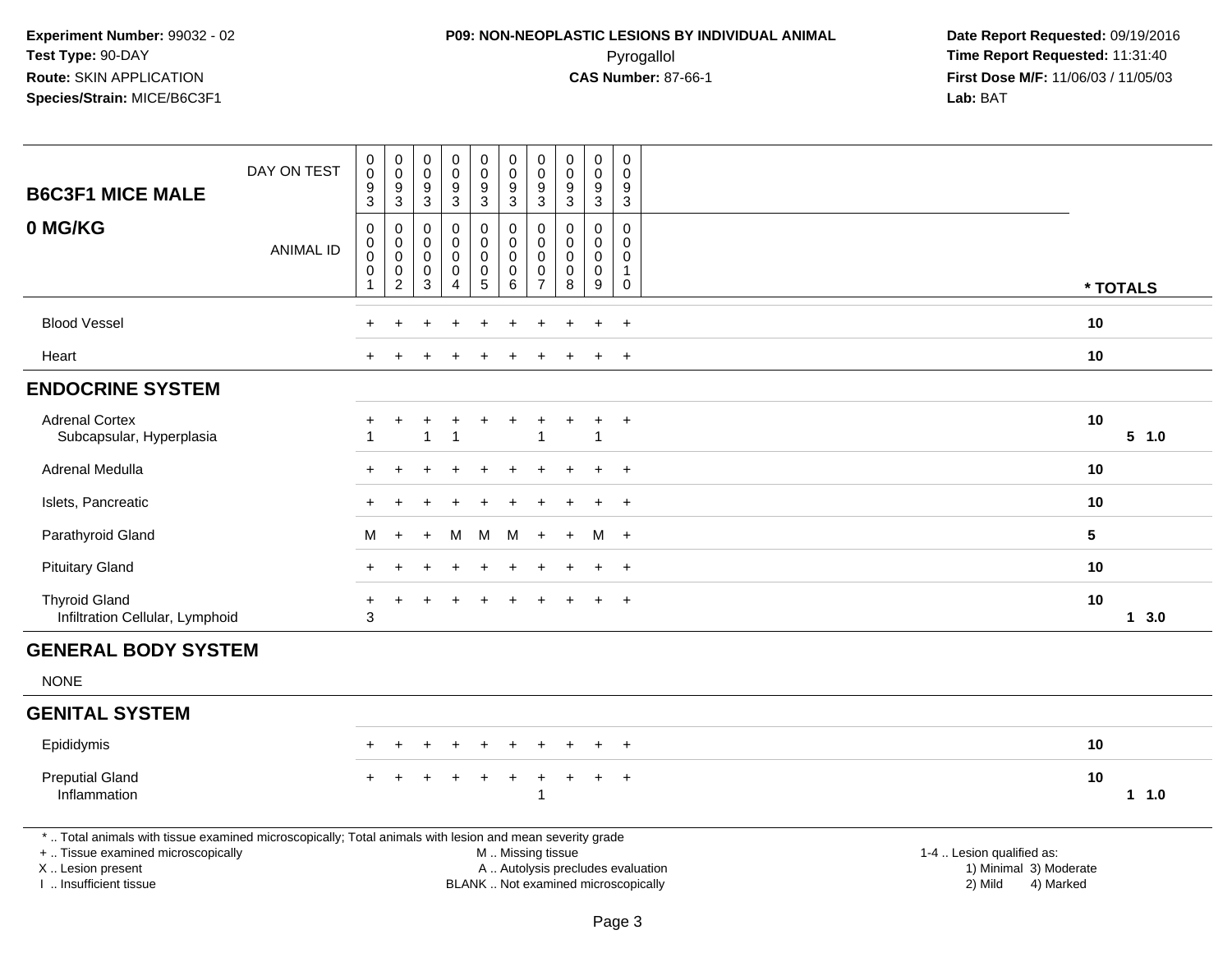# **P09: NON-NEOPLASTIC LESIONS BY INDIVIDUAL ANIMAL**Pyrogallol **Time Report Requested:** 11:31:40

| <b>B6C3F1 MICE MALE</b>                                                                                                                                                                       | DAY ON TEST      | $\pmb{0}$<br>$\mathbf 0$<br>$\boldsymbol{9}$       | $\boldsymbol{0}$<br>$\mathbf 0$<br>$\boldsymbol{9}$ | 0<br>$\mathbf 0$<br>$\boldsymbol{9}$ | $_{\rm 0}^{\rm 0}$<br>$\overline{9}$     | $\pmb{0}$<br>$\mathbf 0$<br>$\overline{9}$               | $\pmb{0}$<br>$\mathbf 0$<br>$\boldsymbol{9}$             | $\pmb{0}$<br>$\mathbf 0$<br>9                                    | $\pmb{0}$<br>$\pmb{0}$<br>$\frac{9}{3}$      | $\begin{smallmatrix}0\\0\end{smallmatrix}$<br>$\overline{9}$ | $\pmb{0}$<br>$\mathbf 0$<br>9                          |                                                                                                                  |          |
|-----------------------------------------------------------------------------------------------------------------------------------------------------------------------------------------------|------------------|----------------------------------------------------|-----------------------------------------------------|--------------------------------------|------------------------------------------|----------------------------------------------------------|----------------------------------------------------------|------------------------------------------------------------------|----------------------------------------------|--------------------------------------------------------------|--------------------------------------------------------|------------------------------------------------------------------------------------------------------------------|----------|
|                                                                                                                                                                                               |                  | $\sqrt{3}$                                         | $\mathbf{3}$                                        | $\mathbf{3}$                         | $\mathbf{3}$                             | $\mathbf{3}$                                             | $\mathbf{3}$                                             | 3                                                                |                                              | 3                                                            | $\mathbf{3}$                                           |                                                                                                                  |          |
| 0 MG/KG                                                                                                                                                                                       | <b>ANIMAL ID</b> | $\pmb{0}$<br>$\pmb{0}$<br>$\pmb{0}$<br>$\mathbf 0$ | 0<br>0<br>$\pmb{0}$<br>0                            | 0<br>$\mathbf 0$<br>$\mathbf 0$<br>0 | 0<br>$\pmb{0}$<br>$\pmb{0}$<br>$\pmb{0}$ | $\mathbf 0$<br>$\mathsf 0$<br>$\mathbf 0$<br>$\mathbf 0$ | $\pmb{0}$<br>$\pmb{0}$<br>$\mathbf 0$<br>0               | $\mathbf 0$<br>$\mathbf 0$<br>$\mathbf 0$<br>0<br>$\overline{7}$ | 0<br>$\mathbf 0$<br>$\pmb{0}$<br>$\mathbf 0$ | $\mathbf 0$<br>$\mathbf 0$<br>$\mathbf 0$<br>$\pmb{0}$       | $\mathbf 0$<br>$\mathbf 0$<br>$\Omega$<br>$\mathbf{1}$ |                                                                                                                  |          |
|                                                                                                                                                                                               |                  | $\mathbf{1}$                                       | $\sqrt{2}$                                          | 3                                    | $\overline{4}$                           | 5                                                        | $6\phantom{a}$                                           |                                                                  | 8                                            | 9                                                            | $\mathsf 0$                                            |                                                                                                                  | * TOTALS |
| Prostate                                                                                                                                                                                      |                  |                                                    |                                                     |                                      |                                          |                                                          |                                                          |                                                                  |                                              | $\ddot{}$                                                    | $+$                                                    | 10                                                                                                               |          |
| Seminal Vesicle                                                                                                                                                                               |                  |                                                    |                                                     |                                      |                                          |                                                          |                                                          |                                                                  |                                              |                                                              | $\ddot{}$                                              | 10                                                                                                               |          |
| <b>Testes</b>                                                                                                                                                                                 |                  |                                                    |                                                     |                                      |                                          |                                                          |                                                          |                                                                  |                                              | $\ddot{}$                                                    | $+$                                                    | 10                                                                                                               |          |
| <b>HEMATOPOIETIC SYSTEM</b>                                                                                                                                                                   |                  |                                                    |                                                     |                                      |                                          |                                                          |                                                          |                                                                  |                                              |                                                              |                                                        |                                                                                                                  |          |
| <b>Bone Marrow</b>                                                                                                                                                                            |                  | $+$                                                | $\ddot{}$                                           | $\ddot{}$                            | $\div$                                   | $\ddot{}$                                                | $\ddot{}$                                                | $\ddot{}$                                                        |                                              | $\ddot{}$                                                    | $+$                                                    | 10                                                                                                               |          |
| Lymph Node, Mandibular                                                                                                                                                                        |                  |                                                    |                                                     |                                      |                                          |                                                          |                                                          |                                                                  |                                              | м                                                            | $+$                                                    | $\boldsymbol{9}$                                                                                                 |          |
| Lymph Node, Mesenteric                                                                                                                                                                        |                  |                                                    |                                                     |                                      |                                          |                                                          |                                                          |                                                                  |                                              | $\ddot{}$                                                    | $\overline{+}$                                         | 10                                                                                                               |          |
| Spleen                                                                                                                                                                                        |                  |                                                    |                                                     |                                      |                                          |                                                          |                                                          |                                                                  |                                              | $\ddot{}$                                                    | $+$                                                    | 10                                                                                                               |          |
| Thymus                                                                                                                                                                                        |                  | $+$                                                |                                                     |                                      |                                          | ÷                                                        | $\div$                                                   | $\ddot{}$                                                        |                                              | $\ddot{}$                                                    | $+$                                                    | 10                                                                                                               |          |
| <b>INTEGUMENTARY SYSTEM</b>                                                                                                                                                                   |                  |                                                    |                                                     |                                      |                                          |                                                          |                                                          |                                                                  |                                              |                                                              |                                                        |                                                                                                                  |          |
| Mammary Gland                                                                                                                                                                                 |                  | M                                                  | M                                                   | м                                    | M                                        | M                                                        | M                                                        | M                                                                | M                                            | M M                                                          |                                                        | 0                                                                                                                |          |
| Skin                                                                                                                                                                                          |                  | $+$                                                |                                                     |                                      |                                          | $\div$                                                   | $\pm$                                                    |                                                                  |                                              | $+$                                                          | $+$                                                    | 10                                                                                                               |          |
| <b>MUSCULOSKELETAL SYSTEM</b>                                                                                                                                                                 |                  |                                                    |                                                     |                                      |                                          |                                                          |                                                          |                                                                  |                                              |                                                              |                                                        |                                                                                                                  |          |
| <b>Bone</b>                                                                                                                                                                                   |                  |                                                    |                                                     |                                      |                                          |                                                          |                                                          |                                                                  |                                              | $\ddot{}$                                                    | $\overline{+}$                                         | 10                                                                                                               |          |
| <b>NERVOUS SYSTEM</b>                                                                                                                                                                         |                  |                                                    |                                                     |                                      |                                          |                                                          |                                                          |                                                                  |                                              |                                                              |                                                        |                                                                                                                  |          |
| <b>Brain</b>                                                                                                                                                                                  |                  | $\pm$                                              |                                                     |                                      |                                          |                                                          |                                                          |                                                                  |                                              | $\div$                                                       | $+$                                                    | 10                                                                                                               |          |
| *  Total animals with tissue examined microscopically; Total animals with lesion and mean severity grade<br>+  Tissue examined microscopically<br>X  Lesion present<br>I. Insufficient tissue |                  |                                                    |                                                     |                                      |                                          |                                                          | M  Missing tissue<br>BLANK  Not examined microscopically |                                                                  |                                              |                                                              |                                                        | 1-4  Lesion qualified as:<br>A  Autolysis precludes evaluation<br>1) Minimal 3) Moderate<br>2) Mild<br>4) Marked |          |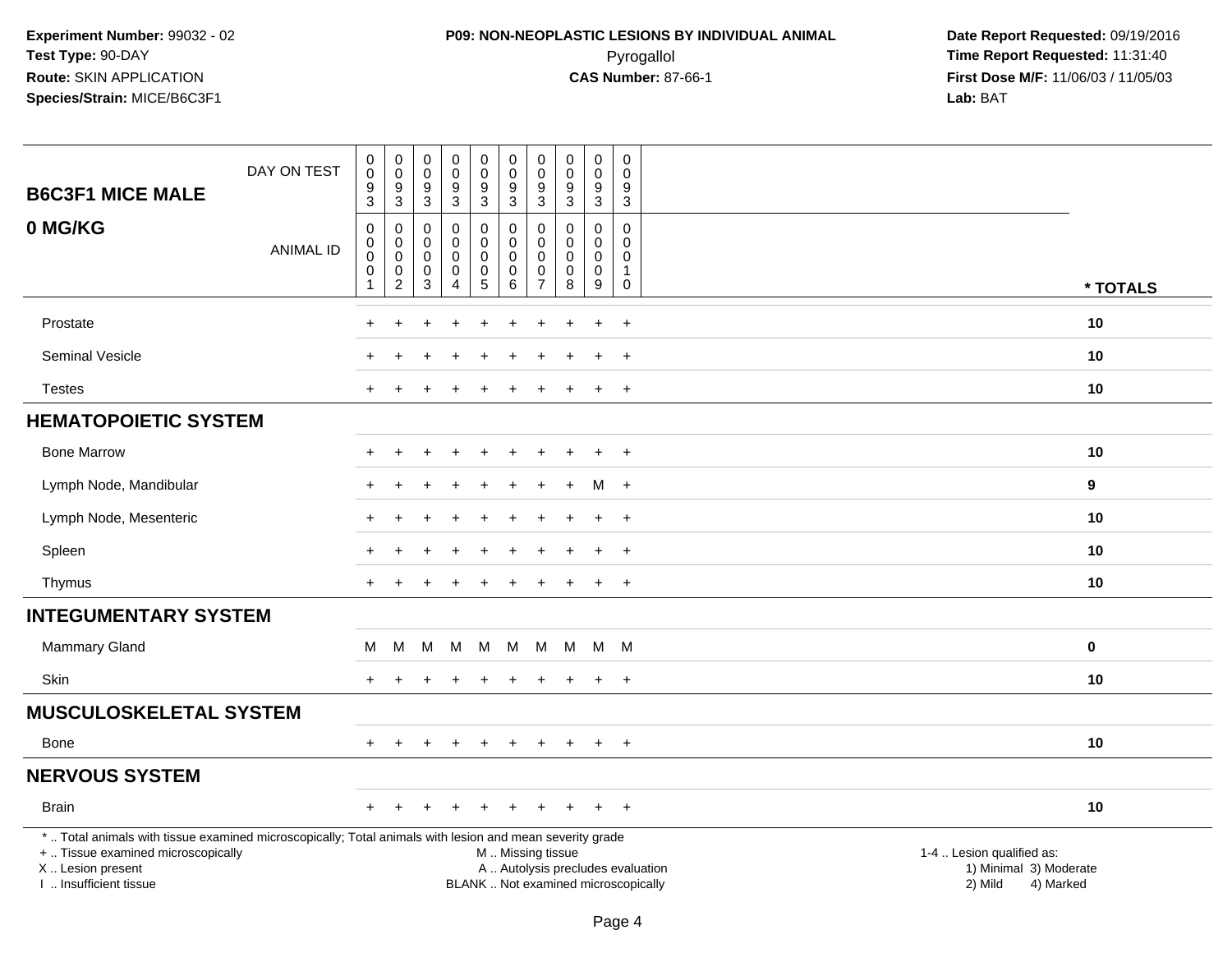### **P09: NON-NEOPLASTIC LESIONS BY INDIVIDUAL ANIMAL**Pyrogallol **Time Report Requested:** 11:31:40

 **Date Report Requested:** 09/19/2016 **First Dose M/F:** 11/06/03 / 11/05/03<br>**Lab:** BAT **Lab:** BAT

| <b>B6C3F1 MICE MALE</b>                                           | DAY ON TEST      | $\pmb{0}$<br>$\pmb{0}$<br>$\boldsymbol{9}$<br>$\ensuremath{\mathsf{3}}$ | 0<br>$\mathbf 0$<br>$\boldsymbol{9}$<br>$\mathbf{3}$                           | $_{\rm 0}^{\rm 0}$<br>$\boldsymbol{9}$<br>$\sqrt{3}$                          | $_{\rm 0}^{\rm 0}$<br>$\boldsymbol{9}$<br>$\sqrt{3}$            | $\begin{smallmatrix} 0\\0 \end{smallmatrix}$<br>$\frac{9}{3}$   | $\begin{smallmatrix} 0\\0 \end{smallmatrix}$<br>$\boldsymbol{9}$<br>$\sqrt{3}$ | 0<br>$\mathbf 0$<br>9<br>3                        | $_{\rm 0}^{\rm 0}$<br>9<br>$\mathbf 3$ | $_{\rm 0}^{\rm 0}$<br>$\boldsymbol{9}$<br>$\sqrt{3}$ | $\mathbf 0$<br>$\mathbf 0$<br>$\boldsymbol{9}$<br>$\mathsf 3$  |          |                 |
|-------------------------------------------------------------------|------------------|-------------------------------------------------------------------------|--------------------------------------------------------------------------------|-------------------------------------------------------------------------------|-----------------------------------------------------------------|-----------------------------------------------------------------|--------------------------------------------------------------------------------|---------------------------------------------------|----------------------------------------|------------------------------------------------------|----------------------------------------------------------------|----------|-----------------|
| 0 MG/KG                                                           | <b>ANIMAL ID</b> | 0<br>$\pmb{0}$<br>$\pmb{0}$<br>$\boldsymbol{0}$<br>1                    | 0<br>$\begin{smallmatrix}0\\0\end{smallmatrix}$<br>$\pmb{0}$<br>$\overline{c}$ | $\pmb{0}$<br>$\begin{smallmatrix} 0\\0 \end{smallmatrix}$<br>$\mathbf 0$<br>3 | $\begin{smallmatrix}0\0\0\0\end{smallmatrix}$<br>$\overline{4}$ | $\begin{smallmatrix}0\0\0\0\end{smallmatrix}$<br>$\overline{5}$ | $\begin{matrix} 0 \\ 0 \\ 0 \\ 0 \end{matrix}$<br>6                            | 0<br>$\pmb{0}$<br>$\mathbf 0$<br>$\mathbf 0$<br>7 | 0<br>0<br>$\pmb{0}$<br>0<br>8          | 0<br>$\pmb{0}$<br>$\pmb{0}$<br>$\pmb{0}$<br>9        | $\mathbf 0$<br>0<br>$\mathbf 0$<br>$\mathbf{1}$<br>$\mathbf 0$ | * TOTALS |                 |
| <b>RESPIRATORY SYSTEM</b>                                         |                  |                                                                         |                                                                                |                                                                               |                                                                 |                                                                 |                                                                                |                                                   |                                        |                                                      |                                                                |          |                 |
| Lung                                                              |                  |                                                                         |                                                                                |                                                                               |                                                                 |                                                                 |                                                                                |                                                   |                                        | $+$                                                  | $+$                                                            | 10       |                 |
| Nose                                                              |                  | $+$                                                                     |                                                                                |                                                                               |                                                                 | $\pm$                                                           | $\pm$                                                                          |                                                   | $\pm$                                  | $+$                                                  | $+$                                                            | 10       |                 |
| Trachea                                                           |                  |                                                                         |                                                                                |                                                                               |                                                                 |                                                                 |                                                                                |                                                   |                                        | $\ddot{}$                                            | $+$                                                            | 10       |                 |
| <b>SPECIAL SENSES SYSTEM</b>                                      |                  |                                                                         |                                                                                |                                                                               |                                                                 |                                                                 |                                                                                |                                                   |                                        |                                                      |                                                                |          |                 |
| Eye                                                               |                  | $+$                                                                     |                                                                                |                                                                               | $\div$                                                          | $\ddot{}$                                                       |                                                                                | $\ddot{}$                                         | $\pm$                                  | $+$                                                  | $+$                                                            | 10       |                 |
| <b>Harderian Gland</b>                                            |                  |                                                                         |                                                                                |                                                                               |                                                                 |                                                                 |                                                                                |                                                   |                                        |                                                      | $+$                                                            | 10       |                 |
| <b>URINARY SYSTEM</b>                                             |                  |                                                                         |                                                                                |                                                                               |                                                                 |                                                                 |                                                                                |                                                   |                                        |                                                      |                                                                |          |                 |
| Kidney<br>Inflammation<br>Renal Tubule, Vacuolization Cytoplasmic |                  | $+$<br>$\overline{2}$                                                   | +<br>$\overline{2}$                                                            |                                                                               | $\pm$                                                           | ÷<br>-4                                                         | $\overline{2}$                                                                 |                                                   |                                        | $\div$<br>2                                          | $\overline{+}$<br>-1<br>2                                      | 10       | 4 1.0<br>10 1.5 |
| <b>Urinary Bladder</b><br>Inflammation                            |                  |                                                                         |                                                                                |                                                                               |                                                                 |                                                                 | $\pm$                                                                          | $\pm$                                             | $\pm$                                  | $\ddot{}$                                            | $+$                                                            | 10       | 11.0            |

\* .. Total animals with tissue examined microscopically; Total animals with lesion and mean severity grade

+ .. Tissue examined microscopically

X .. Lesion present

I .. Insufficient tissue

M .. Missing tissue

Lesion present A .. Autolysis precludes evaluation 1) Minimal 3) Moderate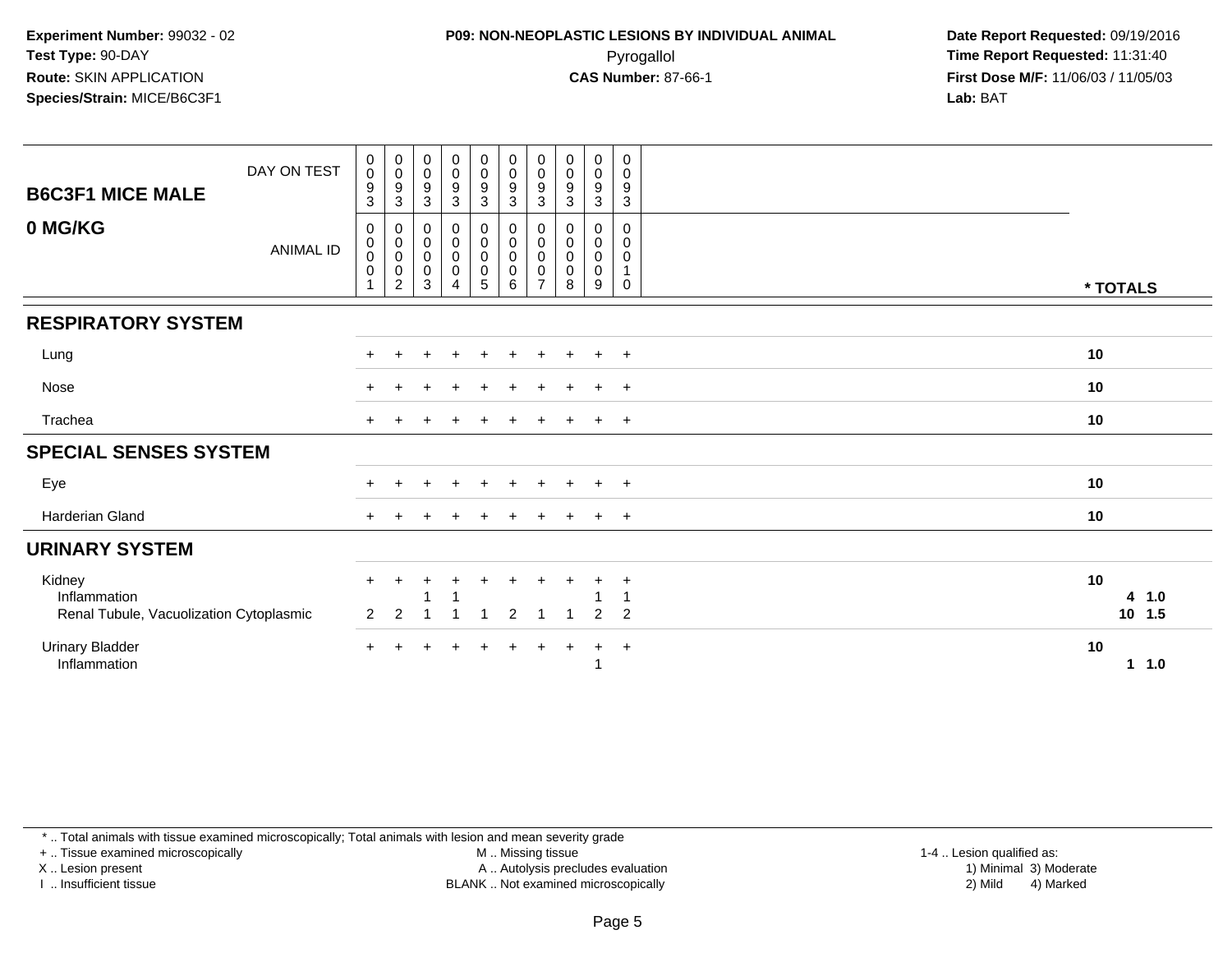| <b>B6C3F1 MICE MALE</b>                                                                                                                                                                       | DAY ON TEST      | 0<br>$\mathbf 0$<br>9<br>3                 | $\boldsymbol{0}$<br>0<br>9<br>$\mathbf{3}$                        | 0<br>0<br>9<br>3                           | 0<br>0<br>9<br>$\mathbf{3}$                   | $\pmb{0}$<br>0<br>$\boldsymbol{9}$<br>$\mathbf{3}$          | $\pmb{0}$<br>$\mathsf{O}\xspace$<br>9<br>$\ensuremath{\mathsf{3}}$ | $\mathbf 0$<br>$\mathbf 0$<br>9<br>$\mathbf{3}$                            | $\mathbf 0$<br>$\mathbf 0$<br>9<br>3   | 0<br>$\mathbf 0$<br>9<br>3                          | 0<br>$\Omega$<br>9<br>$\mathbf{3}$                                         |                                   |                                      |                                       |
|-----------------------------------------------------------------------------------------------------------------------------------------------------------------------------------------------|------------------|--------------------------------------------|-------------------------------------------------------------------|--------------------------------------------|-----------------------------------------------|-------------------------------------------------------------|--------------------------------------------------------------------|----------------------------------------------------------------------------|----------------------------------------|-----------------------------------------------------|----------------------------------------------------------------------------|-----------------------------------|--------------------------------------|---------------------------------------|
| <b>38 MG/KG</b>                                                                                                                                                                               | <b>ANIMAL ID</b> | 0<br>0<br>$\mathbf 0$<br>$\mathbf{1}$<br>1 | 0<br>$\mathbf 0$<br>$\mathbf 0$<br>$\mathbf{1}$<br>$\overline{2}$ | 0<br>0<br>$\mathbf 0$<br>$\mathbf{1}$<br>3 | 0<br>0<br>0<br>$\mathbf{1}$<br>$\overline{4}$ | $\mathbf 0$<br>$\pmb{0}$<br>0<br>$\mathbf{1}$<br>$\sqrt{5}$ | $\mathbf 0$<br>$\pmb{0}$<br>$\mathbf 0$<br>$\overline{1}$<br>6     | $\Omega$<br>$\mathbf 0$<br>$\mathbf 0$<br>$\overline{1}$<br>$\overline{7}$ | $\Omega$<br>0<br>$\mathbf 0$<br>1<br>8 | $\mathbf 0$<br>$\mathbf 0$<br>$\mathbf 0$<br>1<br>9 | $\mathbf 0$<br>$\mathbf 0$<br>$\mathbf 0$<br>$\overline{c}$<br>$\mathbf 0$ |                                   |                                      | * TOTALS                              |
| <b>ALIMENTARY SYSTEM</b>                                                                                                                                                                      |                  |                                            |                                                                   |                                            |                                               |                                                             |                                                                    |                                                                            |                                        |                                                     |                                                                            |                                   |                                      |                                       |
| <b>NONE</b>                                                                                                                                                                                   |                  |                                            |                                                                   |                                            |                                               |                                                             |                                                                    |                                                                            |                                        |                                                     |                                                                            |                                   |                                      |                                       |
| <b>CARDIOVASCULAR SYSTEM</b>                                                                                                                                                                  |                  |                                            |                                                                   |                                            |                                               |                                                             |                                                                    |                                                                            |                                        |                                                     |                                                                            |                                   |                                      |                                       |
| <b>NONE</b>                                                                                                                                                                                   |                  |                                            |                                                                   |                                            |                                               |                                                             |                                                                    |                                                                            |                                        |                                                     |                                                                            |                                   |                                      |                                       |
| <b>ENDOCRINE SYSTEM</b>                                                                                                                                                                       |                  |                                            |                                                                   |                                            |                                               |                                                             |                                                                    |                                                                            |                                        |                                                     |                                                                            |                                   |                                      |                                       |
| <b>NONE</b>                                                                                                                                                                                   |                  |                                            |                                                                   |                                            |                                               |                                                             |                                                                    |                                                                            |                                        |                                                     |                                                                            |                                   |                                      |                                       |
| <b>GENERAL BODY SYSTEM</b>                                                                                                                                                                    |                  |                                            |                                                                   |                                            |                                               |                                                             |                                                                    |                                                                            |                                        |                                                     |                                                                            |                                   |                                      |                                       |
| <b>NONE</b>                                                                                                                                                                                   |                  |                                            |                                                                   |                                            |                                               |                                                             |                                                                    |                                                                            |                                        |                                                     |                                                                            |                                   |                                      |                                       |
| <b>GENITAL SYSTEM</b>                                                                                                                                                                         |                  |                                            |                                                                   |                                            |                                               |                                                             |                                                                    |                                                                            |                                        |                                                     |                                                                            |                                   |                                      |                                       |
| <b>NONE</b>                                                                                                                                                                                   |                  |                                            |                                                                   |                                            |                                               |                                                             |                                                                    |                                                                            |                                        |                                                     |                                                                            |                                   |                                      |                                       |
| <b>HEMATOPOIETIC SYSTEM</b>                                                                                                                                                                   |                  |                                            |                                                                   |                                            |                                               |                                                             |                                                                    |                                                                            |                                        |                                                     |                                                                            |                                   |                                      |                                       |
| Spleen                                                                                                                                                                                        |                  |                                            |                                                                   |                                            |                                               |                                                             |                                                                    |                                                                            |                                        |                                                     | $+$                                                                        |                                   |                                      | 10                                    |
| <b>INTEGUMENTARY SYSTEM</b>                                                                                                                                                                   |                  |                                            |                                                                   |                                            |                                               |                                                             |                                                                    |                                                                            |                                        |                                                     |                                                                            |                                   |                                      |                                       |
| <b>Skin</b><br>Site Of Application, Hyperkeratosis<br>Site Of Application, Hyperplasia, Squamous<br>Site Of Application, Inflammation, Chronic<br>Active                                      |                  | 1<br>$\mathbf{1}$                          | $\mathbf 1$                                                       | $\overline{1}$                             | 2                                             | $\overline{2}$                                              | -1<br>$\overline{1}$                                               | -1<br>$\overline{1}$                                                       | $\mathbf{1}$                           |                                                     | $\mathbf 1$<br>$\overline{2}$                                              |                                   |                                      | 10<br>10, 1.0<br>$10$ 1.0<br>$10$ 1.3 |
| *  Total animals with tissue examined microscopically; Total animals with lesion and mean severity grade<br>+  Tissue examined microscopically<br>X  Lesion present<br>I  Insufficient tissue |                  |                                            |                                                                   |                                            |                                               |                                                             | M  Missing tissue                                                  |                                                                            |                                        |                                                     | BLANK  Not examined microscopically                                        | A  Autolysis precludes evaluation | 1-4  Lesion qualified as:<br>2) Mild | 1) Minimal 3) Moderate<br>4) Marked   |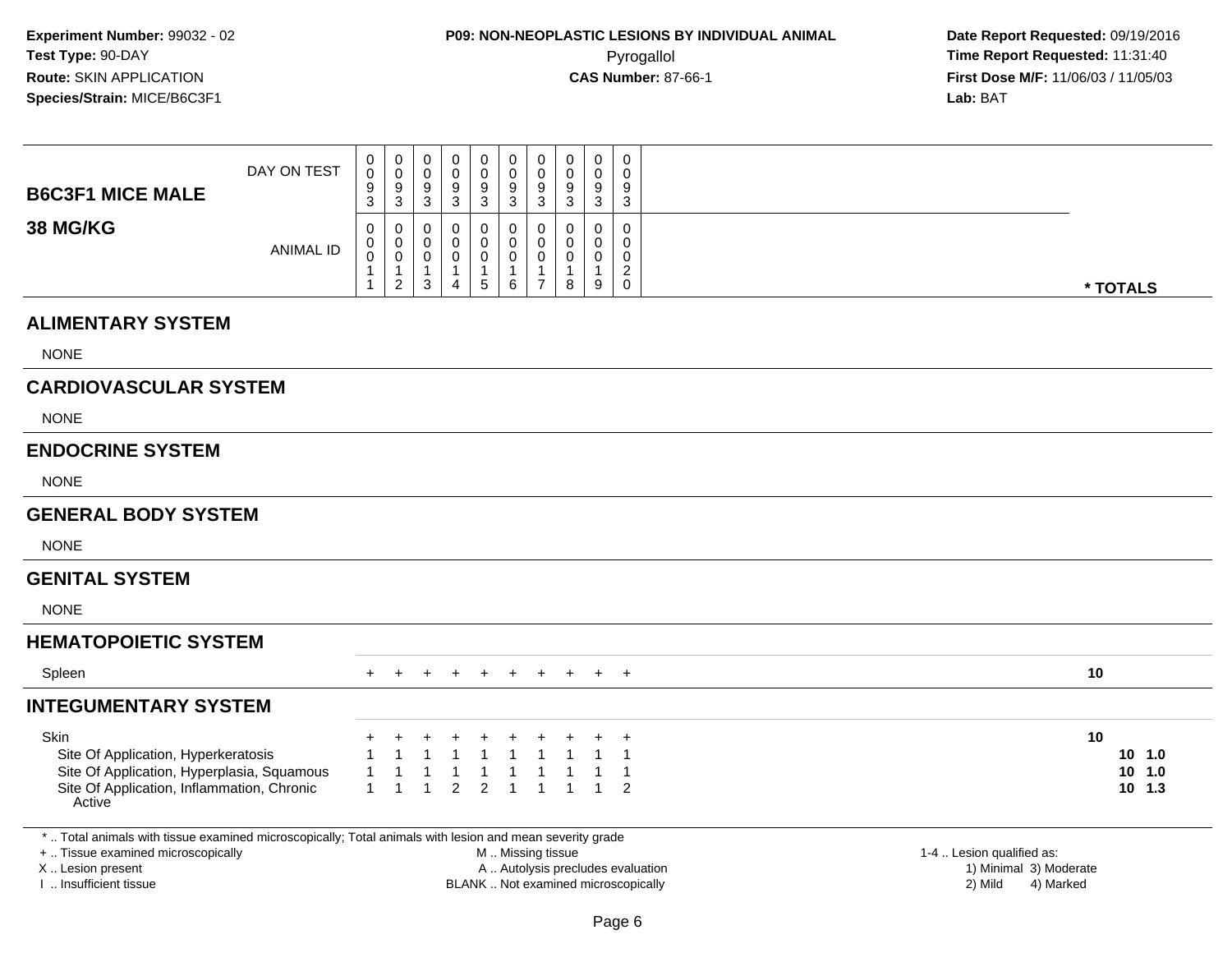| <b>B6C3F1 MICE MALE</b> | DAY ON TEST      | U<br>$\sim$<br>$\Omega$<br>ອ<br><sup>o</sup><br>ັ | U<br>◡<br>ು | 0<br>ν<br>9<br>◠<br>د | o<br>◡<br>ົ | U<br>0<br>9<br>3 | 0<br>0<br>9<br>ົ<br>◡ | a<br>◡<br>ີ<br>J |   | $\mathbf 0$<br>U<br>9<br>3      | 0<br>0<br>9<br>3                       |          |
|-------------------------|------------------|---------------------------------------------------|-------------|-----------------------|-------------|------------------|-----------------------|------------------|---|---------------------------------|----------------------------------------|----------|
| <b>38 MG/KG</b>         | <b>ANIMAL ID</b> | $\mathbf{0}$<br>U<br>⌒<br>υ                       | ◡<br>ົ<br>∠ | υ<br>υ<br>υ<br>3      | U<br>U<br>4 | 0<br>0<br>0<br>5 | 0<br>0<br>0<br>6      | -                | 8 | $\sim$<br>υ<br>$\sim$<br>u<br>9 | 0<br>0<br>0<br>$\sim$<br><u>_</u><br>0 | * TOTALS |

#### **MUSCULOSKELETAL SYSTEM**

NONE

#### **NERVOUS SYSTEM**

NONE

#### **RESPIRATORY SYSTEM**

NONE

#### **SPECIAL SENSES SYSTEM**

NONE

#### **URINARY SYSTEM**

NONE

\* .. Total animals with tissue examined microscopically; Total animals with lesion and mean severity grade

+ .. Tissue examined microscopically

X .. Lesion present

I .. Insufficient tissue

 M .. Missing tissueA .. Autolysis precludes evaluation

 1-4 .. Lesion qualified as: BLANK .. Not examined microscopically 2) Mild 4) Marked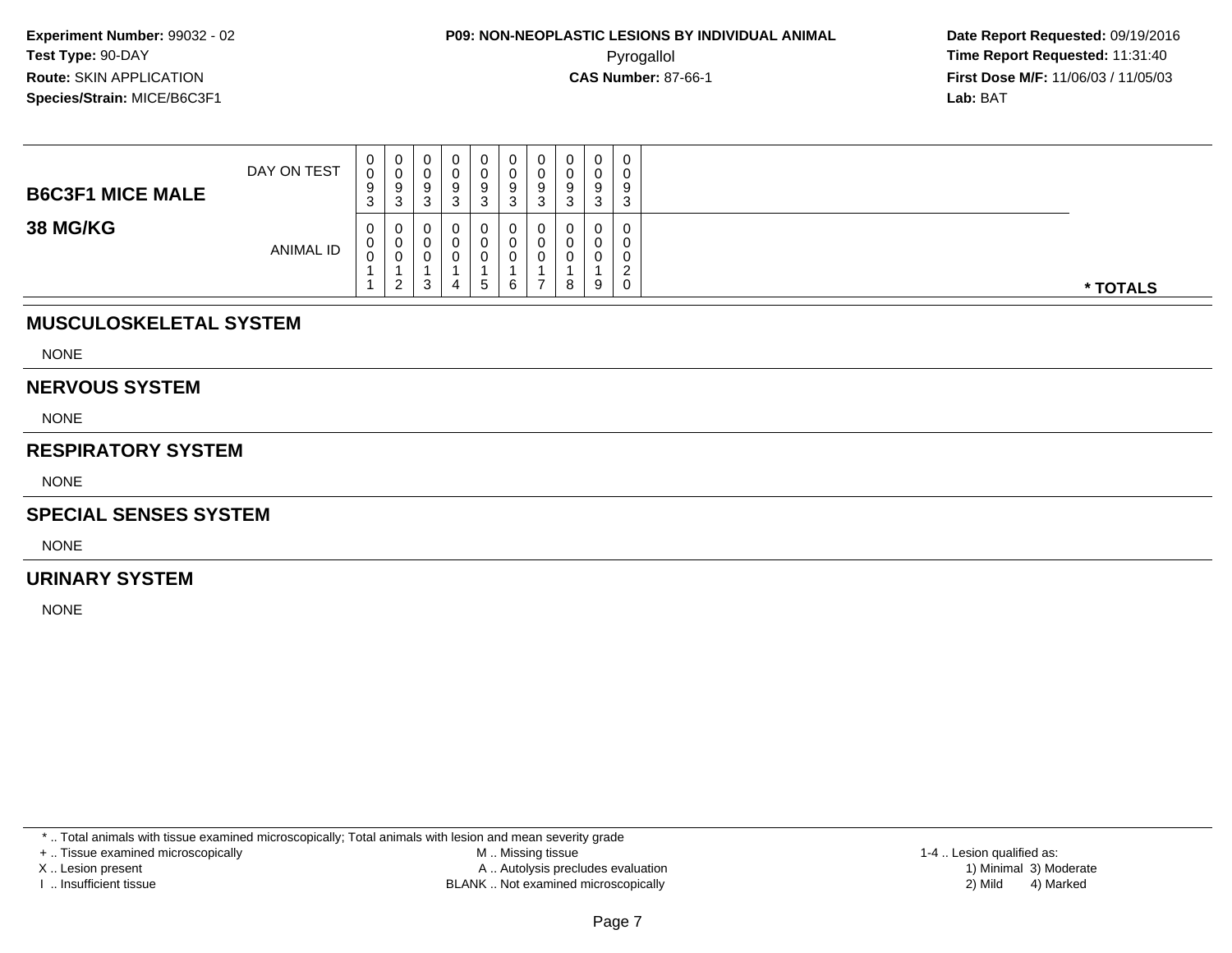| <b>B6C3F1 MICE MALE</b>                                                                                                                                                                       | DAY ON TEST      | 0<br>$\mathbf 0$<br>9<br>3                                        | $\pmb{0}$<br>$\pmb{0}$<br>$\overline{9}$<br>$\mathbf{3}$ | 0<br>$\mathsf 0$<br>9<br>$\mathbf{3}$            | 0<br>0<br>$\boldsymbol{9}$<br>$\ensuremath{\mathsf{3}}$ | 0<br>$\mathbf 0$<br>9<br>$\ensuremath{\mathsf{3}}$         | $\pmb{0}$<br>$\pmb{0}$<br>$\boldsymbol{9}$<br>$\ensuremath{\mathsf{3}}$ | $\mathbf 0$<br>$\mathbf 0$<br>9<br>3          | $\pmb{0}$<br>$\mathbf 0$<br>9<br>$\sqrt{3}$                 | $\mathbf 0$<br>0<br>9<br>$\sqrt{3}$                    | $\pmb{0}$<br>$\mathbf 0$<br>9<br>$\mathbf{3}$                        |                                                                          |                                                                             |          |                       |
|-----------------------------------------------------------------------------------------------------------------------------------------------------------------------------------------------|------------------|-------------------------------------------------------------------|----------------------------------------------------------|--------------------------------------------------|---------------------------------------------------------|------------------------------------------------------------|-------------------------------------------------------------------------|-----------------------------------------------|-------------------------------------------------------------|--------------------------------------------------------|----------------------------------------------------------------------|--------------------------------------------------------------------------|-----------------------------------------------------------------------------|----------|-----------------------|
| <b>75 MG/KG</b>                                                                                                                                                                               | <b>ANIMAL ID</b> | $\mathbf 0$<br>0<br>$\mathbf 0$<br>$\overline{a}$<br>$\mathbf{1}$ | 0<br>$\mathbf 0$<br>$\mathsf{O}\xspace$<br>$\frac{2}{2}$ | $\mathbf 0$<br>0<br>$\mathsf 0$<br>$\frac{2}{3}$ | 0<br>0<br>$\mathbf 0$<br>$\frac{2}{4}$                  | $\mathbf 0$<br>$\mathbf 0$<br>$\mathbf 0$<br>$\frac{2}{5}$ | $\mathbf 0$<br>$\mathbf 0$<br>$\pmb{0}$<br>$\frac{2}{6}$                | $\Omega$<br>0<br>$\mathbf 0$<br>$\frac{2}{7}$ | 0<br>0<br>$\mathbf 0$<br>$\overline{\mathbf{c}}$<br>$\bf 8$ | $\mathbf 0$<br>0<br>$\mathbf 0$<br>$\overline{2}$<br>9 | $\mathbf 0$<br>$\mathbf 0$<br>$\mathbf 0$<br>$\mathbf{3}$<br>$\,0\,$ |                                                                          |                                                                             | * TOTALS |                       |
| <b>ALIMENTARY SYSTEM</b>                                                                                                                                                                      |                  |                                                                   |                                                          |                                                  |                                                         |                                                            |                                                                         |                                               |                                                             |                                                        |                                                                      |                                                                          |                                                                             |          |                       |
| <b>NONE</b>                                                                                                                                                                                   |                  |                                                                   |                                                          |                                                  |                                                         |                                                            |                                                                         |                                               |                                                             |                                                        |                                                                      |                                                                          |                                                                             |          |                       |
| <b>CARDIOVASCULAR SYSTEM</b>                                                                                                                                                                  |                  |                                                                   |                                                          |                                                  |                                                         |                                                            |                                                                         |                                               |                                                             |                                                        |                                                                      |                                                                          |                                                                             |          |                       |
| <b>NONE</b>                                                                                                                                                                                   |                  |                                                                   |                                                          |                                                  |                                                         |                                                            |                                                                         |                                               |                                                             |                                                        |                                                                      |                                                                          |                                                                             |          |                       |
| <b>ENDOCRINE SYSTEM</b>                                                                                                                                                                       |                  |                                                                   |                                                          |                                                  |                                                         |                                                            |                                                                         |                                               |                                                             |                                                        |                                                                      |                                                                          |                                                                             |          |                       |
| <b>NONE</b>                                                                                                                                                                                   |                  |                                                                   |                                                          |                                                  |                                                         |                                                            |                                                                         |                                               |                                                             |                                                        |                                                                      |                                                                          |                                                                             |          |                       |
| <b>GENERAL BODY SYSTEM</b>                                                                                                                                                                    |                  |                                                                   |                                                          |                                                  |                                                         |                                                            |                                                                         |                                               |                                                             |                                                        |                                                                      |                                                                          |                                                                             |          |                       |
| <b>NONE</b>                                                                                                                                                                                   |                  |                                                                   |                                                          |                                                  |                                                         |                                                            |                                                                         |                                               |                                                             |                                                        |                                                                      |                                                                          |                                                                             |          |                       |
| <b>GENITAL SYSTEM</b>                                                                                                                                                                         |                  |                                                                   |                                                          |                                                  |                                                         |                                                            |                                                                         |                                               |                                                             |                                                        |                                                                      |                                                                          |                                                                             |          |                       |
| <b>NONE</b>                                                                                                                                                                                   |                  |                                                                   |                                                          |                                                  |                                                         |                                                            |                                                                         |                                               |                                                             |                                                        |                                                                      |                                                                          |                                                                             |          |                       |
| <b>HEMATOPOIETIC SYSTEM</b>                                                                                                                                                                   |                  |                                                                   |                                                          |                                                  |                                                         |                                                            |                                                                         |                                               |                                                             |                                                        |                                                                      |                                                                          |                                                                             |          |                       |
| Spleen<br>Hematopoietic Cell Proliferation                                                                                                                                                    |                  |                                                                   |                                                          |                                                  |                                                         |                                                            |                                                                         |                                               |                                                             | $\ddot{}$<br>$\mathbf{1}$                              | $\overline{+}$<br>$\overline{1}$                                     |                                                                          |                                                                             | 10       | 2, 1.0                |
| <b>INTEGUMENTARY SYSTEM</b>                                                                                                                                                                   |                  |                                                                   |                                                          |                                                  |                                                         |                                                            |                                                                         |                                               |                                                             |                                                        |                                                                      |                                                                          |                                                                             |          |                       |
| Skin<br>Site Of Application, Hyperkeratosis<br>Site Of Application, Hyperplasia, Squamous                                                                                                     |                  | $\mathbf{1}$                                                      | 1                                                        | $\overline{1}$                                   | -1                                                      | -1                                                         | $\mathbf{1}$                                                            | $\mathbf{1}$                                  | $\mathbf{1}$<br>$\mathbf{1}$                                |                                                        | $\ddot{}$<br>$\overline{1}$<br>-1                                    |                                                                          |                                                                             | 10       | 10, 1.0<br>$10$ $1.0$ |
| *  Total animals with tissue examined microscopically; Total animals with lesion and mean severity grade<br>+  Tissue examined microscopically<br>X  Lesion present<br>I  Insufficient tissue |                  |                                                                   |                                                          |                                                  |                                                         |                                                            | M  Missing tissue                                                       |                                               |                                                             |                                                        |                                                                      | A  Autolysis precludes evaluation<br>BLANK  Not examined microscopically | 1-4  Lesion qualified as:<br>1) Minimal 3) Moderate<br>2) Mild<br>4) Marked |          |                       |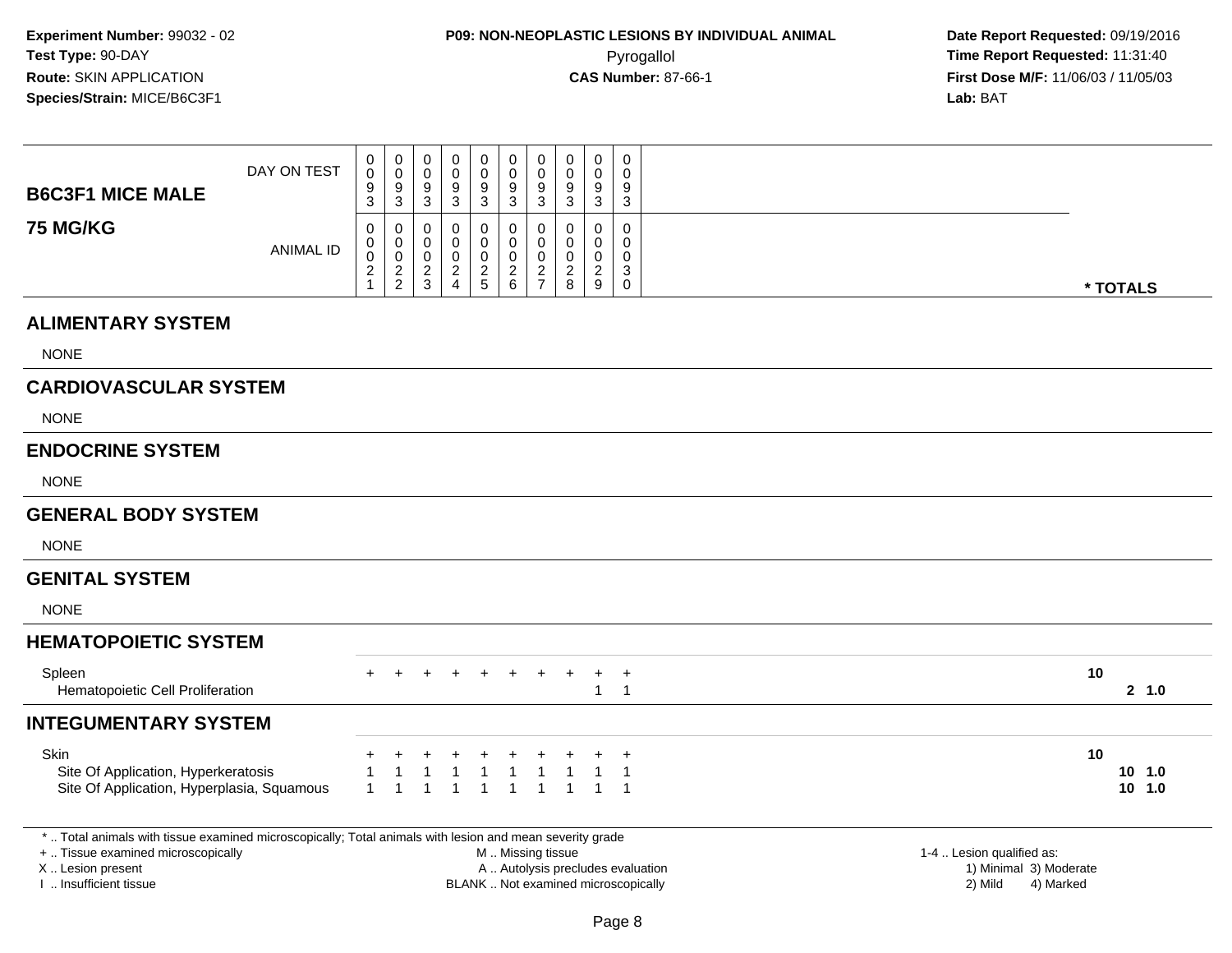### **P09: NON-NEOPLASTIC LESIONS BY INDIVIDUAL ANIMAL**Pyrogallol **Time Report Requested:** 11:31:40

 **Date Report Requested:** 09/19/2016 **First Dose M/F:** 11/06/03 / 11/05/03<br>**Lab:** BAT **Lab:** BAT

| <b>B6C3F1 MICE MALE</b>                              | DAY ON TEST | 0<br>$\boldsymbol{0}$<br>9<br>3         | 0<br>$\pmb{0}$<br>$\boldsymbol{9}$<br>$\mathbf{3}$ | 0<br>$\pmb{0}$<br>$\boldsymbol{9}$<br>$\sqrt{3}$ | 0<br>0<br>9<br>$\mathbf{3}$                 | 0<br>$\pmb{0}$<br>$\boldsymbol{9}$<br>$\mathbf{3}$           | 0<br>0<br>$\boldsymbol{9}$<br>$\mathbf{3}$ | $\begin{smallmatrix} 0\\0 \end{smallmatrix}$<br>$\boldsymbol{9}$<br>$\mathbf{3}$ | 0<br>0<br>9<br>3                            | 0<br>0<br>9<br>3                   | 0<br>0<br>9<br>$\ensuremath{\mathsf{3}}$ |          |
|------------------------------------------------------|-------------|-----------------------------------------|----------------------------------------------------|--------------------------------------------------|---------------------------------------------|--------------------------------------------------------------|--------------------------------------------|----------------------------------------------------------------------------------|---------------------------------------------|------------------------------------|------------------------------------------|----------|
| <b>75 MG/KG</b>                                      | ANIMAL ID   | 0<br>0<br>$\mathbf 0$<br>$\overline{c}$ | 0<br>$\pmb{0}$<br>$\pmb{0}$<br>$\frac{2}{2}$       | 0<br>$\,0\,$<br>$\pmb{0}$<br>$\frac{2}{3}$       | O<br>0<br>0<br>$\sqrt{2}$<br>$\overline{4}$ | 0<br>$\pmb{0}$<br>$\begin{array}{c} 0 \\ 2 \\ 5 \end{array}$ | 0<br>0<br>0<br>$\frac{2}{6}$               | 0<br>$\mathsf 0$<br>$\pmb{0}$<br>$\frac{2}{7}$                                   | 0<br>0<br>0<br>$\overline{\mathbf{c}}$<br>8 | 0<br>0<br>0<br>$\overline{c}$<br>9 | 0<br>0<br>0<br>3<br>$\mathbf 0$          | * TOTALS |
| Site Of Application, Inflammation, Chronic<br>Active |             |                                         |                                                    |                                                  |                                             |                                                              | 2                                          | -1                                                                               | $\overline{2}$                              | $\overline{2}$                     | $\overline{2}$                           | $10$ 1.4 |
| <b>MUSCULOSKELETAL SYSTEM</b>                        |             |                                         |                                                    |                                                  |                                             |                                                              |                                            |                                                                                  |                                             |                                    |                                          |          |
| <b>NONE</b>                                          |             |                                         |                                                    |                                                  |                                             |                                                              |                                            |                                                                                  |                                             |                                    |                                          |          |
| <b>NERVOUS SYSTEM</b>                                |             |                                         |                                                    |                                                  |                                             |                                                              |                                            |                                                                                  |                                             |                                    |                                          |          |
| <b>NONE</b>                                          |             |                                         |                                                    |                                                  |                                             |                                                              |                                            |                                                                                  |                                             |                                    |                                          |          |
| <b>RESPIRATORY SYSTEM</b>                            |             |                                         |                                                    |                                                  |                                             |                                                              |                                            |                                                                                  |                                             |                                    |                                          |          |
| <b>NONE</b>                                          |             |                                         |                                                    |                                                  |                                             |                                                              |                                            |                                                                                  |                                             |                                    |                                          |          |
| <b>SPECIAL SENSES SYSTEM</b>                         |             |                                         |                                                    |                                                  |                                             |                                                              |                                            |                                                                                  |                                             |                                    |                                          |          |
| <b>NONE</b>                                          |             |                                         |                                                    |                                                  |                                             |                                                              |                                            |                                                                                  |                                             |                                    |                                          |          |
| <b>URINARY SYSTEM</b>                                |             |                                         |                                                    |                                                  |                                             |                                                              |                                            |                                                                                  |                                             |                                    |                                          |          |
| <b>NONE</b>                                          |             |                                         |                                                    |                                                  |                                             |                                                              |                                            |                                                                                  |                                             |                                    |                                          |          |

\* .. Total animals with tissue examined microscopically; Total animals with lesion and mean severity grade

+ .. Tissue examined microscopically

X .. Lesion present

I .. Insufficient tissue

 M .. Missing tissueA .. Autolysis precludes evaluation

BLANK .. Not examined microscopically 2) Mild 4) Marked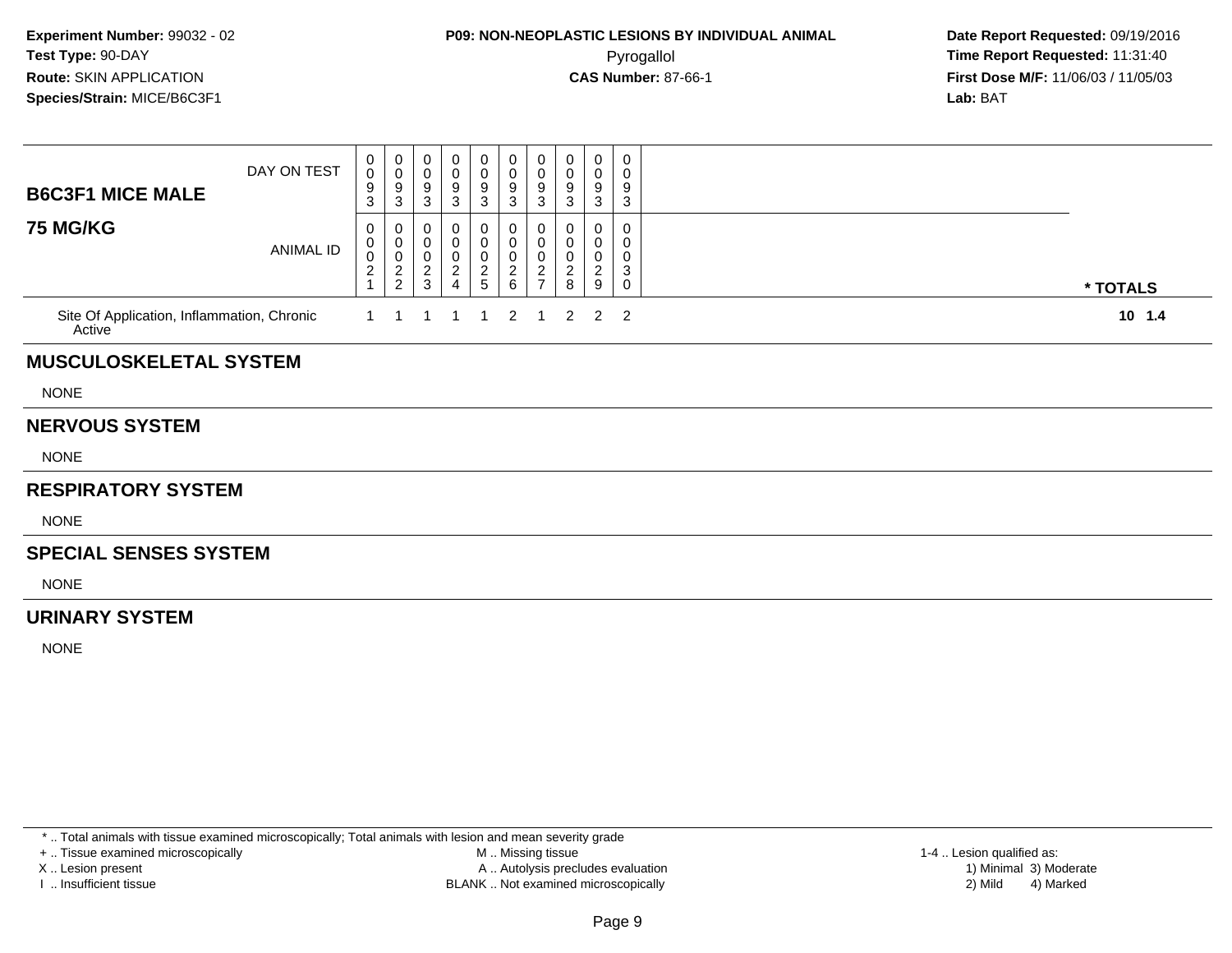**Date Report Requested:** 09/19/2016 **First Dose M/F:** 11/06/03 / 11/05/03<br>**Lab:** BAT **Lab:** BAT

| <b>B6C3F1 MICE MALE</b>                     | DAY ON TEST                                | 0<br>0<br>9<br>3 | $\pmb{0}$<br>$\pmb{0}$<br>9<br>$\mathsf 3$     | $\mathbf 0$<br>$\,0\,$<br>9<br>$\ensuremath{\mathsf{3}}$ | 0<br>0<br>9<br>$\mathbf{3}$ | $\pmb{0}$<br>$\pmb{0}$<br>$\boldsymbol{9}$<br>$\sqrt{3}$ | 0<br>$\pmb{0}$<br>9<br>$\ensuremath{\mathsf{3}}$ | $\pmb{0}$<br>$\mathbf 0$<br>9<br>$\mathbf{3}$         | 0<br>0<br>9<br>3                | 0<br>$\mathbf 0$<br>9<br>$\ensuremath{\mathsf{3}}$           | 0<br>$\Omega$<br>9<br>$\mathbf{3}$                 |    |                      |
|---------------------------------------------|--------------------------------------------|------------------|------------------------------------------------|----------------------------------------------------------|-----------------------------|----------------------------------------------------------|--------------------------------------------------|-------------------------------------------------------|---------------------------------|--------------------------------------------------------------|----------------------------------------------------|----|----------------------|
| <b>150 MG/KG</b>                            | <b>ANIMAL ID</b>                           | 0<br>0<br>0<br>3 | 0<br>$\mathbf 0$<br>$\pmb{0}$<br>$\frac{3}{2}$ | 0<br>0<br>$\boldsymbol{0}$<br>$\frac{3}{3}$              | 0<br>0<br>0<br>3<br>4       | 0<br>0<br>$\pmb{0}$<br>$\frac{3}{5}$                     | 0<br>0<br>0<br>$\sqrt{3}$<br>$6\phantom{a}$      | 0<br>$\mathbf 0$<br>0<br>$\sqrt{3}$<br>$\overline{7}$ | 0<br>$\mathbf 0$<br>0<br>3<br>8 | 0<br>0<br>0<br>$\ensuremath{\mathsf{3}}$<br>$\boldsymbol{9}$ | 0<br>$\Omega$<br>0<br>4<br>0                       |    | * TOTALS             |
| <b>ALIMENTARY SYSTEM</b>                    |                                            |                  |                                                |                                                          |                             |                                                          |                                                  |                                                       |                                 |                                                              |                                                    |    |                      |
| <b>NONE</b>                                 |                                            |                  |                                                |                                                          |                             |                                                          |                                                  |                                                       |                                 |                                                              |                                                    |    |                      |
| <b>CARDIOVASCULAR SYSTEM</b>                |                                            |                  |                                                |                                                          |                             |                                                          |                                                  |                                                       |                                 |                                                              |                                                    |    |                      |
| <b>NONE</b>                                 |                                            |                  |                                                |                                                          |                             |                                                          |                                                  |                                                       |                                 |                                                              |                                                    |    |                      |
| <b>ENDOCRINE SYSTEM</b>                     |                                            |                  |                                                |                                                          |                             |                                                          |                                                  |                                                       |                                 |                                                              |                                                    |    |                      |
| <b>NONE</b>                                 |                                            |                  |                                                |                                                          |                             |                                                          |                                                  |                                                       |                                 |                                                              |                                                    |    |                      |
| <b>GENERAL BODY SYSTEM</b>                  |                                            |                  |                                                |                                                          |                             |                                                          |                                                  |                                                       |                                 |                                                              |                                                    |    |                      |
| <b>NONE</b>                                 |                                            |                  |                                                |                                                          |                             |                                                          |                                                  |                                                       |                                 |                                                              |                                                    |    |                      |
| <b>GENITAL SYSTEM</b>                       |                                            |                  |                                                |                                                          |                             |                                                          |                                                  |                                                       |                                 |                                                              |                                                    |    |                      |
| <b>NONE</b>                                 |                                            |                  |                                                |                                                          |                             |                                                          |                                                  |                                                       |                                 |                                                              |                                                    |    |                      |
| <b>HEMATOPOIETIC SYSTEM</b>                 |                                            |                  |                                                |                                                          |                             |                                                          |                                                  |                                                       |                                 |                                                              |                                                    |    |                      |
| Spleen<br>Hematopoietic Cell Proliferation  |                                            | $\pm$            |                                                |                                                          |                             |                                                          | $+$                                              |                                                       |                                 |                                                              | $^{+}$<br>-1                                       | 10 | 2, 1.0               |
| <b>INTEGUMENTARY SYSTEM</b>                 |                                            |                  |                                                |                                                          |                             |                                                          |                                                  |                                                       |                                 |                                                              |                                                    |    |                      |
| Skin<br>Site Of Application, Hyperkeratosis | Site Of Application, Hyperplasia, Squamous | $\mathbf{1}$     |                                                | $\overline{1}$                                           |                             | $\overline{\mathbf{1}}$<br>$\overline{1}$                | $\overline{1}$<br>$\overline{1}$                 | $\mathbf{1}$                                          | $\overline{1}$                  | $\overline{2}$                                               | $\overline{1}$<br>$\overline{1}$<br>$\overline{1}$ | 10 | $10$ 1.0<br>$10$ 1.1 |

+ .. Tissue examined microscopically

X .. Lesion present

I .. Insufficient tissue

 M .. Missing tissueA .. Autolysis precludes evaluation 1) Minimal 30 (1) Minimal 30 (1) Minimal 3) Minimal 3) Minimal 3) Minimal 3<br>1) Minimal 30 (1) Minimal 3) Mild

BLANK .. Not examined microscopically 2) Mild 4) Marked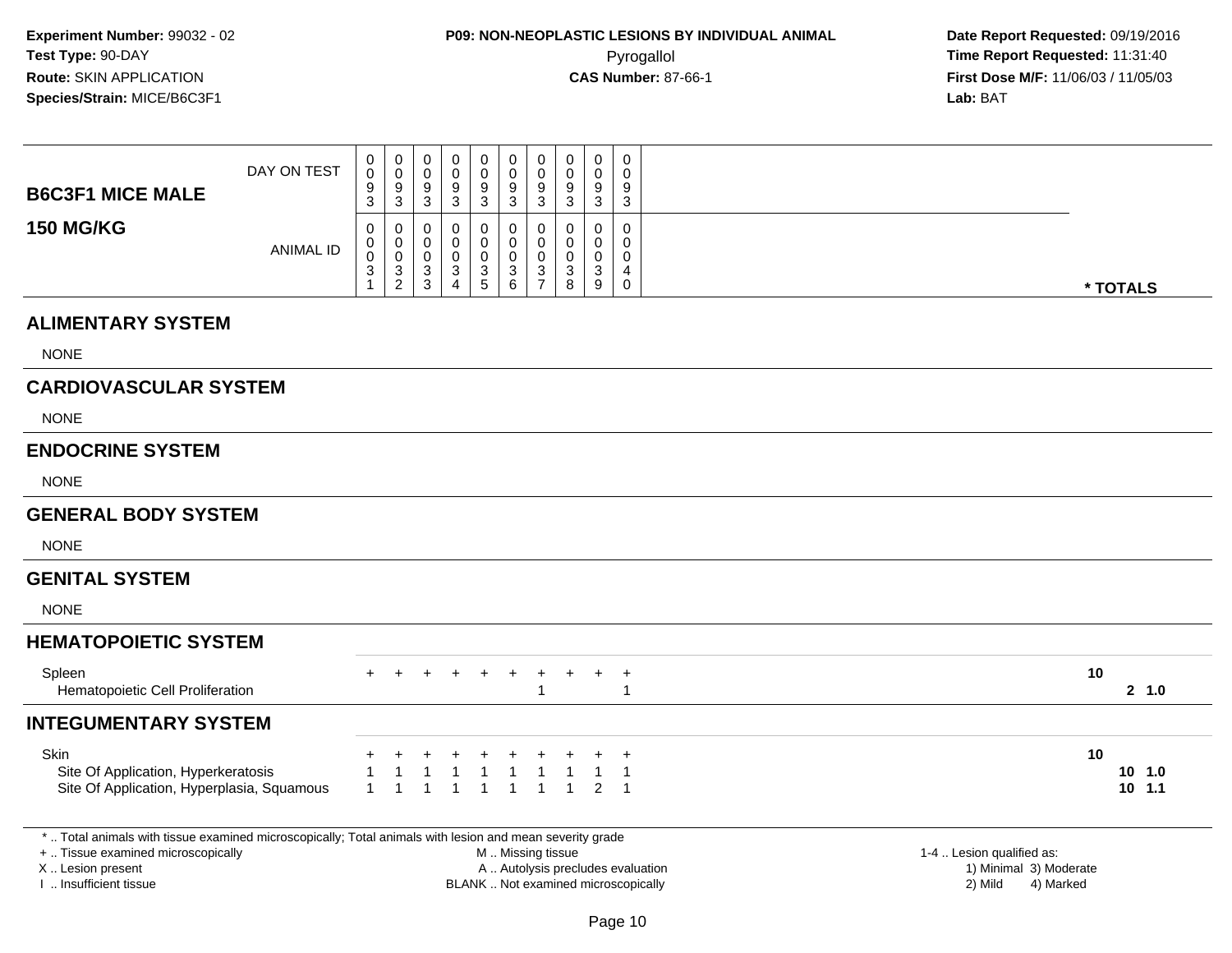### **P09: NON-NEOPLASTIC LESIONS BY INDIVIDUAL ANIMAL**Pyrogallol **Time Report Requested:** 11:31:40

 **Date Report Requested:** 09/19/2016 **First Dose M/F:** 11/06/03 / 11/05/03<br>**Lab:** BAT **Lab:** BAT

| <b>B6C3F1 MICE MALE</b>                              | DAY ON TEST      | $\mathbf 0$<br>0<br>9<br>3      | $\begin{array}{c} 0 \\ 0 \\ 9 \\ 3 \end{array}$               | 0<br>$\,0\,$<br>9<br>$\mathbf{3}$                 | 0<br>0<br>9<br>3                   | 0<br>$\pmb{0}$<br>$9\,$<br>$\mathbf{3}$                    | 0<br>0<br>9<br>$\mathbf{3}$                           | 0<br>$\mathbf 0$<br>9<br>$\mathbf{3}$                             | 0<br>0<br>9<br>3      | 0<br>0<br>9<br>3                              | $\mathbf 0$<br>0<br>9<br>3                 |          |
|------------------------------------------------------|------------------|---------------------------------|---------------------------------------------------------------|---------------------------------------------------|------------------------------------|------------------------------------------------------------|-------------------------------------------------------|-------------------------------------------------------------------|-----------------------|-----------------------------------------------|--------------------------------------------|----------|
| <b>150 MG/KG</b>                                     | <b>ANIMAL ID</b> | 0<br>0<br>$\boldsymbol{0}$<br>3 | 0<br>$\mathbf 0$<br>$\pmb{0}$<br>$\sqrt{3}$<br>$\overline{2}$ | 0<br>0<br>$\pmb{0}$<br>$\sqrt{3}$<br>$\mathbf{3}$ | 0<br>0<br>0<br>3<br>$\overline{4}$ | 0<br>$\mathbf 0$<br>$\pmb{0}$<br>$\mathbf 3$<br>$\sqrt{5}$ | 0<br>0<br>$\pmb{0}$<br>$\ensuremath{\mathsf{3}}$<br>6 | 0<br>$\mathbf 0$<br>$\mathbf 0$<br>$\mathbf{3}$<br>$\overline{7}$ | 0<br>0<br>0<br>3<br>8 | 0<br>0<br>0<br>$\ensuremath{\mathsf{3}}$<br>9 | $\mathbf{0}$<br>0<br>0<br>4<br>$\mathbf 0$ | * TOTALS |
| Site Of Application, Inflammation, Chronic<br>Active |                  | $\overline{2}$                  | 2                                                             | $\overline{2}$                                    | $\overline{2}$                     | 2                                                          | -1                                                    | 1                                                                 |                       |                                               | -1                                         | $10$ 1.5 |
| <b>MUSCULOSKELETAL SYSTEM</b>                        |                  |                                 |                                                               |                                                   |                                    |                                                            |                                                       |                                                                   |                       |                                               |                                            |          |
| <b>NONE</b>                                          |                  |                                 |                                                               |                                                   |                                    |                                                            |                                                       |                                                                   |                       |                                               |                                            |          |
| <b>NERVOUS SYSTEM</b>                                |                  |                                 |                                                               |                                                   |                                    |                                                            |                                                       |                                                                   |                       |                                               |                                            |          |
| <b>NONE</b>                                          |                  |                                 |                                                               |                                                   |                                    |                                                            |                                                       |                                                                   |                       |                                               |                                            |          |
| <b>RESPIRATORY SYSTEM</b>                            |                  |                                 |                                                               |                                                   |                                    |                                                            |                                                       |                                                                   |                       |                                               |                                            |          |
| <b>NONE</b>                                          |                  |                                 |                                                               |                                                   |                                    |                                                            |                                                       |                                                                   |                       |                                               |                                            |          |
| <b>SPECIAL SENSES SYSTEM</b>                         |                  |                                 |                                                               |                                                   |                                    |                                                            |                                                       |                                                                   |                       |                                               |                                            |          |
| <b>NONE</b>                                          |                  |                                 |                                                               |                                                   |                                    |                                                            |                                                       |                                                                   |                       |                                               |                                            |          |
| <b>URINARY SYSTEM</b>                                |                  |                                 |                                                               |                                                   |                                    |                                                            |                                                       |                                                                   |                       |                                               |                                            |          |
| <b>NONE</b>                                          |                  |                                 |                                                               |                                                   |                                    |                                                            |                                                       |                                                                   |                       |                                               |                                            |          |
|                                                      |                  |                                 |                                                               |                                                   |                                    |                                                            |                                                       |                                                                   |                       |                                               |                                            |          |

\* .. Total animals with tissue examined microscopically; Total animals with lesion and mean severity grade

+ .. Tissue examined microscopically

X .. Lesion present

I .. Insufficient tissue

 M .. Missing tissueA .. Autolysis precludes evaluation

BLANK .. Not examined microscopically 2) Mild 4) Marked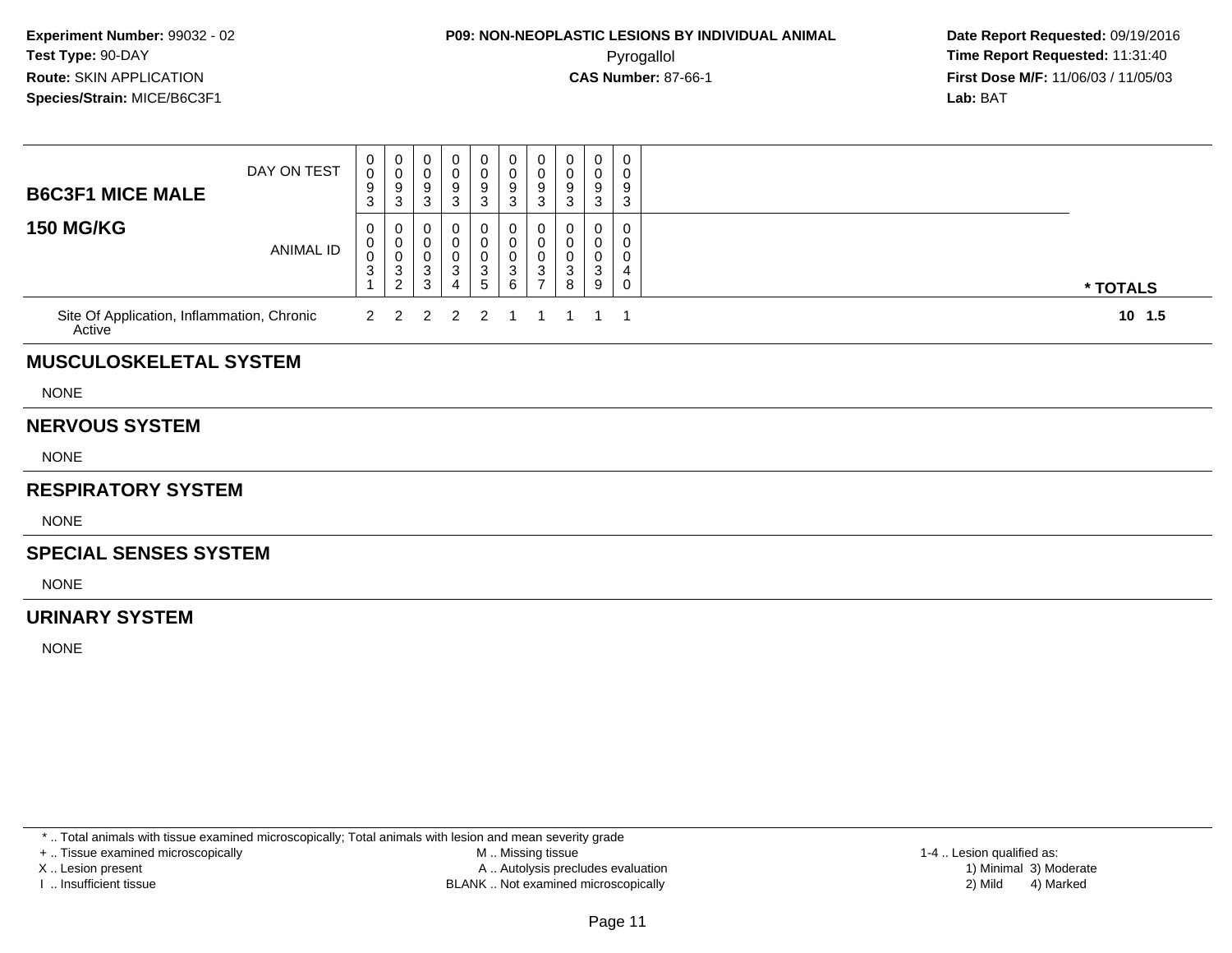| <b>B6C3F1 MICE MALE</b>                                                                                  | DAY ON TEST      | 0<br>$\pmb{0}$<br>9<br>3 | 0<br>0<br>9<br>$\mathbf{3}$                               | 0<br>0<br>9<br>$\mathbf{3}$                                       | 0<br>0<br>9<br>$\mathsf 3$                                       | $\mathbf 0$<br>$\mathbf 0$<br>9<br>$\mathbf{3}$     | $\pmb{0}$<br>$\mathbf 0$<br>$\boldsymbol{9}$<br>$\sqrt{3}$ | 0<br>$\mathbf 0$<br>9<br>$\mathbf{3}$                               | 0<br>0<br>9<br>3             | 0<br>0<br>9<br>$\mathbf{3}$                              | $\mathbf 0$<br>$\mathbf 0$<br>9<br>$\mathbf{3}$     |                                                                          |                                                |                  |
|----------------------------------------------------------------------------------------------------------|------------------|--------------------------|-----------------------------------------------------------|-------------------------------------------------------------------|------------------------------------------------------------------|-----------------------------------------------------|------------------------------------------------------------|---------------------------------------------------------------------|------------------------------|----------------------------------------------------------|-----------------------------------------------------|--------------------------------------------------------------------------|------------------------------------------------|------------------|
| <b>300 MG/KG</b>                                                                                         | <b>ANIMAL ID</b> | 0<br>0<br>0<br>4         | 0<br>$\mathbf 0$<br>0<br>$\overline{4}$<br>$\overline{c}$ | 0<br>$\mathbf 0$<br>$\mathbf 0$<br>$\overline{4}$<br>$\mathbf{3}$ | 0<br>$\Omega$<br>$\mathbf 0$<br>$\overline{4}$<br>$\overline{4}$ | $\mathbf 0$<br>$\Omega$<br>0<br>$\overline{4}$<br>5 | 0<br>$\mathbf 0$<br>$\mathbf 0$<br>$\overline{4}$<br>6     | 0<br>$\mathbf 0$<br>$\mathbf 0$<br>$\overline{4}$<br>$\overline{7}$ | 0<br>$\Omega$<br>0<br>4<br>8 | 0<br>$\Omega$<br>0<br>$\overline{4}$<br>$\boldsymbol{9}$ | $\mathbf 0$<br>$\mathbf{0}$<br>0<br>$\sqrt{5}$<br>0 |                                                                          |                                                | * TOTALS         |
| <b>ALIMENTARY SYSTEM</b>                                                                                 |                  |                          |                                                           |                                                                   |                                                                  |                                                     |                                                            |                                                                     |                              |                                                          |                                                     |                                                                          |                                                |                  |
| <b>NONE</b>                                                                                              |                  |                          |                                                           |                                                                   |                                                                  |                                                     |                                                            |                                                                     |                              |                                                          |                                                     |                                                                          |                                                |                  |
| <b>CARDIOVASCULAR SYSTEM</b>                                                                             |                  |                          |                                                           |                                                                   |                                                                  |                                                     |                                                            |                                                                     |                              |                                                          |                                                     |                                                                          |                                                |                  |
| <b>NONE</b>                                                                                              |                  |                          |                                                           |                                                                   |                                                                  |                                                     |                                                            |                                                                     |                              |                                                          |                                                     |                                                                          |                                                |                  |
| <b>ENDOCRINE SYSTEM</b>                                                                                  |                  |                          |                                                           |                                                                   |                                                                  |                                                     |                                                            |                                                                     |                              |                                                          |                                                     |                                                                          |                                                |                  |
| <b>Thyroid Gland</b>                                                                                     |                  |                          |                                                           |                                                                   |                                                                  |                                                     |                                                            |                                                                     | $\pm$                        | $+$                                                      | $\overline{+}$                                      |                                                                          |                                                | 10               |
| <b>GENERAL BODY SYSTEM</b>                                                                               |                  |                          |                                                           |                                                                   |                                                                  |                                                     |                                                            |                                                                     |                              |                                                          |                                                     |                                                                          |                                                |                  |
| <b>NONE</b>                                                                                              |                  |                          |                                                           |                                                                   |                                                                  |                                                     |                                                            |                                                                     |                              |                                                          |                                                     |                                                                          |                                                |                  |
| <b>GENITAL SYSTEM</b>                                                                                    |                  |                          |                                                           |                                                                   |                                                                  |                                                     |                                                            |                                                                     |                              |                                                          |                                                     |                                                                          |                                                |                  |
| <b>NONE</b>                                                                                              |                  |                          |                                                           |                                                                   |                                                                  |                                                     |                                                            |                                                                     |                              |                                                          |                                                     |                                                                          |                                                |                  |
| <b>HEMATOPOIETIC SYSTEM</b>                                                                              |                  |                          |                                                           |                                                                   |                                                                  |                                                     |                                                            |                                                                     |                              |                                                          |                                                     |                                                                          |                                                |                  |
| Spleen<br>Hematopoietic Cell Proliferation                                                               |                  | $\ddot{}$                | $+$                                                       | $\ddot{}$<br>$\mathfrak{p}$                                       | $\ddot{}$                                                        | $^{+}$<br>$\overline{2}$                            | $\ddot{}$<br>$\overline{2}$                                | $+$                                                                 | $\ddot{}$                    | $+$                                                      | $+$                                                 |                                                                          |                                                | 10<br>32.0       |
| <b>INTEGUMENTARY SYSTEM</b>                                                                              |                  |                          |                                                           |                                                                   |                                                                  |                                                     |                                                            |                                                                     |                              |                                                          |                                                     |                                                                          |                                                |                  |
| <b>Skin</b><br>Site Of Application, Hyperkeratosis                                                       |                  |                          |                                                           |                                                                   |                                                                  | -1                                                  | 1                                                          |                                                                     | $\overline{2}$               |                                                          | $\overline{ }$<br>$\overline{2}$                    |                                                                          |                                                | 10<br>$10 \t1.2$ |
| Site Of Application, Hyperplasia, Squamous                                                               |                  | $\overline{2}$           | $\overline{2}$                                            | $\overline{1}$                                                    | 2                                                                | $\overline{1}$                                      | $\overline{c}$                                             | $\mathbf{1}$                                                        | $\overline{2}$               | $\overline{2}$                                           | $\overline{1}$                                      |                                                                          |                                                | 10 1.6           |
| Site Of Application, Inflammation, Chronic<br>Active                                                     |                  | $\overline{2}$           | $\overline{2}$                                            | $\overline{1}$                                                    | $\overline{2}$                                                   | $\overline{2}$                                      | $\overline{2}$                                             | $\mathbf{1}$                                                        | $\overline{2}$               | $\overline{2}$                                           | $\overline{1}$                                      |                                                                          |                                                | $10$ 1.7         |
| *  Total animals with tissue examined microscopically; Total animals with lesion and mean severity grade |                  |                          |                                                           |                                                                   |                                                                  |                                                     |                                                            |                                                                     |                              |                                                          |                                                     |                                                                          |                                                |                  |
| +  Tissue examined microscopically                                                                       |                  |                          |                                                           |                                                                   |                                                                  |                                                     | M  Missing tissue                                          |                                                                     |                              |                                                          |                                                     |                                                                          | 1-4  Lesion qualified as:                      |                  |
| X  Lesion present<br>Insufficient tissue                                                                 |                  |                          |                                                           |                                                                   |                                                                  |                                                     |                                                            |                                                                     |                              |                                                          |                                                     | A  Autolysis precludes evaluation<br>BLANK  Not examined microscopically | 1) Minimal 3) Moderate<br>2) Mild<br>4) Marked |                  |

I .. Insufficient tissue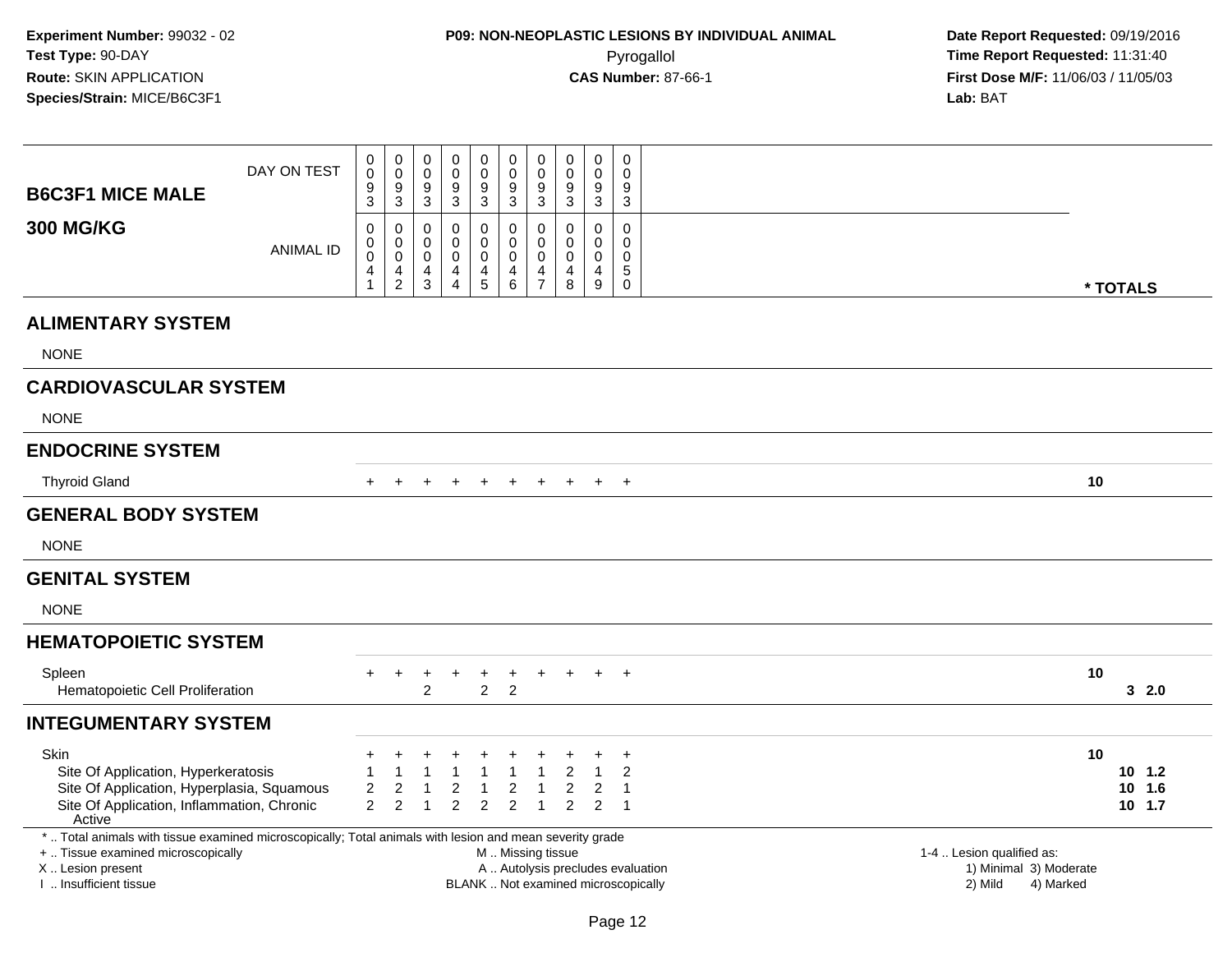| <b>B6C3F1 MICE MALE</b>       | DAY ON TEST | $\mathbf{0}$<br>$\mathsf{O}$<br>9<br>3 | 0<br>$\frac{0}{9}$                             | 0<br>0<br>9<br>$\mathbf{3}$                      | 0<br>0<br>9<br>3                   | 0<br>0<br>9<br>3                                  | 0<br>$\pmb{0}$<br>$\boldsymbol{9}$<br>3 | 0<br>$\mathbf 0$<br>9<br>3                                                   | 0<br>0<br>9<br>3      | 0<br>0<br>9<br>3 | $\pmb{0}$<br>0<br>9<br>$\sqrt{3}$ |          |
|-------------------------------|-------------|----------------------------------------|------------------------------------------------|--------------------------------------------------|------------------------------------|---------------------------------------------------|-----------------------------------------|------------------------------------------------------------------------------|-----------------------|------------------|-----------------------------------|----------|
| <b>300 MG/KG</b>              | ANIMAL ID   | 0<br>0<br>$\overline{0}$<br>4          | 0<br>$\pmb{0}$<br>$\mathbf 0$<br>$\frac{4}{2}$ | 0<br>$\pmb{0}$<br>$\pmb{0}$<br>4<br>$\mathbf{3}$ | 0<br>0<br>0<br>4<br>$\overline{4}$ | 0<br>0<br>$\,0\,$<br>$\overline{\mathbf{4}}$<br>5 | 0<br>$\pmb{0}$<br>0<br>4<br>6           | 0<br>$\mathbf 0$<br>$\mathbf 0$<br>$\overline{\mathbf{4}}$<br>$\overline{7}$ | 0<br>0<br>0<br>4<br>8 | 0<br>0<br>4<br>9 | 0<br>0<br>0<br>$\mathbf 5$<br>0   | * TOTALS |
| Site Of Application, Ulcer    |             |                                        |                                                |                                                  |                                    |                                                   | $\overline{c}$                          |                                                                              |                       |                  |                                   | $12.0$   |
| <b>MUSCULOSKELETAL SYSTEM</b> |             |                                        |                                                |                                                  |                                    |                                                   |                                         |                                                                              |                       |                  |                                   |          |
| <b>NONE</b>                   |             |                                        |                                                |                                                  |                                    |                                                   |                                         |                                                                              |                       |                  |                                   |          |
| <b>NERVOUS SYSTEM</b>         |             |                                        |                                                |                                                  |                                    |                                                   |                                         |                                                                              |                       |                  |                                   |          |
| <b>NONE</b>                   |             |                                        |                                                |                                                  |                                    |                                                   |                                         |                                                                              |                       |                  |                                   |          |
| <b>RESPIRATORY SYSTEM</b>     |             |                                        |                                                |                                                  |                                    |                                                   |                                         |                                                                              |                       |                  |                                   |          |
| <b>NONE</b>                   |             |                                        |                                                |                                                  |                                    |                                                   |                                         |                                                                              |                       |                  |                                   |          |
| <b>SPECIAL SENSES SYSTEM</b>  |             |                                        |                                                |                                                  |                                    |                                                   |                                         |                                                                              |                       |                  |                                   |          |
| <b>NONE</b>                   |             |                                        |                                                |                                                  |                                    |                                                   |                                         |                                                                              |                       |                  |                                   |          |
| <b>URINARY SYSTEM</b>         |             |                                        |                                                |                                                  |                                    |                                                   |                                         |                                                                              |                       |                  |                                   |          |
| <b>NONE</b>                   |             |                                        |                                                |                                                  |                                    |                                                   |                                         |                                                                              |                       |                  |                                   |          |

\* .. Total animals with tissue examined microscopically; Total animals with lesion and mean severity grade

+ .. Tissue examined microscopically

X .. Lesion present

I .. Insufficient tissue

 M .. Missing tissueA .. Autolysis precludes evaluation

BLANK .. Not examined microscopically 2) Mild 4) Marked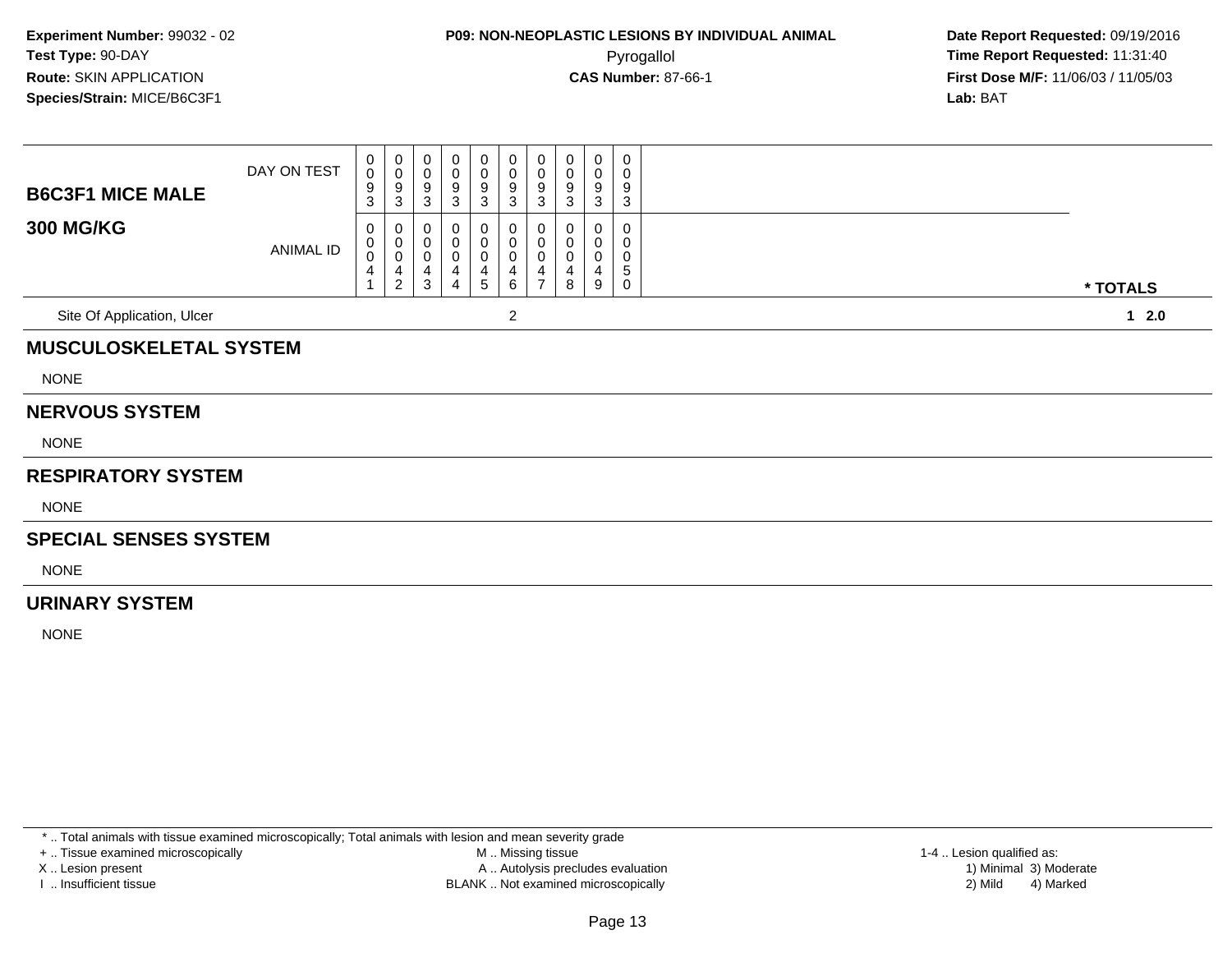#### **P09: NON-NEOPLASTIC LESIONS BY INDIVIDUAL ANIMAL**Pyrogallol **Time Report Requested:** 11:31:40

 **Date Report Requested:** 09/19/2016 **First Dose M/F:** 11/06/03 / 11/05/03<br>**Lab:** BAT **Lab:** BAT

| <b>B6C3F1 MICE MALE</b>                                          | DAY ON TEST      | $_{\rm 0}^{\rm 0}$<br>$\overline{9}$<br>$\mathbf{3}$            | $\begin{smallmatrix} 0\\0 \end{smallmatrix}$<br>$\frac{9}{3}$ | 0<br>$\mathbf 0$<br>9<br>3      | $\pmb{0}$<br>$\pmb{0}$<br>$\boldsymbol{9}$<br>$\mathbf{3}$                | $\pmb{0}$<br>$\boldsymbol{0}$<br>9<br>3    | $\pmb{0}$<br>$\ddot{\mathbf{0}}$<br>$\frac{9}{3}$                             | $\pmb{0}$<br>$\mathsf 0$<br>$\boldsymbol{9}$<br>3                               | $\pmb{0}$<br>$\mathbf 0$<br>$\frac{9}{3}$           | 0<br>$\mathbf 0$<br>$\boldsymbol{9}$<br>$\mathbf{3}$         | $\mathbf 0$<br>$\mathbf 0$<br>9<br>$\mathbf{3}$            |          |                    |
|------------------------------------------------------------------|------------------|-----------------------------------------------------------------|---------------------------------------------------------------|---------------------------------|---------------------------------------------------------------------------|--------------------------------------------|-------------------------------------------------------------------------------|---------------------------------------------------------------------------------|-----------------------------------------------------|--------------------------------------------------------------|------------------------------------------------------------|----------|--------------------|
| <b>600 MG/KG</b>                                                 | <b>ANIMAL ID</b> | $\pmb{0}$<br>$\begin{smallmatrix}0\0\0\5\end{smallmatrix}$<br>1 | $\pmb{0}$<br>$\begin{matrix} 0 \\ 0 \\ 5 \\ 2 \end{matrix}$   | 0<br>0<br>$\mathbf 0$<br>5<br>3 | $\mathbf 0$<br>$\mathbf 0$<br>$\mathbf 0$<br>$\sqrt{5}$<br>$\overline{4}$ | 0<br>0<br>$\pmb{0}$<br>5<br>$\overline{5}$ | $\mathsf 0$<br>$\mathbf 0$<br>$\mathsf{O}\xspace$<br>$5\,$<br>$6\overline{6}$ | $\mathsf{O}\xspace$<br>$\pmb{0}$<br>$\mathbf 0$<br>$\sqrt{5}$<br>$\overline{7}$ | $\mathbf 0$<br>0<br>$\mathbf 0$<br>$\,$ 5 $\,$<br>8 | $\mathbf 0$<br>$\mathbf 0$<br>$\mathbf 0$<br>$\sqrt{5}$<br>9 | $\mathbf 0$<br>$\Omega$<br>$\mathbf 0$<br>6<br>$\mathbf 0$ | * TOTALS |                    |
| <b>ALIMENTARY SYSTEM</b>                                         |                  |                                                                 |                                                               |                                 |                                                                           |                                            |                                                                               |                                                                                 |                                                     |                                                              |                                                            |          |                    |
| Esophagus                                                        |                  | $+$                                                             |                                                               |                                 |                                                                           |                                            |                                                                               |                                                                                 |                                                     | ÷                                                            | $+$                                                        | 10       |                    |
| Gallbladder<br>Infiltration Cellular, Polymorphonuclear          |                  |                                                                 | $\ddot{}$                                                     | $\ddot{}$                       | $\ddot{}$<br>2                                                            | ÷.                                         | $\ddot{}$                                                                     |                                                                                 |                                                     |                                                              | $\overline{+}$                                             | 10       | $12.0$             |
| Intestine Large, Cecum                                           |                  |                                                                 |                                                               |                                 |                                                                           |                                            |                                                                               |                                                                                 |                                                     |                                                              | $\ddot{}$                                                  | 10       |                    |
| Intestine Large, Colon                                           |                  |                                                                 |                                                               |                                 |                                                                           |                                            |                                                                               |                                                                                 |                                                     |                                                              | $\ddot{}$                                                  | 10       |                    |
| Intestine Large, Rectum                                          |                  |                                                                 |                                                               |                                 |                                                                           |                                            |                                                                               |                                                                                 |                                                     |                                                              | $+$                                                        | 10       |                    |
| Intestine Small, Duodenum                                        |                  |                                                                 |                                                               |                                 |                                                                           |                                            |                                                                               |                                                                                 |                                                     | $\ddot{}$                                                    | $+$                                                        | 10       |                    |
| Intestine Small, Ileum                                           |                  |                                                                 |                                                               |                                 |                                                                           |                                            |                                                                               |                                                                                 |                                                     | ÷                                                            | $+$                                                        | 10       |                    |
| Intestine Small, Jejunum<br>Peyer's Patch, Hyperplasia, Lymphoid |                  | $+$                                                             | $\ddot{}$<br>$\overline{2}$                                   | +                               |                                                                           |                                            |                                                                               |                                                                                 |                                                     |                                                              | $\ddot{}$                                                  | 10       | $12.0$             |
| Liver<br>Hematopoietic Cell Proliferation<br>Inflammation        |                  | $^{+}$                                                          | $\ddot{}$<br>$\mathbf{1}$                                     | +<br>1                          |                                                                           | ÷<br>$\mathbf{1}$                          | $\pm$<br>$\overline{1}$                                                       |                                                                                 |                                                     |                                                              | $+$                                                        | 10       | 2 1.0<br>$3 - 1.0$ |
| Pancreas                                                         |                  |                                                                 |                                                               |                                 |                                                                           |                                            |                                                                               |                                                                                 |                                                     |                                                              | $\ddot{}$                                                  | 10       |                    |
| Salivary Glands                                                  |                  |                                                                 |                                                               |                                 |                                                                           |                                            |                                                                               |                                                                                 |                                                     |                                                              | $\ddot{}$                                                  | 10       |                    |
| Stomach, Forestomach                                             |                  |                                                                 |                                                               |                                 |                                                                           |                                            |                                                                               |                                                                                 |                                                     |                                                              | $\ddot{}$                                                  | 10       |                    |

\* .. Total animals with tissue examined microscopically; Total animals with lesion and mean severity grade

+ .. Tissue examined microscopically

X .. Lesion present

I .. Insufficient tissue

M .. Missing tissue

Lesion present A .. Autolysis precludes evaluation 1) Minimal 3) Moderate

 1-4 .. Lesion qualified as: BLANK .. Not examined microscopically 2) Mild 4) Marked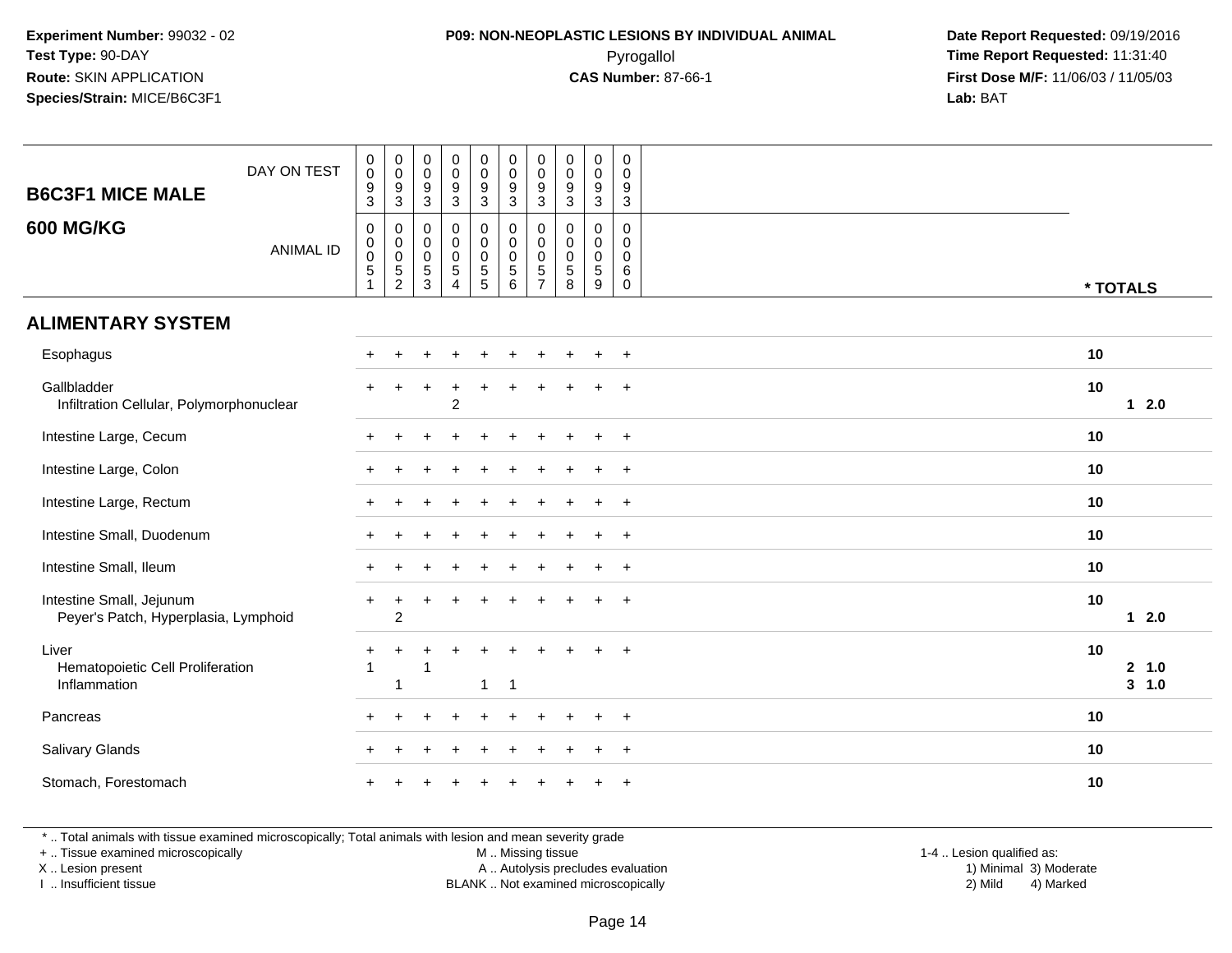# **P09: NON-NEOPLASTIC LESIONS BY INDIVIDUAL ANIMAL**Pyrogallol **Time Report Requested:** 11:31:40

| <b>B6C3F1 MICE MALE</b>                                                                                                                                                                       | DAY ON TEST      | $\pmb{0}$<br>$\mathsf{O}\xspace$<br>$^9_3$                               | $\pmb{0}$<br>$\mathbf 0$<br>$\boldsymbol{9}$<br>$\overline{3}$ | $\pmb{0}$<br>$\mathbf 0$<br>9<br>$\mathbf{3}$                 | 0<br>$\mathbf 0$<br>$\frac{9}{3}$                                       | $\pmb{0}$<br>$\ddot{\mathbf{0}}$<br>$\frac{9}{3}$ | $\pmb{0}$<br>$\mathsf 0$<br>$\frac{9}{3}$                        | $\pmb{0}$<br>$\pmb{0}$<br>$\frac{9}{3}$          | $\pmb{0}$<br>$\mathbf 0$<br>$\frac{9}{3}$                                          | $\pmb{0}$<br>$\mathbf 0$<br>$9\,$<br>$\mathbf{3}$             | $\mathbf 0$<br>$\mathbf 0$<br>$\boldsymbol{9}$<br>$\mathbf{3}$            |                                                                             |                         |
|-----------------------------------------------------------------------------------------------------------------------------------------------------------------------------------------------|------------------|--------------------------------------------------------------------------|----------------------------------------------------------------|---------------------------------------------------------------|-------------------------------------------------------------------------|---------------------------------------------------|------------------------------------------------------------------|--------------------------------------------------|------------------------------------------------------------------------------------|---------------------------------------------------------------|---------------------------------------------------------------------------|-----------------------------------------------------------------------------|-------------------------|
| <b>600 MG/KG</b>                                                                                                                                                                              | <b>ANIMAL ID</b> | $\boldsymbol{0}$<br>$\pmb{0}$<br>$\pmb{0}$<br>$\sqrt{5}$<br>$\mathbf{1}$ | 0<br>$\mathbf 0$<br>$\mathbf 0$<br>$\frac{5}{2}$               | $\mathbf 0$<br>$\mathbf 0$<br>$\mathbf 0$<br>5<br>$\mathsf 3$ | $\mathbf 0$<br>$\mathbf 0$<br>$\Omega$<br>$\,$ 5 $\,$<br>$\overline{4}$ | 0<br>$\mathbf 0$<br>0<br>$\overline{5}$<br>5      | $\pmb{0}$<br>$\ddot{\mathbf{0}}$<br>$\mathbf 0$<br>$\frac{5}{6}$ | 0<br>$\mathbf 0$<br>$\mathbf 0$<br>$\frac{5}{7}$ | $\mathbf 0$<br>$\mathbf 0$<br>$\mathbf 0$<br>$\begin{array}{c} 5 \\ 8 \end{array}$ | $\mathbf 0$<br>$\Omega$<br>$\mathbf 0$<br>$\sqrt{5}$<br>$9\,$ | $\mathbf 0$<br>$\mathbf 0$<br>$\mathbf 0$<br>$6\phantom{1}6$<br>$\pmb{0}$ |                                                                             | * TOTALS                |
| Stomach, Glandular                                                                                                                                                                            |                  | $+$                                                                      | ÷                                                              |                                                               |                                                                         |                                                   |                                                                  | $\ddot{}$                                        |                                                                                    | $+$                                                           | $+$                                                                       |                                                                             | 10                      |
| <b>CARDIOVASCULAR SYSTEM</b>                                                                                                                                                                  |                  |                                                                          |                                                                |                                                               |                                                                         |                                                   |                                                                  |                                                  |                                                                                    |                                                               |                                                                           |                                                                             |                         |
| <b>Blood Vessel</b>                                                                                                                                                                           |                  | $+$                                                                      | ÷                                                              |                                                               |                                                                         | $\div$                                            | $\ddot{}$                                                        | $\ddot{}$                                        | $\ddot{}$                                                                          | $\pm$                                                         | $+$                                                                       |                                                                             | 10                      |
| Heart                                                                                                                                                                                         |                  |                                                                          |                                                                |                                                               |                                                                         |                                                   |                                                                  |                                                  |                                                                                    | ÷.                                                            | $+$                                                                       |                                                                             | 10                      |
| <b>ENDOCRINE SYSTEM</b>                                                                                                                                                                       |                  |                                                                          |                                                                |                                                               |                                                                         |                                                   |                                                                  |                                                  |                                                                                    |                                                               |                                                                           |                                                                             |                         |
| <b>Adrenal Cortex</b><br>Hyperplasia<br>Subcapsular, Hyperplasia                                                                                                                              |                  | +<br>$\overline{c}$<br>$\overline{2}$                                    | +<br>-1                                                        |                                                               | 1                                                                       | $\overline{1}$                                    | $\overline{1}$                                                   |                                                  | $\mathbf{1}$                                                                       | $\overline{1}$                                                | $\overline{+}$<br>$\overline{\phantom{a}}$                                |                                                                             | 10<br>$12.0$<br>$8$ 1.3 |
| <b>Adrenal Medulla</b>                                                                                                                                                                        |                  | $+$                                                                      |                                                                |                                                               |                                                                         |                                                   |                                                                  |                                                  |                                                                                    |                                                               | $+$                                                                       |                                                                             | 10                      |
| Islets, Pancreatic                                                                                                                                                                            |                  |                                                                          |                                                                |                                                               |                                                                         |                                                   |                                                                  |                                                  |                                                                                    |                                                               | $\ddot{}$                                                                 |                                                                             | 10                      |
| Parathyroid Gland                                                                                                                                                                             |                  | $\ddot{}$                                                                | $+$                                                            | M                                                             | $\div$                                                                  | $\ddot{+}$                                        | M                                                                | $+$                                              | м                                                                                  |                                                               | M +                                                                       |                                                                             | 6                       |
| <b>Pituitary Gland</b>                                                                                                                                                                        |                  |                                                                          |                                                                |                                                               |                                                                         |                                                   |                                                                  |                                                  |                                                                                    | $\pm$                                                         | $+$                                                                       |                                                                             | 10                      |
| <b>Thyroid Gland</b>                                                                                                                                                                          |                  |                                                                          |                                                                |                                                               |                                                                         |                                                   | $\ddot{}$                                                        | $\ddot{}$                                        |                                                                                    | $+$                                                           | $+$                                                                       |                                                                             | 10                      |
| <b>GENERAL BODY SYSTEM</b>                                                                                                                                                                    |                  |                                                                          |                                                                |                                                               |                                                                         |                                                   |                                                                  |                                                  |                                                                                    |                                                               |                                                                           |                                                                             |                         |
| <b>NONE</b>                                                                                                                                                                                   |                  |                                                                          |                                                                |                                                               |                                                                         |                                                   |                                                                  |                                                  |                                                                                    |                                                               |                                                                           |                                                                             |                         |
| <b>GENITAL SYSTEM</b>                                                                                                                                                                         |                  |                                                                          |                                                                |                                                               |                                                                         |                                                   |                                                                  |                                                  |                                                                                    |                                                               |                                                                           |                                                                             |                         |
| Epididymis                                                                                                                                                                                    |                  | $+$                                                                      | $+$                                                            | $+$                                                           | $\pm$                                                                   | $+$                                               | $+$                                                              | $+$                                              | $+$                                                                                |                                                               | $+$ $+$                                                                   |                                                                             | 10                      |
| *  Total animals with tissue examined microscopically; Total animals with lesion and mean severity grade<br>+  Tissue examined microscopically<br>X  Lesion present<br>I  Insufficient tissue |                  |                                                                          |                                                                |                                                               |                                                                         |                                                   | M  Missing tissue                                                |                                                  | A  Autolysis precludes evaluation<br>BLANK  Not examined microscopically           |                                                               |                                                                           | 1-4  Lesion qualified as:<br>1) Minimal 3) Moderate<br>2) Mild<br>4) Marked |                         |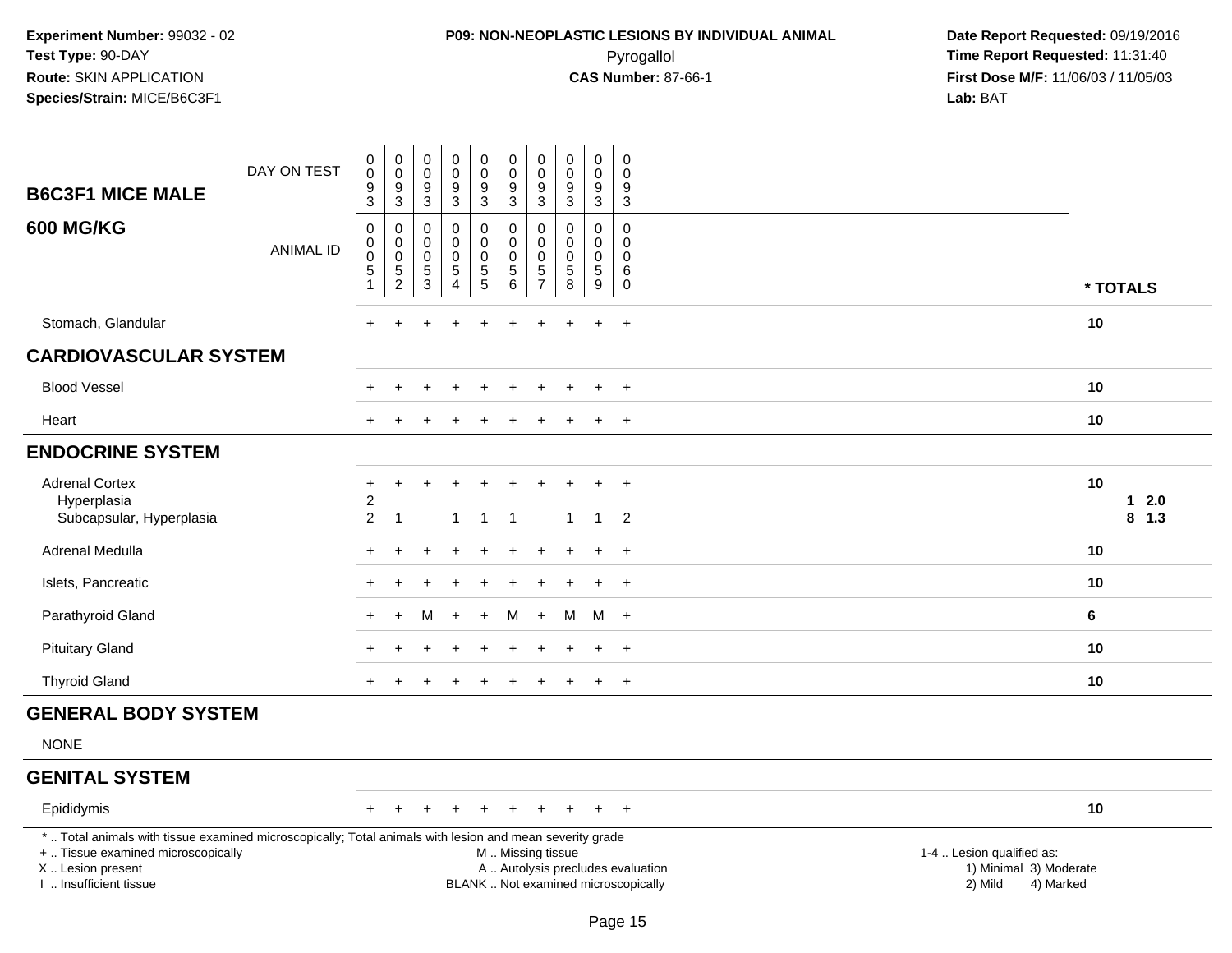#### **P09: NON-NEOPLASTIC LESIONS BY INDIVIDUAL ANIMAL**Pyrogallol **Time Report Requested:** 11:31:40

 **Date Report Requested:** 09/19/2016 **First Dose M/F:** 11/06/03 / 11/05/03<br>**Lab:** BAT **Lab:** BAT

| <b>B6C3F1 MICE MALE</b>                                                                                                                                             | DAY ON TEST      | $\,0\,$<br>$\pmb{0}$<br>$\boldsymbol{9}$<br>$\overline{3}$          | 0<br>$\pmb{0}$<br>9<br>$\overline{3}$                    | $\pmb{0}$<br>$\mathsf 0$<br>9<br>$\overline{3}$ | $\pmb{0}$<br>$\ddot{\mathbf{0}}$<br>$\frac{9}{3}$               | $\mathbf 0$<br>$\pmb{0}$<br>$\frac{9}{3}$      | $\pmb{0}$<br>$\pmb{0}$<br>$\boldsymbol{9}$<br>$\overline{3}$     | $\mathbf 0$<br>$\mathbf 0$<br>9<br>$\overline{3}$ | $_{\rm 0}^{\rm 0}$<br>9<br>$\overline{3}$ | $_0^0$<br>$\frac{9}{3}$                                         | $\pmb{0}$<br>$\mathbf 0$<br>$\boldsymbol{9}$<br>$\overline{3}$ |                                                     |          |                                 |
|---------------------------------------------------------------------------------------------------------------------------------------------------------------------|------------------|---------------------------------------------------------------------|----------------------------------------------------------|-------------------------------------------------|-----------------------------------------------------------------|------------------------------------------------|------------------------------------------------------------------|---------------------------------------------------|-------------------------------------------|-----------------------------------------------------------------|----------------------------------------------------------------|-----------------------------------------------------|----------|---------------------------------|
| <b>600 MG/KG</b>                                                                                                                                                    | <b>ANIMAL ID</b> | $\pmb{0}$<br>$\pmb{0}$<br>$\mathbf 0$<br>$\sqrt{5}$<br>$\mathbf{1}$ | 0<br>0<br>0<br>5<br>$\overline{c}$                       | 0<br>0<br>0<br>5<br>$\mathbf{3}$                | $\pmb{0}$<br>0<br>$\pmb{0}$<br>$\overline{5}$<br>$\overline{4}$ | 0<br>$\mathbf 0$<br>$\pmb{0}$<br>$\frac{5}{5}$ | $\mathbf 0$<br>$\pmb{0}$<br>$\mathbf 0$<br>$\sqrt{5}$<br>$\,6\,$ | 0<br>0<br>$\mathbf 0$<br>5<br>$\overline{7}$      | 0<br>0<br>$\pmb{0}$<br>$\frac{5}{8}$      | $\mathbf 0$<br>0<br>0<br>$\overline{5}$<br>9                    | $\mathbf 0$<br>0<br>0<br>6<br>$\mathsf{O}\xspace$              |                                                     | * TOTALS |                                 |
| <b>Preputial Gland</b>                                                                                                                                              |                  |                                                                     |                                                          |                                                 |                                                                 |                                                |                                                                  |                                                   |                                           | $\ddot{}$                                                       | $\overline{+}$                                                 |                                                     | 10       |                                 |
| Prostate<br>Infiltration Cellular, Mononuclear Cell                                                                                                                 |                  |                                                                     |                                                          |                                                 |                                                                 | ÷                                              | ÷                                                                | $\div$                                            |                                           | $\overline{+}$<br>$\overline{c}$                                | $+$                                                            |                                                     | 10       | $12.0$                          |
| Seminal Vesicle                                                                                                                                                     |                  |                                                                     |                                                          |                                                 |                                                                 |                                                |                                                                  |                                                   |                                           | $\ddot{}$                                                       | $+$                                                            |                                                     | 10       |                                 |
| <b>Testes</b>                                                                                                                                                       |                  |                                                                     |                                                          |                                                 |                                                                 |                                                |                                                                  |                                                   |                                           | ÷                                                               | $\ddot{}$                                                      |                                                     | 10       |                                 |
| <b>HEMATOPOIETIC SYSTEM</b>                                                                                                                                         |                  |                                                                     |                                                          |                                                 |                                                                 |                                                |                                                                  |                                                   |                                           |                                                                 |                                                                |                                                     |          |                                 |
| <b>Bone Marrow</b>                                                                                                                                                  |                  |                                                                     |                                                          |                                                 | $\ddot{}$                                                       | $\ddot{}$                                      | ÷                                                                |                                                   |                                           | $\ddot{}$                                                       | $+$                                                            |                                                     | 10       |                                 |
| Lymph Node, Mandibular                                                                                                                                              |                  |                                                                     |                                                          |                                                 |                                                                 |                                                |                                                                  |                                                   |                                           |                                                                 | $\ddot{}$                                                      |                                                     | 10       |                                 |
| Lymph Node, Mesenteric                                                                                                                                              |                  |                                                                     |                                                          |                                                 |                                                                 |                                                |                                                                  |                                                   |                                           |                                                                 | $\ddot{}$                                                      |                                                     | 10       |                                 |
| Spleen<br>Hematopoietic Cell Proliferation                                                                                                                          |                  | $\overline{2}$                                                      | $\overline{c}$                                           |                                                 | $\overline{2}$                                                  |                                                |                                                                  | $\overline{c}$                                    |                                           | $\div$<br>$\overline{c}$                                        | $\ddot{}$<br>$\overline{2}$                                    |                                                     | 10       | 62.0                            |
| Thymus                                                                                                                                                              |                  | $+$                                                                 |                                                          |                                                 |                                                                 |                                                |                                                                  | ÷                                                 |                                           | $\ddot{}$                                                       | $\overline{+}$                                                 |                                                     | 10       |                                 |
| <b>INTEGUMENTARY SYSTEM</b>                                                                                                                                         |                  |                                                                     |                                                          |                                                 |                                                                 |                                                |                                                                  |                                                   |                                           |                                                                 |                                                                |                                                     |          |                                 |
| Mammary Gland                                                                                                                                                       |                  | М                                                                   | M                                                        | м                                               | M                                                               | M                                              | M                                                                | M                                                 | M                                         | M M                                                             |                                                                |                                                     | 0        |                                 |
| Skin<br>Site Of Application, Hyperkeratosis<br>Site Of Application, Hyperplasia, Squamous<br>Site Of Application, Inflammation, Chronic<br>Active                   |                  | $\ddot{}$<br>$\overline{c}$<br>3<br>3                               | $\mathbf 1$<br>$\overline{\mathbf{c}}$<br>$\overline{2}$ | $\overline{\mathbf{c}}$<br>$\overline{2}$       | $\overline{c}$<br>$\boldsymbol{2}$<br>$\overline{2}$            | $\boldsymbol{2}$<br>3<br>$\overline{2}$        | $\overline{\mathbf{1}}$<br>$\boldsymbol{2}$<br>$\overline{2}$    | 1<br>$\overline{\mathbf{c}}$<br>3                 | 2<br>$\overline{2}$                       | $\ddot{}$<br>$\overline{c}$<br>$\overline{c}$<br>$\overline{2}$ | $\ddot{}$<br>2<br>2<br>$\overline{2}$                          |                                                     | 10       | 10, 1.5<br>$10$ 2.2<br>$10$ 2.2 |
| *  Total animals with tissue examined microscopically; Total animals with lesion and mean severity grade<br>+  Tissue examined microscopically<br>X  Lesion present |                  |                                                                     |                                                          |                                                 |                                                                 |                                                | M  Missing tissue                                                |                                                   |                                           |                                                                 | A  Autolysis precludes evaluation                              | 1-4  Lesion qualified as:<br>1) Minimal 3) Moderate |          |                                 |

I .. Insufficient tissue

BLANK .. Not examined microscopically 2) Mild 4) Marked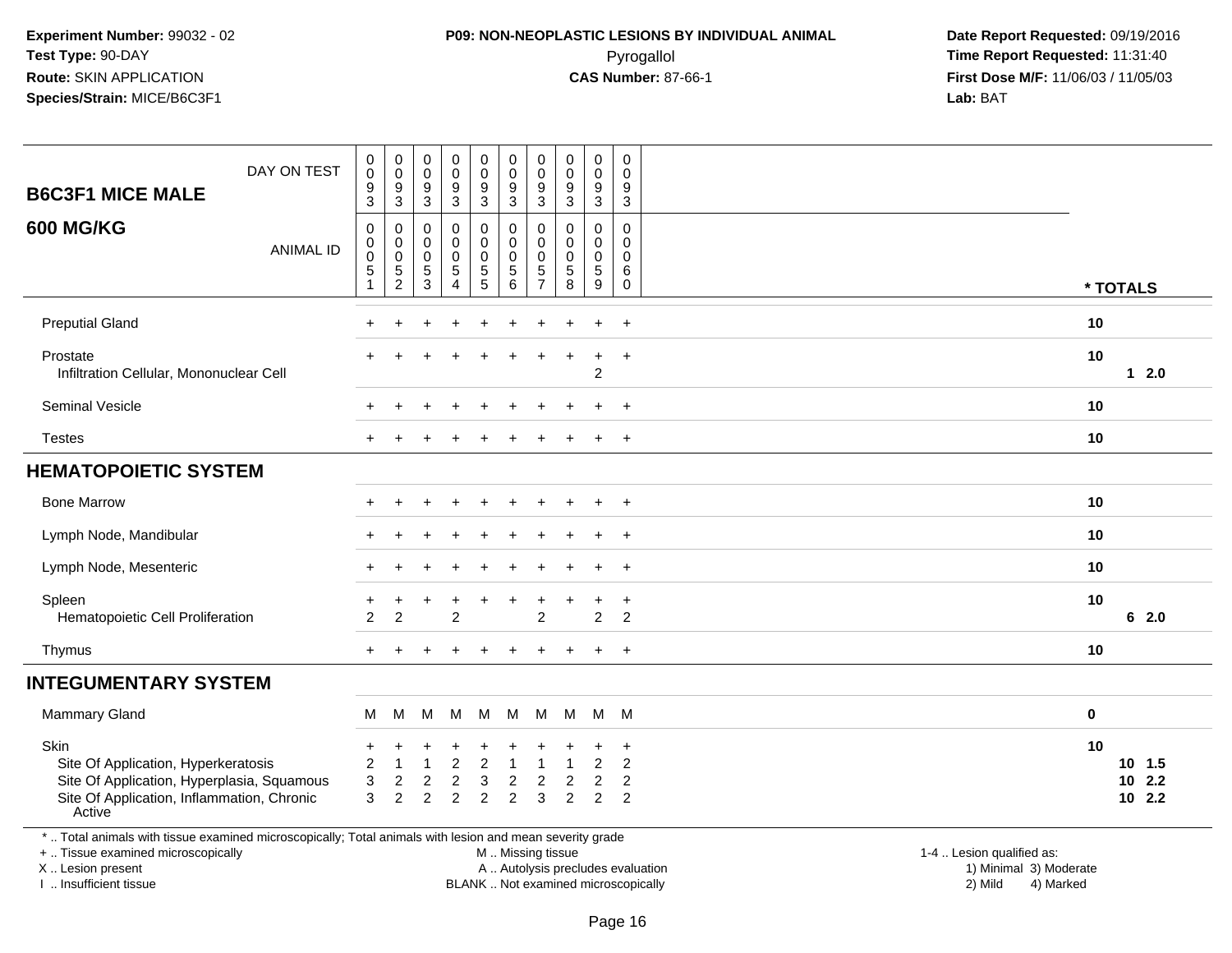# **P09: NON-NEOPLASTIC LESIONS BY INDIVIDUAL ANIMAL**Pyrogallol **Time Report Requested:** 11:31:40

| <b>B6C3F1 MICE MALE</b>                                                                                                                                                                       | DAY ON TEST      | $_{\rm 0}^{\rm 0}$<br>9<br>$\overline{3}$               | $_{\rm 0}^{\rm 0}$<br>$\boldsymbol{9}$<br>$\overline{3}$ | $\mathbf 0$<br>$\pmb{0}$<br>9<br>$\overline{3}$  | $_{\rm 0}^{\rm 0}$<br>$\boldsymbol{9}$<br>$\overline{3}$ | 0<br>$\mathsf{O}\xspace$<br>9<br>$\overline{3}$                          | $\pmb{0}$<br>$\pmb{0}$<br>9<br>$\overline{3}$                                  | $\pmb{0}$<br>$\pmb{0}$<br>9<br>$\overline{3}$            | $\pmb{0}$<br>$\mathsf 0$<br>9<br>$\overline{3}$                | $\pmb{0}$<br>$\pmb{0}$<br>$\boldsymbol{9}$<br>$\overline{3}$     | $\boldsymbol{0}$<br>$\Omega$<br>9<br>$\overline{3}$               |                                                                                                     |                                    |
|-----------------------------------------------------------------------------------------------------------------------------------------------------------------------------------------------|------------------|---------------------------------------------------------|----------------------------------------------------------|--------------------------------------------------|----------------------------------------------------------|--------------------------------------------------------------------------|--------------------------------------------------------------------------------|----------------------------------------------------------|----------------------------------------------------------------|------------------------------------------------------------------|-------------------------------------------------------------------|-----------------------------------------------------------------------------------------------------|------------------------------------|
| <b>600 MG/KG</b>                                                                                                                                                                              | <b>ANIMAL ID</b> | $\pmb{0}$<br>$\mathsf{O}$<br>$\pmb{0}$<br>$\frac{5}{1}$ | $\pmb{0}$<br>$\mathbf 0$<br>$\mathsf 0$<br>$\frac{5}{2}$ | 0<br>$\mathbf 0$<br>$\mathbf 0$<br>$\frac{5}{3}$ | $\mathbf 0$<br>$\mathbf 0$<br>$\pmb{0}$<br>$\frac{5}{4}$ | 0<br>$\mathbf 0$<br>$\mathsf 0$<br>$\begin{array}{c} 5 \\ 5 \end{array}$ | $\mathbf 0$<br>$\pmb{0}$<br>$\pmb{0}$<br>$\begin{array}{c} 5 \\ 6 \end{array}$ | $\mathbf 0$<br>$\mathbf 0$<br>$\pmb{0}$<br>$\frac{5}{7}$ | $\mathbf 0$<br>0<br>0<br>$\begin{array}{c} 5 \\ 8 \end{array}$ | $\mathsf{O}\xspace$<br>$\mathbf 0$<br>$\pmb{0}$<br>$\frac{5}{9}$ | $\mathbf 0$<br>$\mathbf{0}$<br>$\mathbf 0$<br>6<br>$\overline{0}$ |                                                                                                     | * TOTALS                           |
| Site Of Application, Ulcer                                                                                                                                                                    |                  |                                                         |                                                          |                                                  |                                                          |                                                                          |                                                                                | $\overline{2}$                                           |                                                                |                                                                  | $\overline{2}$                                                    |                                                                                                     | 2.2.0                              |
| <b>MUSCULOSKELETAL SYSTEM</b>                                                                                                                                                                 |                  |                                                         |                                                          |                                                  |                                                          |                                                                          |                                                                                |                                                          |                                                                |                                                                  |                                                                   |                                                                                                     |                                    |
| <b>Bone</b>                                                                                                                                                                                   |                  | $+$                                                     |                                                          |                                                  |                                                          | $\ddot{}$                                                                |                                                                                | $\div$                                                   | $+$                                                            | $\ddot{}$                                                        | $+$                                                               |                                                                                                     | 10                                 |
| <b>NERVOUS SYSTEM</b>                                                                                                                                                                         |                  |                                                         |                                                          |                                                  |                                                          |                                                                          |                                                                                |                                                          |                                                                |                                                                  |                                                                   |                                                                                                     |                                    |
| <b>Brain</b>                                                                                                                                                                                  |                  |                                                         |                                                          |                                                  |                                                          |                                                                          |                                                                                |                                                          |                                                                | $\ddot{}$                                                        | $+$                                                               |                                                                                                     | 10                                 |
| <b>RESPIRATORY SYSTEM</b>                                                                                                                                                                     |                  |                                                         |                                                          |                                                  |                                                          |                                                                          |                                                                                |                                                          |                                                                |                                                                  |                                                                   |                                                                                                     |                                    |
| Lung<br>Serosa, Inflammation                                                                                                                                                                  |                  |                                                         |                                                          |                                                  |                                                          |                                                                          |                                                                                |                                                          | 1                                                              | $\ddot{}$                                                        | $+$                                                               |                                                                                                     | 10<br>11.0                         |
| Nose                                                                                                                                                                                          |                  |                                                         |                                                          |                                                  |                                                          |                                                                          |                                                                                |                                                          |                                                                |                                                                  | $\overline{+}$                                                    |                                                                                                     | 10                                 |
| Trachea                                                                                                                                                                                       |                  |                                                         |                                                          |                                                  |                                                          |                                                                          |                                                                                |                                                          |                                                                | $\ddot{}$                                                        | $+$                                                               |                                                                                                     | 10                                 |
| <b>SPECIAL SENSES SYSTEM</b>                                                                                                                                                                  |                  |                                                         |                                                          |                                                  |                                                          |                                                                          |                                                                                |                                                          |                                                                |                                                                  |                                                                   |                                                                                                     |                                    |
| Eye                                                                                                                                                                                           |                  |                                                         |                                                          |                                                  |                                                          |                                                                          |                                                                                |                                                          |                                                                |                                                                  | $\overline{1}$                                                    |                                                                                                     | 10                                 |
| Harderian Gland                                                                                                                                                                               |                  |                                                         |                                                          |                                                  |                                                          |                                                                          |                                                                                |                                                          |                                                                |                                                                  | $+$                                                               |                                                                                                     | 10                                 |
| <b>URINARY SYSTEM</b>                                                                                                                                                                         |                  |                                                         |                                                          |                                                  |                                                          |                                                                          |                                                                                |                                                          |                                                                |                                                                  |                                                                   |                                                                                                     |                                    |
| Kidney<br>Inflammation<br>Nephropathy<br>Renal Tubule, Vacuolization Cytoplasmic                                                                                                              |                  | $+$<br>$\overline{2}$                                   | $\ddot{}$<br>$\mathbf 1$                                 | $\ddot{}$<br>$\overline{c}$                      | -1<br>-1                                                 | +<br>$\mathbf 1$                                                         | $\mathbf{1}$<br>1                                                              | $\mathbf{1}$<br>$\mathbf{1}$                             | $\mathbf{1}$<br>$\overline{c}$                                 | $\ddot{}$<br>$\overline{1}$<br>$2^{\circ}$                       | $+$<br>$\overline{2}$                                             |                                                                                                     | 10<br>$5 - 1.0$<br>2, 1.5<br>9 1.4 |
| *  Total animals with tissue examined microscopically; Total animals with lesion and mean severity grade<br>+  Tissue examined microscopically<br>X  Lesion present<br>I. Insufficient tissue |                  |                                                         |                                                          |                                                  |                                                          |                                                                          |                                                                                |                                                          | M  Missing tissue<br>BLANK  Not examined microscopically       |                                                                  |                                                                   | 1-4  Lesion qualified as:<br>A  Autolysis precludes evaluation<br>1) Minimal 3) Moderate<br>2) Mild | 4) Marked                          |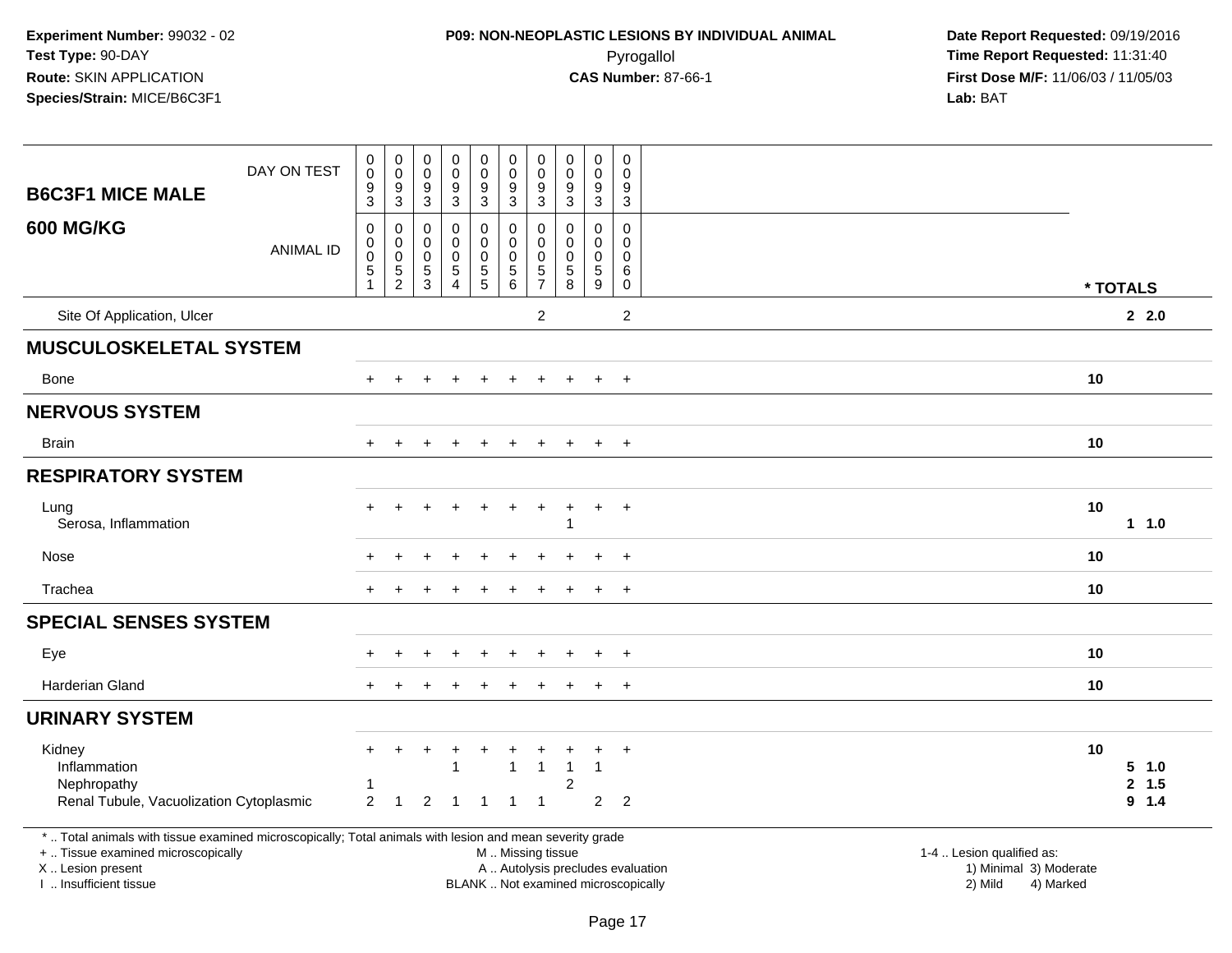# **P09: NON-NEOPLASTIC LESIONS BY INDIVIDUAL ANIMAL**Pyrogallol **Time Report Requested:** 11:31:40

 **Date Report Requested:** 09/19/2016 **First Dose M/F:** 11/06/03 / 11/05/03<br>**Lab:** BAT **Lab:** BAT

| <b>B6C3F1 MICE MALE</b>                | DAY ON TEST      | 0<br>0<br>9<br>-3 | $\overline{\mathbf{0}}$<br>9<br>3 | 0<br>9<br>3                | $\mathbf{0}$<br>0<br>9<br>3           | $\mathbf 0$<br>0<br>9<br>3                     | 0<br>0<br>9<br>3                 | 0<br>0<br>9<br>າ<br>ت | 0<br>9  | $\mathbf 0$<br>0<br>9<br>3 | 0<br>0<br>9<br>3      |              |
|----------------------------------------|------------------|-------------------|-----------------------------------|----------------------------|---------------------------------------|------------------------------------------------|----------------------------------|-----------------------|---------|----------------------------|-----------------------|--------------|
| <b>600 MG/KG</b>                       | <b>ANIMAL ID</b> | 0<br>0<br>0<br>5  | - 0<br>∣U<br>C.<br>$\sim$         | $\mathbf 0$<br>0<br>đ<br>3 | 0<br>0<br>$\mathbf{0}$<br>-<br>5<br>4 | $\mathbf{0}$<br>0<br>0<br>5<br>$5\overline{)}$ | 0<br>0<br>0<br>$\mathbf{p}$<br>6 | 0<br>0<br>0<br>C.     | 0<br>.5 | 0<br>0<br>0<br>5<br>9      | 0<br>0<br>0<br>6<br>0 | * TOTALS     |
| <b>Urinary Bladder</b><br>Inflammation |                  | $+$               |                                   | $+$                        | $+$                                   | $+$                                            | $+$                              | $+$                   |         | $+$ $+$<br>റ               |                       | 10<br>2, 1.5 |

\*\*\* END OF MALE DATA \*\*\*

\* .. Total animals with tissue examined microscopically; Total animals with lesion and mean severity grade

+ .. Tissue examined microscopically

X .. Lesion present

I .. Insufficient tissue

 M .. Missing tissueA .. Autolysis precludes evaluation

BLANK .. Not examined microscopically 2) Mild 4) Marked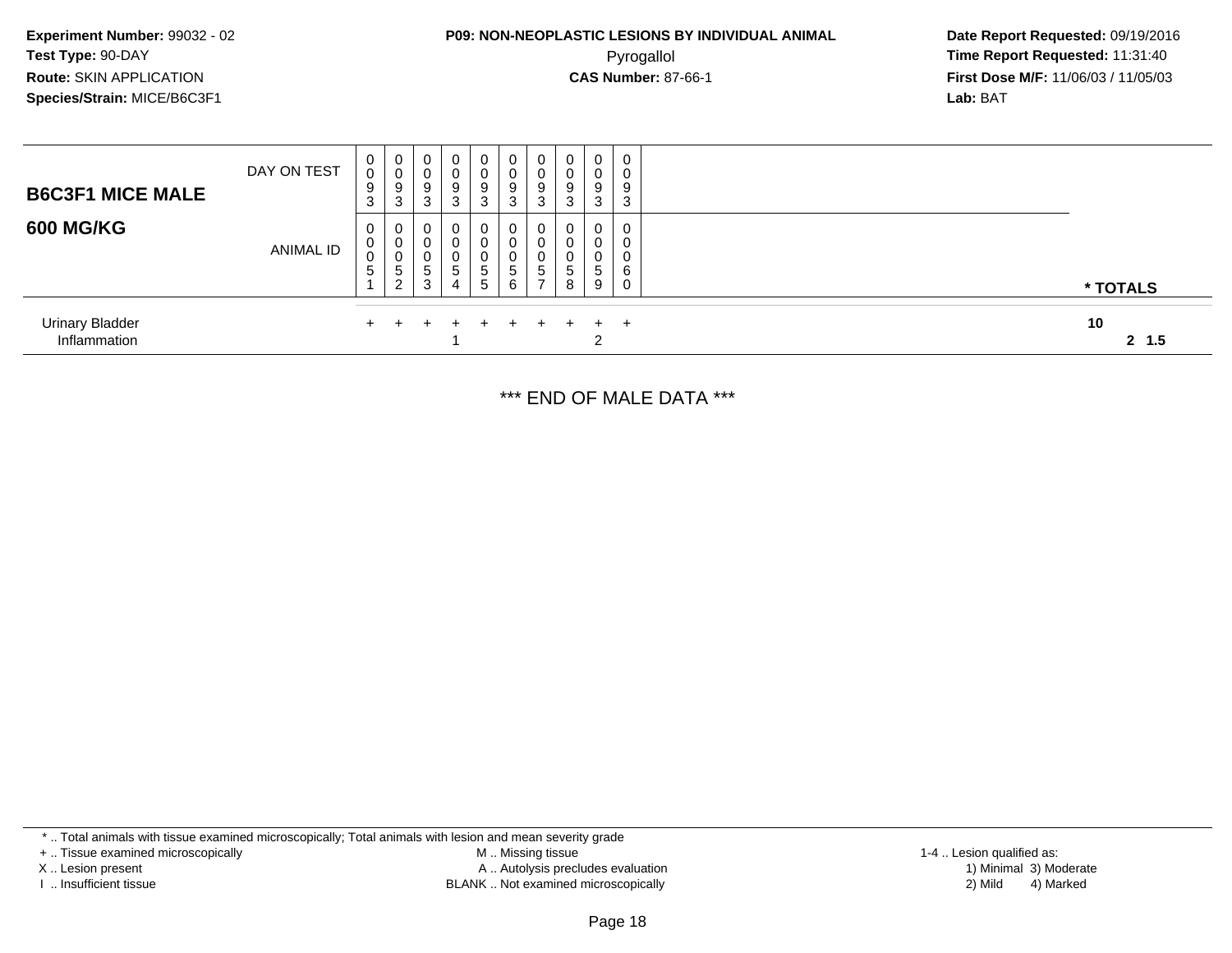#### **P09: NON-NEOPLASTIC LESIONS BY INDIVIDUAL ANIMAL**Pyrogallol **Time Report Requested:** 11:31:40

 **Date Report Requested:** 09/19/2016 **First Dose M/F:** 11/06/03 / 11/05/03<br>**Lab:** BAT **Lab:** BAT

| <b>B6C3F1 MICE FEMALE</b>                                                       | DAY ON TEST      | $\pmb{0}$<br>$\mathbf 0$<br>$\frac{9}{3}$                 | $\begin{smallmatrix}0\\0\end{smallmatrix}$<br>$^9_3$                        | $\begin{smallmatrix}0\\0\end{smallmatrix}$<br>$\frac{9}{3}$ | $_{\rm 0}^{\rm 0}$<br>$\frac{9}{3}$                  | $\begin{smallmatrix}0\0\0\end{smallmatrix}$<br>$\frac{9}{3}$  | $_{\rm 0}^{\rm 0}$<br>$\frac{9}{3}$                               | 0<br>$\mathbf 0$<br>$\boldsymbol{9}$<br>$\overline{3}$ | $\begin{array}{c} 0 \\ 0 \\ 9 \\ 3 \end{array}$         | $\begin{smallmatrix}0\\0\end{smallmatrix}$<br>$\boldsymbol{9}$<br>$\overline{3}$ | $\mathsf 0$<br>$\mathbf 0$<br>$\frac{9}{3}$                      |          |                  |
|---------------------------------------------------------------------------------|------------------|-----------------------------------------------------------|-----------------------------------------------------------------------------|-------------------------------------------------------------|------------------------------------------------------|---------------------------------------------------------------|-------------------------------------------------------------------|--------------------------------------------------------|---------------------------------------------------------|----------------------------------------------------------------------------------|------------------------------------------------------------------|----------|------------------|
| 0 MG/KG                                                                         | <b>ANIMAL ID</b> | $\mathbf 0$<br>$\mathbf 0$<br>$\mathsf 0$<br>$\,6\,$<br>1 | $\mathbf 0$<br>$\boldsymbol{0}$<br>$\mathbf 0$<br>$\,6\,$<br>$\overline{c}$ | $\mathbf 0$<br>$\pmb{0}$<br>$\mathbf 0$<br>6<br>3           | 0<br>$\mathbf 0$<br>$\pmb{0}$<br>6<br>$\overline{4}$ | 0<br>$\mathbf 0$<br>$\mathbf 0$<br>$\,6\,$<br>$5\phantom{.0}$ | $\pmb{0}$<br>$\mathsf 0$<br>$\overline{0}$<br>$6\phantom{a}$<br>6 | $\mathbf 0$<br>0<br>$\Omega$<br>6<br>$\overline{7}$    | $\mathbf 0$<br>$\pmb{0}$<br>$\mathbf 0$<br>$\,6\,$<br>8 | 0<br>$\mathbf 0$<br>$\mathbf 0$<br>$6\overline{6}$<br>9                          | $\mathbf 0$<br>$\mathbf 0$<br>$\mathbf 0$<br>$\overline{7}$<br>0 | * TOTALS |                  |
| <b>ALIMENTARY SYSTEM</b>                                                        |                  |                                                           |                                                                             |                                                             |                                                      |                                                               |                                                                   |                                                        |                                                         |                                                                                  |                                                                  |          |                  |
| Esophagus                                                                       |                  |                                                           |                                                                             |                                                             |                                                      |                                                               |                                                                   |                                                        |                                                         | $\ddot{}$                                                                        | $+$                                                              | 10       |                  |
| Gallbladder<br>Infiltration Cellular, Mononuclear Cell                          |                  |                                                           |                                                                             |                                                             |                                                      | $\ddot{}$<br>$\overline{2}$                                   |                                                                   |                                                        |                                                         | $\ddot{}$                                                                        | $+$                                                              | 10       | $12.0$           |
| Intestine Large, Cecum<br>Hyperplasia, Lymphoid<br>Lymphoid Tissue, Hyperplasia |                  | ÷                                                         |                                                                             | $\overline{2}$                                              |                                                      |                                                               | $\ddot{}$<br>$\overline{2}$                                       |                                                        |                                                         |                                                                                  | $+$                                                              | 10       | $12.0$<br>$12.0$ |
| Intestine Large, Colon                                                          |                  |                                                           |                                                                             |                                                             |                                                      |                                                               |                                                                   |                                                        |                                                         | $\pm$                                                                            | $+$                                                              | 10       |                  |
| Intestine Large, Rectum                                                         |                  |                                                           |                                                                             |                                                             |                                                      |                                                               |                                                                   |                                                        |                                                         | $\pm$                                                                            | $+$                                                              | 10       |                  |
| Intestine Small, Duodenum                                                       |                  |                                                           |                                                                             |                                                             |                                                      |                                                               |                                                                   |                                                        |                                                         | ÷                                                                                | $+$                                                              | 10       |                  |
| Intestine Small, Ileum                                                          |                  |                                                           |                                                                             |                                                             |                                                      |                                                               |                                                                   |                                                        |                                                         |                                                                                  | $+$                                                              | 10       |                  |
| Intestine Small, Jejunum<br>Peyer's Patch, Hyperplasia                          |                  |                                                           |                                                                             |                                                             |                                                      |                                                               |                                                                   |                                                        |                                                         | $\ddot{}$<br>$\overline{2}$                                                      | $+$                                                              | 10       | $12.0$           |
| Liver<br>Hematopoietic Cell Proliferation<br>Inflammation                       |                  | -1                                                        |                                                                             |                                                             | $\overline{1}$                                       |                                                               | $\overline{1}$                                                    |                                                        | $\overline{1}$                                          | $\overline{1}$                                                                   | $\ddot{}$<br>$\overline{1}$                                      | 10       | 8 1.0<br>4 1.0   |
| Pancreas                                                                        |                  |                                                           |                                                                             |                                                             |                                                      |                                                               |                                                                   |                                                        |                                                         | $\pm$                                                                            | $+$                                                              | 10       |                  |
| Salivary Glands                                                                 |                  |                                                           |                                                                             |                                                             |                                                      |                                                               |                                                                   |                                                        |                                                         |                                                                                  |                                                                  | 10       |                  |

\* .. Total animals with tissue examined microscopically; Total animals with lesion and mean severity grade

+ .. Tissue examined microscopically

X .. Lesion present

I .. Insufficient tissue

M .. Missing tissue

Lesion present A .. Autolysis precludes evaluation 1) Minimal 3) Moderate

BLANK .. Not examined microscopically 2) Mild 4) Marked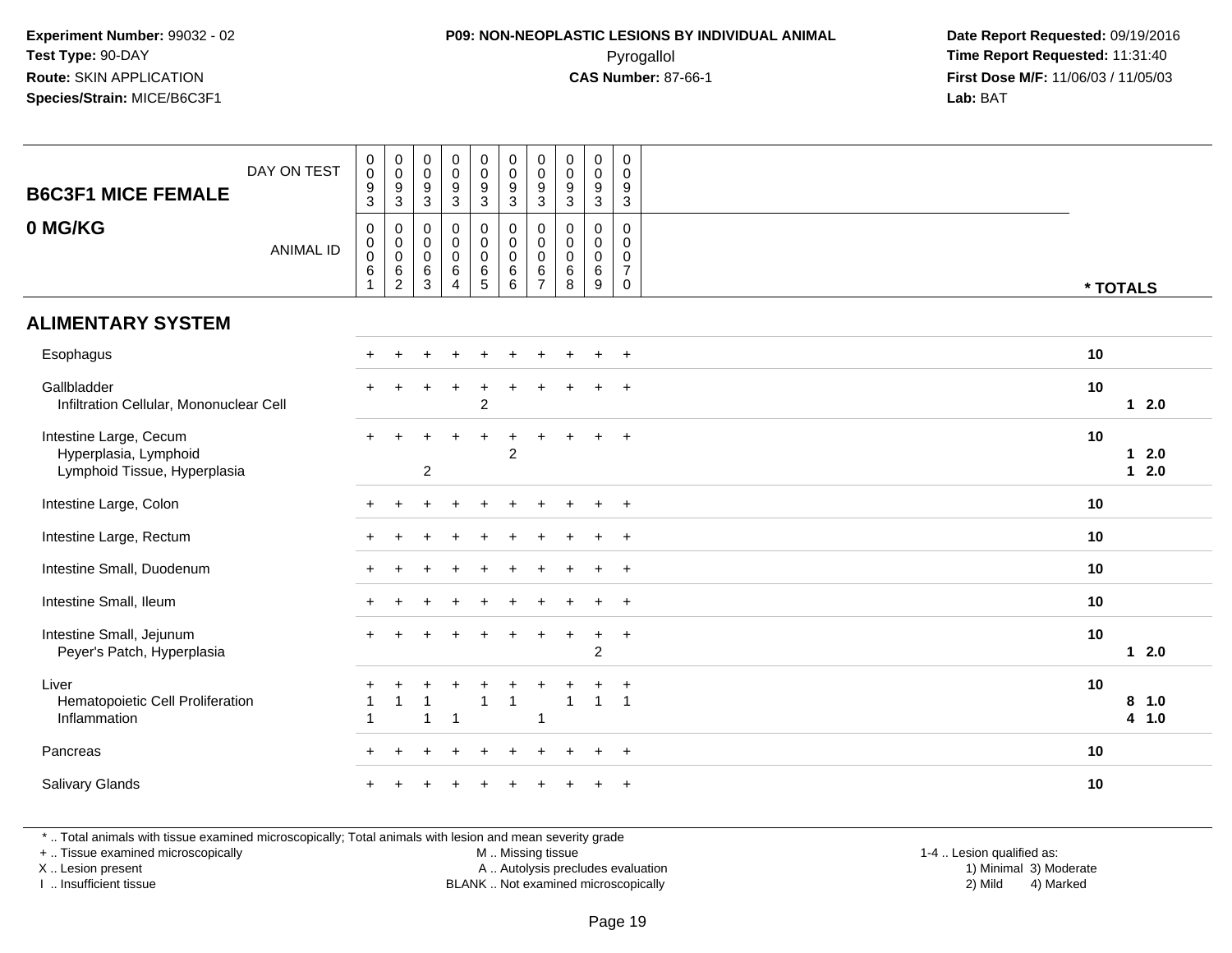### **P09: NON-NEOPLASTIC LESIONS BY INDIVIDUAL ANIMAL**Pyrogallol **Time Report Requested:** 11:31:40

 **Date Report Requested:** 09/19/2016 **First Dose M/F:** 11/06/03 / 11/05/03<br>**Lab:** BAT **Lab:** BAT

| <b>B6C3F1 MICE FEMALE</b><br>0 MG/KG              | DAY ON TEST      | $\pmb{0}$<br>$\pmb{0}$<br>9<br>3<br>$\pmb{0}$ | $\boldsymbol{0}$<br>$\pmb{0}$<br>9<br>3            | $_{\rm 0}^{\rm 0}$<br>$\boldsymbol{9}$<br>$\ensuremath{\mathsf{3}}$ | $\begin{array}{c} 0 \\ 0 \\ 9 \\ 3 \end{array}$            | $\begin{smallmatrix}0\0\0\9\end{smallmatrix}$<br>$\mathbf{3}$ | $_{\rm 0}^{\rm 0}$<br>$\boldsymbol{9}$<br>$\sqrt{3}$<br>$\pmb{0}$ | $\mathbf 0$<br>$\pmb{0}$<br>9<br>3               | $\begin{smallmatrix} 0\\0 \end{smallmatrix}$<br>9<br>$\ensuremath{\mathsf{3}}$<br>0 | $\pmb{0}$<br>$\frac{0}{9}$<br>3<br>0 | $\pmb{0}$<br>0<br>9<br>$\mathbf{3}$<br>0 |                |
|---------------------------------------------------|------------------|-----------------------------------------------|----------------------------------------------------|---------------------------------------------------------------------|------------------------------------------------------------|---------------------------------------------------------------|-------------------------------------------------------------------|--------------------------------------------------|-------------------------------------------------------------------------------------|--------------------------------------|------------------------------------------|----------------|
|                                                   | <b>ANIMAL ID</b> | $\mathbf 0$<br>0<br>$\,6\,$<br>$\overline{1}$ | 0<br>$\pmb{0}$<br>$\pmb{0}$<br>6<br>$\overline{c}$ | 0<br>$\begin{smallmatrix}0\\0\end{smallmatrix}$<br>$\,6$<br>3       | 0<br>$\begin{matrix}0\\0\\6\end{matrix}$<br>$\overline{4}$ | 0<br>$_{\rm 0}^{\rm 0}$<br>$rac{6}{5}$                        | $\pmb{0}$<br>$\boldsymbol{0}$<br>$^6_6$                           | 0<br>$\mathbf 0$<br>0<br>$\,6$<br>$\overline{7}$ | $\pmb{0}$<br>$\pmb{0}$<br>$\,6$<br>8                                                | $\mathbf 0$<br>$_{6}^{\rm 0}$<br>9   | 0<br>0<br>$\overline{7}$<br>$\mathbf 0$  | * TOTALS       |
| Stomach, Forestomach                              |                  |                                               |                                                    |                                                                     |                                                            |                                                               |                                                                   |                                                  |                                                                                     | $\ddot{}$                            | $+$                                      | 10             |
| Stomach, Glandular                                |                  | $\ddot{}$                                     |                                                    |                                                                     |                                                            |                                                               |                                                                   |                                                  |                                                                                     | $+$                                  | $+$                                      | 10             |
| <b>CARDIOVASCULAR SYSTEM</b>                      |                  |                                               |                                                    |                                                                     |                                                            |                                                               |                                                                   |                                                  |                                                                                     |                                      |                                          |                |
| <b>Blood Vessel</b>                               |                  |                                               |                                                    |                                                                     | $\ddot{}$                                                  | $\ddot{}$                                                     | $\ddot{}$                                                         |                                                  |                                                                                     | $+$                                  | $+$                                      | 10             |
| Heart                                             |                  |                                               |                                                    |                                                                     |                                                            | ÷                                                             |                                                                   |                                                  |                                                                                     | $+$                                  | $+$                                      | 10             |
| <b>ENDOCRINE SYSTEM</b>                           |                  |                                               |                                                    |                                                                     |                                                            |                                                               |                                                                   |                                                  |                                                                                     |                                      |                                          |                |
| <b>Adrenal Cortex</b><br>Subcapsular, Hyperplasia |                  | $\overline{c}$                                |                                                    |                                                                     | $\mathbf 1$                                                |                                                               | $\overline{c}$                                                    | $\overline{c}$                                   |                                                                                     | $\overline{1}$                       | $\overline{+}$                           | 10<br>$10$ 1.3 |
| Adrenal Medulla                                   |                  |                                               |                                                    |                                                                     |                                                            |                                                               |                                                                   |                                                  |                                                                                     | $\ddot{}$                            | $+$                                      | 10             |
| Islets, Pancreatic                                |                  |                                               |                                                    |                                                                     |                                                            |                                                               |                                                                   |                                                  |                                                                                     | $+$                                  | $+$                                      | 10             |
| Parathyroid Gland                                 |                  | $+$                                           | $+$                                                | M                                                                   | M                                                          | $+$                                                           | $+$                                                               | $+$                                              | $+$                                                                                 | $+$                                  | $+$                                      | 8              |
| <b>Pituitary Gland</b>                            |                  |                                               |                                                    |                                                                     |                                                            |                                                               |                                                                   |                                                  |                                                                                     | $\ddot{}$                            | $+$                                      | 10             |
| <b>Thyroid Gland</b>                              |                  |                                               |                                                    |                                                                     |                                                            |                                                               |                                                                   |                                                  |                                                                                     | $\ddot{}$                            | $+$                                      | 10             |

#### **GENERAL BODY SYSTEM**

NONE

#### **GENITAL SYSTEM**

\* .. Total animals with tissue examined microscopically; Total animals with lesion and mean severity grade

+ .. Tissue examined microscopically

X .. Lesion present

I .. Insufficient tissue

 M .. Missing tissueA .. Autolysis precludes evaluation

BLANK .. Not examined microscopically 2) Mild 4) Marked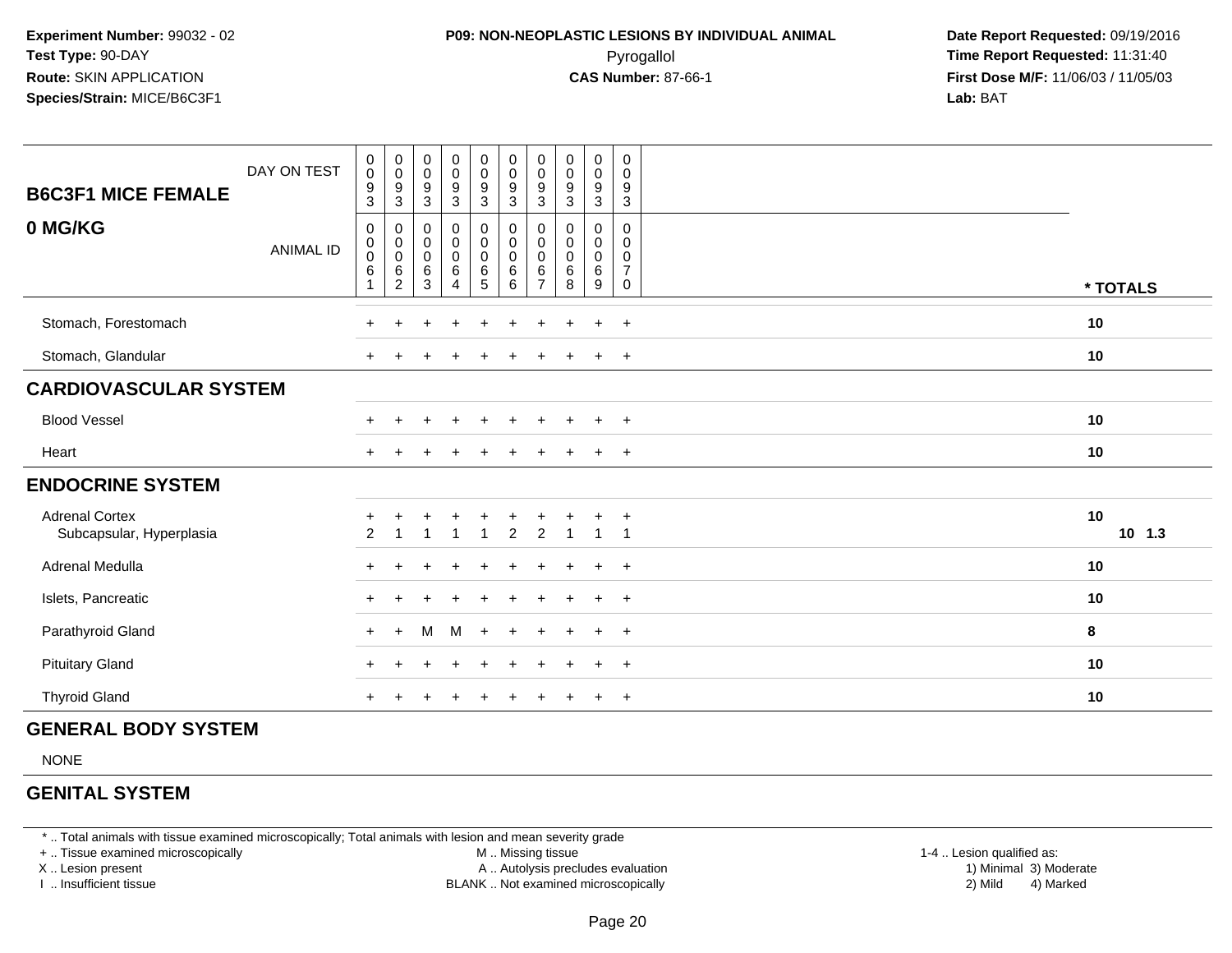# **P09: NON-NEOPLASTIC LESIONS BY INDIVIDUAL ANIMAL**Pyrogallol **Time Report Requested:** 11:31:40

| <b>B6C3F1 MICE FEMALE</b>                                                                                                                                                                     | DAY ON TEST      | $\pmb{0}$<br>$\mathbf 0$<br>9<br>$\overline{3}$    | $_{\rm 0}^{\rm 0}$<br>$\boldsymbol{9}$<br>$\overline{3}$  | $\boldsymbol{0}$<br>$\mathbf 0$<br>9<br>3                        | $\mathbf 0$<br>$\mathbf 0$<br>9<br>$\overline{3}$      | $\pmb{0}$<br>$\pmb{0}$<br>$9\,$<br>$\overline{3}$      | $\pmb{0}$<br>$\mathsf{O}\xspace$<br>$9\,$<br>$\overline{3}$   | $\pmb{0}$<br>$\pmb{0}$<br>9<br>$\overline{3}$                                    | $\pmb{0}$<br>$\pmb{0}$<br>$\boldsymbol{9}$<br>$\overline{3}$ | $\pmb{0}$<br>$\ddot{\mathbf{0}}$<br>9<br>$\overline{3}$      | 0<br>$\mathbf 0$<br>9<br>$\sqrt{3}$                                        |                                                                                                                  |  |
|-----------------------------------------------------------------------------------------------------------------------------------------------------------------------------------------------|------------------|----------------------------------------------------|-----------------------------------------------------------|------------------------------------------------------------------|--------------------------------------------------------|--------------------------------------------------------|---------------------------------------------------------------|----------------------------------------------------------------------------------|--------------------------------------------------------------|--------------------------------------------------------------|----------------------------------------------------------------------------|------------------------------------------------------------------------------------------------------------------|--|
| 0 MG/KG                                                                                                                                                                                       | <b>ANIMAL ID</b> | 0<br>$\mathbf 0$<br>$\bar{0}$<br>6<br>$\mathbf{1}$ | $\pmb{0}$<br>$\ddot{\mathbf{0}}$<br>$\mathbf 0$<br>$^6_2$ | $\mathbf 0$<br>$\mathbf 0$<br>$\mathbf 0$<br>6<br>$\overline{3}$ | $\mathbf 0$<br>0<br>$\mathbf 0$<br>6<br>$\overline{4}$ | 0<br>$\pmb{0}$<br>$\pmb{0}$<br>$\,6$<br>$\overline{5}$ | $\mathbf 0$<br>$\pmb{0}$<br>$\pmb{0}$<br>6<br>$6\overline{6}$ | $\mathbf 0$<br>$\mathsf{O}\xspace$<br>$\mathsf{O}\xspace$<br>6<br>$\overline{7}$ | $\mathbf 0$<br>0<br>$\pmb{0}$<br>6<br>8                      | $\pmb{0}$<br>$\mathbf 0$<br>$\pmb{0}$<br>6<br>$\overline{9}$ | $\mathbf 0$<br>$\mathbf 0$<br>$\mathsf 0$<br>$\overline{7}$<br>$\mathbf 0$ | * TOTALS                                                                                                         |  |
| <b>Clitoral Gland</b><br>Inflammation                                                                                                                                                         |                  |                                                    | ÷                                                         |                                                                  |                                                        |                                                        |                                                               |                                                                                  |                                                              |                                                              | $\ddot{}$                                                                  | 10<br>$1 \t1.0$                                                                                                  |  |
| Ovary                                                                                                                                                                                         |                  |                                                    |                                                           |                                                                  |                                                        |                                                        |                                                               |                                                                                  |                                                              |                                                              | $^{+}$                                                                     | 10                                                                                                               |  |
| <b>Uterus</b>                                                                                                                                                                                 |                  |                                                    |                                                           |                                                                  |                                                        |                                                        |                                                               |                                                                                  |                                                              |                                                              | $\overline{+}$                                                             | 10                                                                                                               |  |
| <b>HEMATOPOIETIC SYSTEM</b>                                                                                                                                                                   |                  |                                                    |                                                           |                                                                  |                                                        |                                                        |                                                               |                                                                                  |                                                              |                                                              |                                                                            |                                                                                                                  |  |
| <b>Bone Marrow</b>                                                                                                                                                                            |                  |                                                    |                                                           |                                                                  |                                                        |                                                        |                                                               |                                                                                  |                                                              |                                                              | $\ddot{}$                                                                  | 10                                                                                                               |  |
| Lymph Node, Mandibular                                                                                                                                                                        |                  |                                                    |                                                           |                                                                  |                                                        |                                                        |                                                               |                                                                                  |                                                              |                                                              | $+$                                                                        | 10                                                                                                               |  |
| Lymph Node, Mesenteric                                                                                                                                                                        |                  |                                                    |                                                           |                                                                  |                                                        |                                                        |                                                               |                                                                                  |                                                              |                                                              | $+$                                                                        | 10                                                                                                               |  |
| Spleen<br>Hematopoietic Cell Proliferation                                                                                                                                                    |                  |                                                    | $\overline{2}$                                            |                                                                  |                                                        |                                                        |                                                               |                                                                                  |                                                              | 2                                                            | $\div$<br>$\overline{\mathbf{1}}$                                          | 10<br>$3 \t1.7$                                                                                                  |  |
| Thymus                                                                                                                                                                                        |                  |                                                    |                                                           |                                                                  |                                                        |                                                        |                                                               |                                                                                  |                                                              |                                                              | $+$                                                                        | 10                                                                                                               |  |
| <b>INTEGUMENTARY SYSTEM</b>                                                                                                                                                                   |                  |                                                    |                                                           |                                                                  |                                                        |                                                        |                                                               |                                                                                  |                                                              |                                                              |                                                                            |                                                                                                                  |  |
| <b>Mammary Gland</b>                                                                                                                                                                          |                  |                                                    |                                                           |                                                                  |                                                        |                                                        |                                                               |                                                                                  |                                                              |                                                              | $\overline{ }$                                                             | 10                                                                                                               |  |
| Skin<br>Site Of Application, Inflammation, Focal,<br><b>Chronic Active</b>                                                                                                                    |                  |                                                    | -1                                                        |                                                                  |                                                        |                                                        |                                                               |                                                                                  |                                                              |                                                              | $\ddot{}$                                                                  | 10<br>$1 1.0$                                                                                                    |  |
| <b>MUSCULOSKELETAL SYSTEM</b>                                                                                                                                                                 |                  |                                                    |                                                           |                                                                  |                                                        |                                                        |                                                               |                                                                                  |                                                              |                                                              |                                                                            |                                                                                                                  |  |
| <b>Bone</b>                                                                                                                                                                                   |                  |                                                    |                                                           |                                                                  |                                                        |                                                        |                                                               |                                                                                  |                                                              |                                                              | $+$                                                                        | 10                                                                                                               |  |
| *  Total animals with tissue examined microscopically; Total animals with lesion and mean severity grade<br>+  Tissue examined microscopically<br>X  Lesion present<br>I  Insufficient tissue |                  |                                                    |                                                           |                                                                  |                                                        |                                                        | M  Missing tissue<br>BLANK  Not examined microscopically      |                                                                                  |                                                              |                                                              |                                                                            | 1-4  Lesion qualified as:<br>A  Autolysis precludes evaluation<br>1) Minimal 3) Moderate<br>2) Mild<br>4) Marked |  |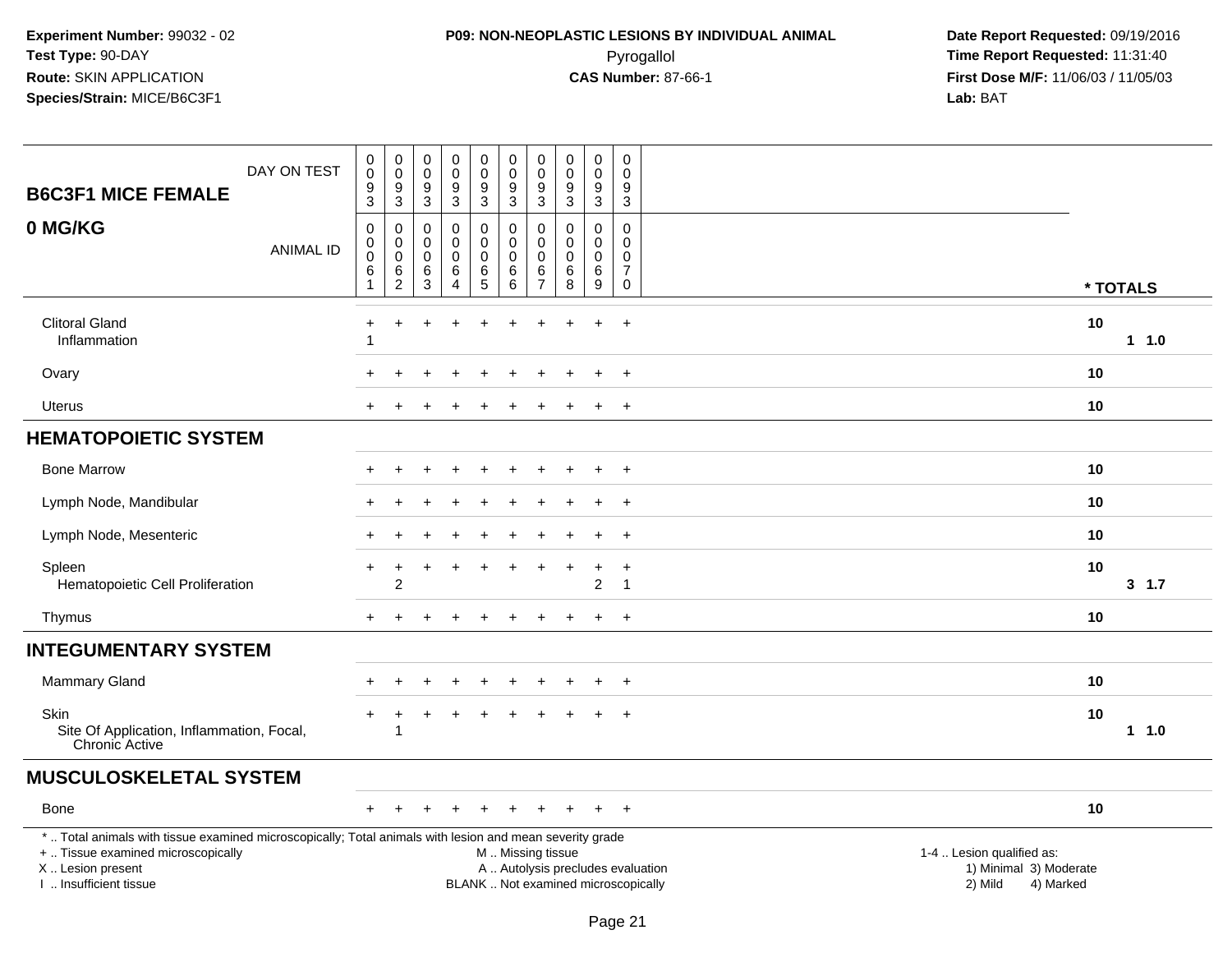| <b>B6C3F1 MICE FEMALE</b>             | DAY ON TEST      | $_{\rm 0}^{\rm 0}$<br>$\frac{9}{3}$               | $\begin{smallmatrix} 0\\0 \end{smallmatrix}$<br>$\boldsymbol{9}$<br>$\mathbf{3}$ | $_{\rm 0}^{\rm 0}$<br>$\boldsymbol{9}$<br>$\ensuremath{\mathsf{3}}$ | $\begin{smallmatrix}0\0\0\end{smallmatrix}$<br>$\frac{9}{3}$ | $\begin{smallmatrix}0\0\0\end{smallmatrix}$<br>$\frac{9}{3}$ | $\begin{array}{c} 0 \\ 0 \\ 9 \\ 3 \end{array}$ | 0<br>$\boldsymbol{0}$<br>9<br>$\sqrt{3}$     | $\pmb{0}$<br>$\pmb{0}$<br>9<br>$\mathbf{3}$ | $\mathbf 0$<br>$\mathbf 0$<br>9<br>$\mathfrak{Z}$ | $\boldsymbol{0}$<br>$\pmb{0}$<br>$\frac{9}{3}$                                   |                        |
|---------------------------------------|------------------|---------------------------------------------------|----------------------------------------------------------------------------------|---------------------------------------------------------------------|--------------------------------------------------------------|--------------------------------------------------------------|-------------------------------------------------|----------------------------------------------|---------------------------------------------|---------------------------------------------------|----------------------------------------------------------------------------------|------------------------|
| 0 MG/KG                               | <b>ANIMAL ID</b> | $\mathbf 0$<br>$\pmb{0}$<br>$\boldsymbol{0}$<br>6 | $\boldsymbol{0}$<br>$\pmb{0}$<br>$\boldsymbol{0}$<br>$\,6\,$<br>$\overline{c}$   | $\pmb{0}$<br>$\pmb{0}$<br>$\pmb{0}$<br>6<br>$\sqrt{3}$              | 0<br>$\begin{matrix} 0 \\ 0 \end{matrix}$<br>$\,6\,$<br>4    | 0<br>$\pmb{0}$<br>$\begin{array}{c} 0 \\ 6 \\ 5 \end{array}$ | $\pmb{0}$<br>$\pmb{0}$<br>$\pmb{0}$<br>$^6_6$   | 0<br>0<br>$\mathbf 0$<br>6<br>$\overline{7}$ | 0<br>0<br>$\pmb{0}$<br>$\,6$<br>8           | $\mathbf 0$<br>0<br>$\mathbf 0$<br>$\,6$<br>9     | $\mathsf{O}\xspace$<br>0<br>$\begin{array}{c} 0 \\ 7 \end{array}$<br>$\mathbf 0$ | * TOTALS               |
| <b>NERVOUS SYSTEM</b>                 |                  |                                                   |                                                                                  |                                                                     |                                                              |                                                              |                                                 |                                              |                                             |                                                   |                                                                                  |                        |
| <b>Brain</b>                          |                  | $\ddot{}$                                         |                                                                                  |                                                                     |                                                              |                                                              |                                                 |                                              |                                             | $\ddot{}$                                         | $+$                                                                              | 10                     |
| <b>RESPIRATORY SYSTEM</b>             |                  |                                                   |                                                                                  |                                                                     |                                                              |                                                              |                                                 |                                              |                                             |                                                   |                                                                                  |                        |
| Lung                                  |                  |                                                   |                                                                                  |                                                                     |                                                              |                                                              |                                                 |                                              |                                             |                                                   | $\overline{+}$                                                                   | 10                     |
| Nose                                  |                  |                                                   |                                                                                  |                                                                     |                                                              |                                                              |                                                 |                                              |                                             |                                                   | $\overline{+}$                                                                   | 10                     |
| Trachea                               |                  | $\pm$                                             |                                                                                  |                                                                     |                                                              |                                                              |                                                 |                                              |                                             | $\div$                                            | $+$                                                                              | 10                     |
| <b>SPECIAL SENSES SYSTEM</b>          |                  |                                                   |                                                                                  |                                                                     |                                                              |                                                              |                                                 |                                              |                                             |                                                   |                                                                                  |                        |
| Ear                                   |                  |                                                   | $\ddot{}$                                                                        |                                                                     |                                                              |                                                              |                                                 |                                              |                                             | M                                                 |                                                                                  | $\mathbf{1}$           |
| Eye                                   |                  |                                                   |                                                                                  |                                                                     |                                                              |                                                              |                                                 |                                              |                                             |                                                   | $\ddot{}$                                                                        | 10                     |
| Harderian Gland                       |                  |                                                   |                                                                                  |                                                                     |                                                              |                                                              |                                                 |                                              |                                             |                                                   | $\overline{+}$                                                                   | 10                     |
| <b>URINARY SYSTEM</b>                 |                  |                                                   |                                                                                  |                                                                     |                                                              |                                                              |                                                 |                                              |                                             |                                                   |                                                                                  |                        |
| Kidney<br>Inflammation<br>Nephropathy |                  | $\ddot{}$                                         | +                                                                                | 1                                                                   | $\ddot{}$<br>$\overline{1}$                                  | $\ddot{}$                                                    | $\ddot{}$<br>$\overline{1}$                     | 1                                            |                                             | $\ddot{}$                                         | $\ddot{}$<br>1                                                                   | 10<br>4 1.0<br>$1 1.0$ |
| <b>Urinary Bladder</b>                |                  |                                                   |                                                                                  |                                                                     |                                                              |                                                              |                                                 |                                              |                                             | $\ddot{}$                                         | $+$                                                                              | 10                     |

\* .. Total animals with tissue examined microscopically; Total animals with lesion and mean severity grade

+ .. Tissue examined microscopically

X .. Lesion present

I .. Insufficient tissue

M .. Missing tissue

Lesion present A .. Autolysis precludes evaluation 1) Minimal 3) Moderate

 1-4 .. Lesion qualified as: BLANK .. Not examined microscopically 2) Mild 4) Marked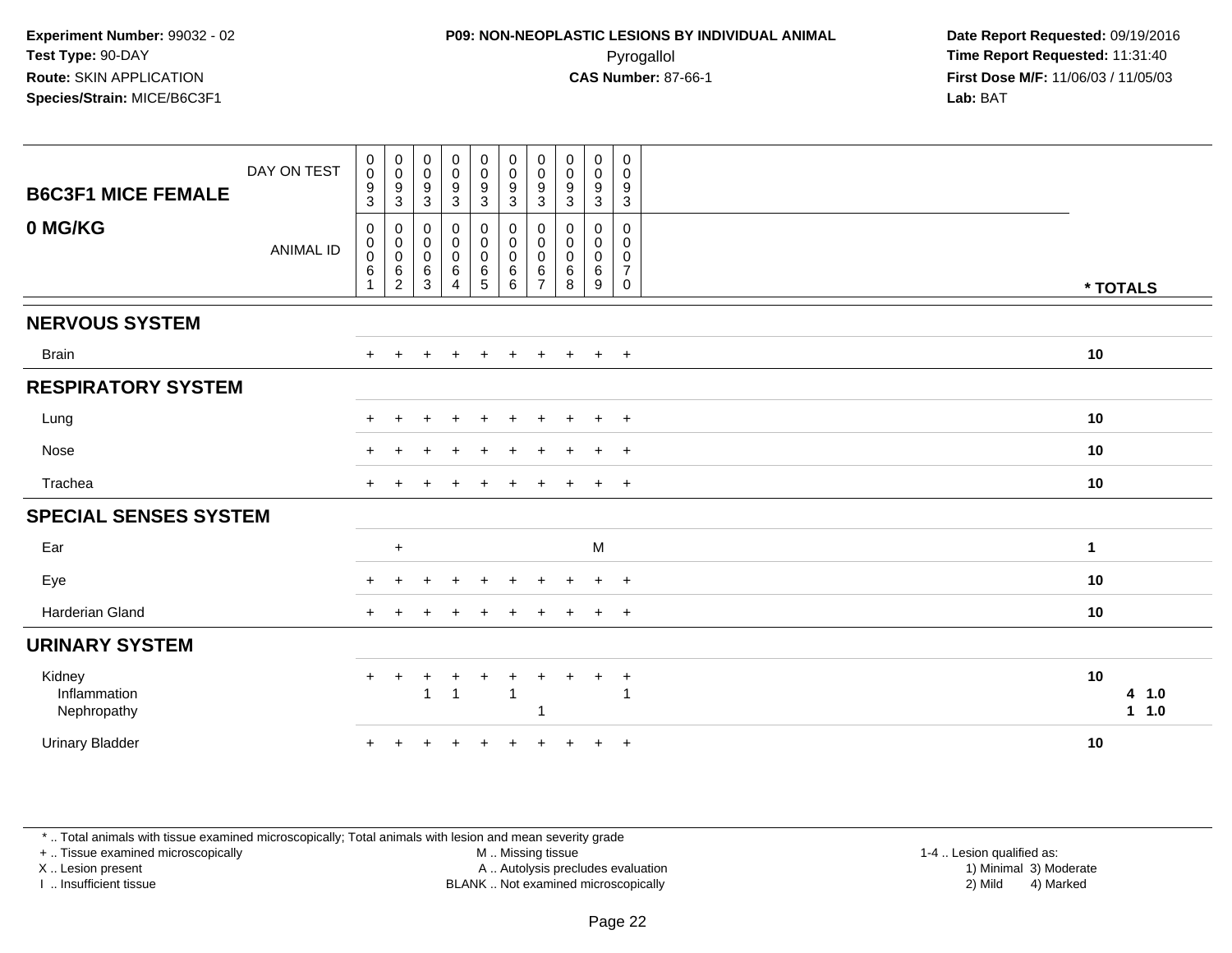| <b>B6C3F1 MICE FEMALE</b>                                                                                                                                                                     | DAY ON TEST      | 0<br>$\pmb{0}$<br>9<br>3                             | $\pmb{0}$<br>$\mathsf{O}\xspace$<br>$\boldsymbol{9}$<br>$\mathbf{3}$     | $\pmb{0}$<br>$\pmb{0}$<br>$\boldsymbol{9}$<br>$\mathbf{3}$                | $\pmb{0}$<br>$\mathbf 0$<br>9<br>$\mathbf{3}$                       | $\pmb{0}$<br>$\pmb{0}$<br>$\boldsymbol{9}$<br>$\sqrt{3}$            | $\pmb{0}$<br>$\mathbf 0$<br>$\boldsymbol{9}$<br>$\sqrt{3}$             | $\pmb{0}$<br>$\mathbf 0$<br>9<br>$\sqrt{3}$                                   | $\pmb{0}$<br>$\mathbf 0$<br>9<br>3           | $\pmb{0}$<br>$\mathsf{O}\xspace$<br>9<br>$\mathbf{3}$    | 0<br>$\mathbf 0$<br>9<br>3                                               |                                                                             |                           |
|-----------------------------------------------------------------------------------------------------------------------------------------------------------------------------------------------|------------------|------------------------------------------------------|--------------------------------------------------------------------------|---------------------------------------------------------------------------|---------------------------------------------------------------------|---------------------------------------------------------------------|------------------------------------------------------------------------|-------------------------------------------------------------------------------|----------------------------------------------|----------------------------------------------------------|--------------------------------------------------------------------------|-----------------------------------------------------------------------------|---------------------------|
| <b>38 MG/KG</b>                                                                                                                                                                               | <b>ANIMAL ID</b> | 0<br>$\mathsf{O}\xspace$<br>0<br>$\overline{7}$<br>1 | 0<br>$\mathbf 0$<br>$\boldsymbol{0}$<br>$\overline{7}$<br>$\overline{2}$ | $\mathbf 0$<br>$\mathbf 0$<br>$\pmb{0}$<br>$\overline{7}$<br>$\mathbf{3}$ | $\mathbf 0$<br>$\mathbf 0$<br>0<br>$\overline{7}$<br>$\overline{4}$ | $\pmb{0}$<br>$\mathbf 0$<br>$\boldsymbol{0}$<br>$\overline{7}$<br>5 | $\pmb{0}$<br>$\mathbf 0$<br>$\mathbf 0$<br>$\boldsymbol{7}$<br>$\,6\,$ | $\mathbf 0$<br>$\mathbf 0$<br>$\mathbf 0$<br>$\overline{7}$<br>$\overline{7}$ | 0<br>0<br>$\mathbf 0$<br>$\overline{7}$<br>8 | $\mathbf 0$<br>$\mathbf 0$<br>0<br>$\boldsymbol{7}$<br>9 | 0<br>$\mathbf 0$<br>0<br>8<br>$\mathbf 0$                                |                                                                             | * TOTALS                  |
| <b>ALIMENTARY SYSTEM</b>                                                                                                                                                                      |                  |                                                      |                                                                          |                                                                           |                                                                     |                                                                     |                                                                        |                                                                               |                                              |                                                          |                                                                          |                                                                             |                           |
| <b>NONE</b>                                                                                                                                                                                   |                  |                                                      |                                                                          |                                                                           |                                                                     |                                                                     |                                                                        |                                                                               |                                              |                                                          |                                                                          |                                                                             |                           |
| <b>CARDIOVASCULAR SYSTEM</b>                                                                                                                                                                  |                  |                                                      |                                                                          |                                                                           |                                                                     |                                                                     |                                                                        |                                                                               |                                              |                                                          |                                                                          |                                                                             |                           |
| <b>NONE</b>                                                                                                                                                                                   |                  |                                                      |                                                                          |                                                                           |                                                                     |                                                                     |                                                                        |                                                                               |                                              |                                                          |                                                                          |                                                                             |                           |
| <b>ENDOCRINE SYSTEM</b>                                                                                                                                                                       |                  |                                                      |                                                                          |                                                                           |                                                                     |                                                                     |                                                                        |                                                                               |                                              |                                                          |                                                                          |                                                                             |                           |
| <b>NONE</b>                                                                                                                                                                                   |                  |                                                      |                                                                          |                                                                           |                                                                     |                                                                     |                                                                        |                                                                               |                                              |                                                          |                                                                          |                                                                             |                           |
| <b>GENERAL BODY SYSTEM</b>                                                                                                                                                                    |                  |                                                      |                                                                          |                                                                           |                                                                     |                                                                     |                                                                        |                                                                               |                                              |                                                          |                                                                          |                                                                             |                           |
| <b>NONE</b>                                                                                                                                                                                   |                  |                                                      |                                                                          |                                                                           |                                                                     |                                                                     |                                                                        |                                                                               |                                              |                                                          |                                                                          |                                                                             |                           |
| <b>GENITAL SYSTEM</b>                                                                                                                                                                         |                  |                                                      |                                                                          |                                                                           |                                                                     |                                                                     |                                                                        |                                                                               |                                              |                                                          |                                                                          |                                                                             |                           |
| <b>NONE</b>                                                                                                                                                                                   |                  |                                                      |                                                                          |                                                                           |                                                                     |                                                                     |                                                                        |                                                                               |                                              |                                                          |                                                                          |                                                                             |                           |
| <b>HEMATOPOIETIC SYSTEM</b>                                                                                                                                                                   |                  |                                                      |                                                                          |                                                                           |                                                                     |                                                                     |                                                                        |                                                                               |                                              |                                                          |                                                                          |                                                                             |                           |
| Spleen<br>Hematopoietic Cell Proliferation                                                                                                                                                    |                  | $\mathbf{1}$                                         | $\mathbf{1}$                                                             | $\ddot{}$<br>$\overline{1}$                                               | $\ddot{}$<br>$\mathbf{1}$                                           | $^{+}$<br>$\overline{2}$                                            | $+$<br>$\overline{2}$                                                  | $+$                                                                           |                                              |                                                          | $+$                                                                      |                                                                             | 10<br>$6$ 1.3             |
| <b>INTEGUMENTARY SYSTEM</b>                                                                                                                                                                   |                  |                                                      |                                                                          |                                                                           |                                                                     |                                                                     |                                                                        |                                                                               |                                              |                                                          |                                                                          |                                                                             |                           |
| <b>Skin</b><br>Site Of Application, Hyperkeratosis<br>Site Of Application, Hyperplasia, Squamous                                                                                              |                  | -1<br>$\mathbf{1}$                                   |                                                                          | $\overline{1}$                                                            |                                                                     | -1<br>-1                                                            | $\mathbf 1$<br>$\overline{1}$                                          | 1                                                                             |                                              |                                                          | $\mathbf 1$<br>$\overline{1}$                                            |                                                                             | 10<br>10, 1.0<br>$10$ 1.0 |
| *  Total animals with tissue examined microscopically; Total animals with lesion and mean severity grade<br>+  Tissue examined microscopically<br>X  Lesion present<br>I  Insufficient tissue |                  |                                                      |                                                                          |                                                                           |                                                                     |                                                                     | M  Missing tissue                                                      |                                                                               |                                              |                                                          | A  Autolysis precludes evaluation<br>BLANK  Not examined microscopically | 1-4  Lesion qualified as:<br>1) Minimal 3) Moderate<br>2) Mild<br>4) Marked |                           |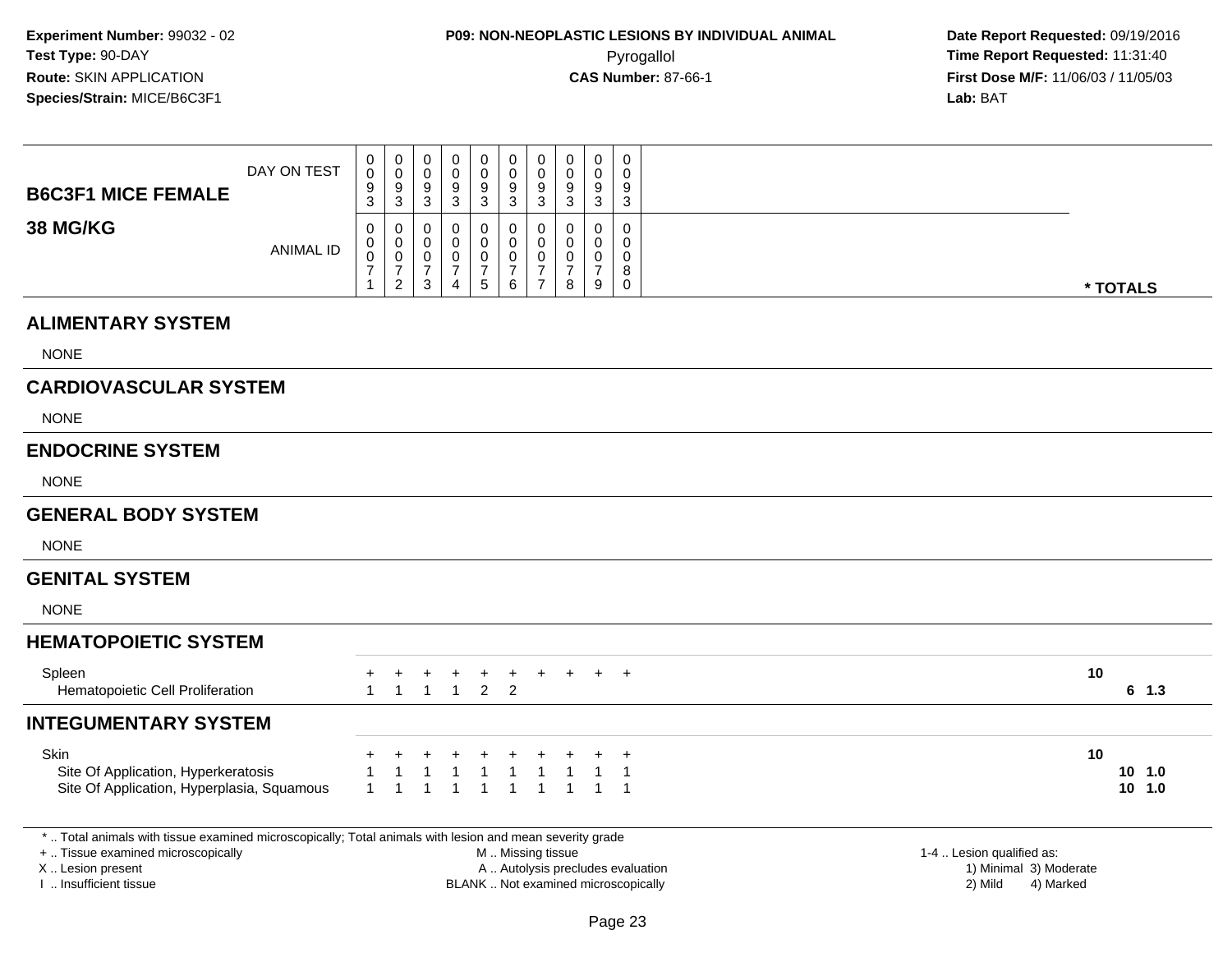### **P09: NON-NEOPLASTIC LESIONS BY INDIVIDUAL ANIMAL**Pyrogallol **Time Report Requested:** 11:31:40

 **Date Report Requested:** 09/19/2016 **First Dose M/F:** 11/06/03 / 11/05/03<br>**Lab:** BAT **Lab:** BAT

| <b>B6C3F1 MICE FEMALE</b>                            | DAY ON TEST | 0<br>$\mathbf 0$<br>9<br>3    | $_{\rm 0}^{\rm 0}$<br>$\boldsymbol{9}$<br>3                     | 0<br>$\pmb{0}$<br>$\frac{9}{3}$                             | 0<br>0<br>9<br>3                           | 0<br>$\begin{array}{c} 0 \\ 9 \\ 3 \end{array}$ | $\mathbf 0$<br>$\pmb{0}$<br>$\boldsymbol{9}$<br>$\mathbf{3}$ | $\begin{matrix} 0 \\ 0 \\ 9 \\ 3 \end{matrix}$                           | 0<br>$\mathbf 0$<br>9<br>3         | 0<br>$\mathbf 0$<br>9<br>3         | 0<br>0<br>9<br>3                |          |
|------------------------------------------------------|-------------|-------------------------------|-----------------------------------------------------------------|-------------------------------------------------------------|--------------------------------------------|-------------------------------------------------|--------------------------------------------------------------|--------------------------------------------------------------------------|------------------------------------|------------------------------------|---------------------------------|----------|
| <b>38 MG/KG</b>                                      | ANIMAL ID   | 0<br>0<br>0<br>$\overline{7}$ | 0<br>$\pmb{0}$<br>$\pmb{0}$<br>$\overline{7}$<br>$\overline{2}$ | 0<br>$\pmb{0}$<br>$\pmb{0}$<br>$\overline{7}$<br>$\sqrt{3}$ | 0<br>0<br>$\overline{7}$<br>$\overline{4}$ | 0<br>$\pmb{0}$<br>$\frac{0}{7}$<br>$\sqrt{5}$   | 0<br>$\mathbf 0$<br>0<br>$\overline{7}$<br>6                 | 0<br>$\mathbf 0$<br>$\boldsymbol{0}$<br>$\overline{7}$<br>$\overline{7}$ | 0<br>0<br>0<br>$\overline{7}$<br>8 | 0<br>0<br>0<br>$\overline{7}$<br>9 | 0<br>0<br>0<br>8<br>$\mathbf 0$ | * TOTALS |
| Site Of Application, Inflammation, Chronic<br>Active |             |                               | $\overline{2}$                                                  | $\overline{2}$                                              | 2                                          | 2                                               | 2                                                            | $\overline{2}$                                                           | $\overline{2}$                     | $2^{\circ}$                        | $\overline{2}$                  | 10 1.9   |
| <b>MUSCULOSKELETAL SYSTEM</b>                        |             |                               |                                                                 |                                                             |                                            |                                                 |                                                              |                                                                          |                                    |                                    |                                 |          |
| <b>NONE</b>                                          |             |                               |                                                                 |                                                             |                                            |                                                 |                                                              |                                                                          |                                    |                                    |                                 |          |
| <b>NERVOUS SYSTEM</b>                                |             |                               |                                                                 |                                                             |                                            |                                                 |                                                              |                                                                          |                                    |                                    |                                 |          |
| <b>NONE</b>                                          |             |                               |                                                                 |                                                             |                                            |                                                 |                                                              |                                                                          |                                    |                                    |                                 |          |
| <b>RESPIRATORY SYSTEM</b>                            |             |                               |                                                                 |                                                             |                                            |                                                 |                                                              |                                                                          |                                    |                                    |                                 |          |
| <b>NONE</b>                                          |             |                               |                                                                 |                                                             |                                            |                                                 |                                                              |                                                                          |                                    |                                    |                                 |          |
| <b>SPECIAL SENSES SYSTEM</b>                         |             |                               |                                                                 |                                                             |                                            |                                                 |                                                              |                                                                          |                                    |                                    |                                 |          |
| <b>NONE</b>                                          |             |                               |                                                                 |                                                             |                                            |                                                 |                                                              |                                                                          |                                    |                                    |                                 |          |
| <b>URINARY SYSTEM</b>                                |             |                               |                                                                 |                                                             |                                            |                                                 |                                                              |                                                                          |                                    |                                    |                                 |          |
| <b>NONE</b>                                          |             |                               |                                                                 |                                                             |                                            |                                                 |                                                              |                                                                          |                                    |                                    |                                 |          |
|                                                      |             |                               |                                                                 |                                                             |                                            |                                                 |                                                              |                                                                          |                                    |                                    |                                 |          |

\* .. Total animals with tissue examined microscopically; Total animals with lesion and mean severity grade

+ .. Tissue examined microscopically

X .. Lesion present

I .. Insufficient tissue

 M .. Missing tissueA .. Autolysis precludes evaluation

BLANK .. Not examined microscopically 2) Mild 4) Marked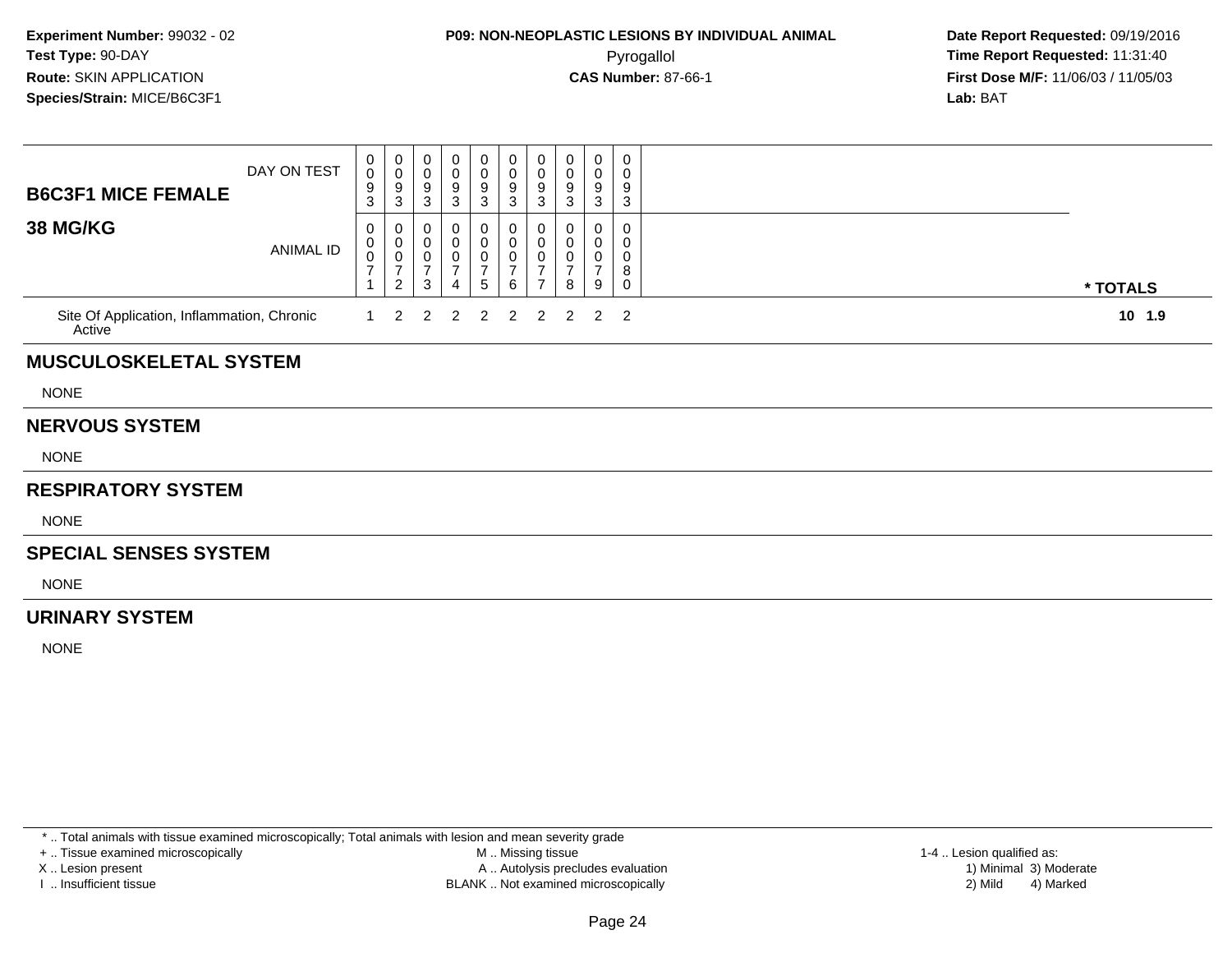| <b>B6C3F1 MICE FEMALE</b>                                                                                                                                                                     | DAY ON TEST      | 0<br>0<br>9<br>3                        | $\boldsymbol{0}$<br>$\pmb{0}$<br>$\boldsymbol{9}$<br>3       | $\pmb{0}$<br>$\mathbf 0$<br>$\boldsymbol{9}$<br>3                       | $\mathbf 0$<br>$\mathbf 0$<br>9<br>3 | $\pmb{0}$<br>$\mathbf 0$<br>$\boldsymbol{9}$<br>3      | $\pmb{0}$<br>$\mathbf 0$<br>$\boldsymbol{9}$<br>3 | $\mathbf 0$<br>$\mathbf 0$<br>9<br>3                   | $\pmb{0}$<br>$\mathbf 0$<br>9<br>3  | $\mathbf 0$<br>$\mathbf 0$<br>9<br>3            | $\mathbf 0$<br>$\Omega$<br>9<br>3                |                                   |                                                                             |                           |
|-----------------------------------------------------------------------------------------------------------------------------------------------------------------------------------------------|------------------|-----------------------------------------|--------------------------------------------------------------|-------------------------------------------------------------------------|--------------------------------------|--------------------------------------------------------|---------------------------------------------------|--------------------------------------------------------|-------------------------------------|-------------------------------------------------|--------------------------------------------------|-----------------------------------|-----------------------------------------------------------------------------|---------------------------|
| <b>75 MG/KG</b>                                                                                                                                                                               | <b>ANIMAL ID</b> | 0<br>$\pmb{0}$<br>$\mathsf 0$<br>8<br>1 | 0<br>$\mathbf 0$<br>$\mathbf 0$<br>$\,8\,$<br>$\overline{2}$ | $\mathbf 0$<br>$\pmb{0}$<br>$\boldsymbol{0}$<br>$\bf 8$<br>$\mathbf{3}$ | 0<br>0<br>0<br>8<br>$\overline{4}$   | 0<br>$\pmb{0}$<br>$\mathbf 0$<br>$\bf 8$<br>$\sqrt{5}$ | 0<br>$\pmb{0}$<br>0<br>8<br>6                     | 0<br>$\mathbf 0$<br>$\mathbf 0$<br>8<br>$\overline{7}$ | 0<br>0<br>0<br>8<br>8               | $\mathbf 0$<br>$\mathbf 0$<br>0<br>$\bf 8$<br>9 | $\mathbf 0$<br>0<br>0<br>9<br>0                  |                                   |                                                                             | * TOTALS                  |
| <b>ALIMENTARY SYSTEM</b>                                                                                                                                                                      |                  |                                         |                                                              |                                                                         |                                      |                                                        |                                                   |                                                        |                                     |                                                 |                                                  |                                   |                                                                             |                           |
| <b>NONE</b>                                                                                                                                                                                   |                  |                                         |                                                              |                                                                         |                                      |                                                        |                                                   |                                                        |                                     |                                                 |                                                  |                                   |                                                                             |                           |
| <b>CARDIOVASCULAR SYSTEM</b>                                                                                                                                                                  |                  |                                         |                                                              |                                                                         |                                      |                                                        |                                                   |                                                        |                                     |                                                 |                                                  |                                   |                                                                             |                           |
| <b>NONE</b>                                                                                                                                                                                   |                  |                                         |                                                              |                                                                         |                                      |                                                        |                                                   |                                                        |                                     |                                                 |                                                  |                                   |                                                                             |                           |
| <b>ENDOCRINE SYSTEM</b>                                                                                                                                                                       |                  |                                         |                                                              |                                                                         |                                      |                                                        |                                                   |                                                        |                                     |                                                 |                                                  |                                   |                                                                             |                           |
| <b>NONE</b>                                                                                                                                                                                   |                  |                                         |                                                              |                                                                         |                                      |                                                        |                                                   |                                                        |                                     |                                                 |                                                  |                                   |                                                                             |                           |
| <b>GENERAL BODY SYSTEM</b>                                                                                                                                                                    |                  |                                         |                                                              |                                                                         |                                      |                                                        |                                                   |                                                        |                                     |                                                 |                                                  |                                   |                                                                             |                           |
| <b>NONE</b>                                                                                                                                                                                   |                  |                                         |                                                              |                                                                         |                                      |                                                        |                                                   |                                                        |                                     |                                                 |                                                  |                                   |                                                                             |                           |
| <b>GENITAL SYSTEM</b>                                                                                                                                                                         |                  |                                         |                                                              |                                                                         |                                      |                                                        |                                                   |                                                        |                                     |                                                 |                                                  |                                   |                                                                             |                           |
| <b>NONE</b>                                                                                                                                                                                   |                  |                                         |                                                              |                                                                         |                                      |                                                        |                                                   |                                                        |                                     |                                                 |                                                  |                                   |                                                                             |                           |
| <b>HEMATOPOIETIC SYSTEM</b>                                                                                                                                                                   |                  |                                         |                                                              |                                                                         |                                      |                                                        |                                                   |                                                        |                                     |                                                 |                                                  |                                   |                                                                             |                           |
| Spleen<br>Hematopoietic Cell Proliferation                                                                                                                                                    |                  | $+$                                     | $\ddot{}$                                                    | +<br>$\mathcal{P}$                                                      | +<br>$\overline{2}$                  |                                                        | $\ddot{}$<br>$\mathbf{1}$                         | $\ddot{}$<br>$\overline{1}$                            | $\ddot{}$                           | $+$<br>2 <sub>2</sub>                           | $+$                                              |                                   |                                                                             | 10<br>$6$ 1.7             |
| <b>INTEGUMENTARY SYSTEM</b>                                                                                                                                                                   |                  |                                         |                                                              |                                                                         |                                      |                                                        |                                                   |                                                        |                                     |                                                 |                                                  |                                   |                                                                             |                           |
| Skin<br>Site Of Application, Hyperkeratosis<br>Site Of Application, Hyperplasia, Squamous                                                                                                     |                  | $\mathbf{1}$                            |                                                              | $\mathbf 1$                                                             |                                      | $\overline{1}$<br>$\overline{1}$                       | $\mathbf{1}$<br>$\mathbf{1}$                      | $\mathbf{1}$<br>$\mathbf{1}$                           | $\mathbf{1}$<br>$\mathbf{1}$        | $\mathbf{1}$<br>$\overline{2}$                  | $\overline{1}$<br>$\overline{1}$<br>$\mathbf{1}$ |                                   |                                                                             | 10<br>10, 1.0<br>$10$ 1.1 |
| *  Total animals with tissue examined microscopically; Total animals with lesion and mean severity grade<br>+  Tissue examined microscopically<br>X  Lesion present<br>I. Insufficient tissue |                  |                                         |                                                              |                                                                         |                                      |                                                        | M  Missing tissue                                 |                                                        | BLANK  Not examined microscopically |                                                 |                                                  | A  Autolysis precludes evaluation | 1-4  Lesion qualified as:<br>1) Minimal 3) Moderate<br>2) Mild<br>4) Marked |                           |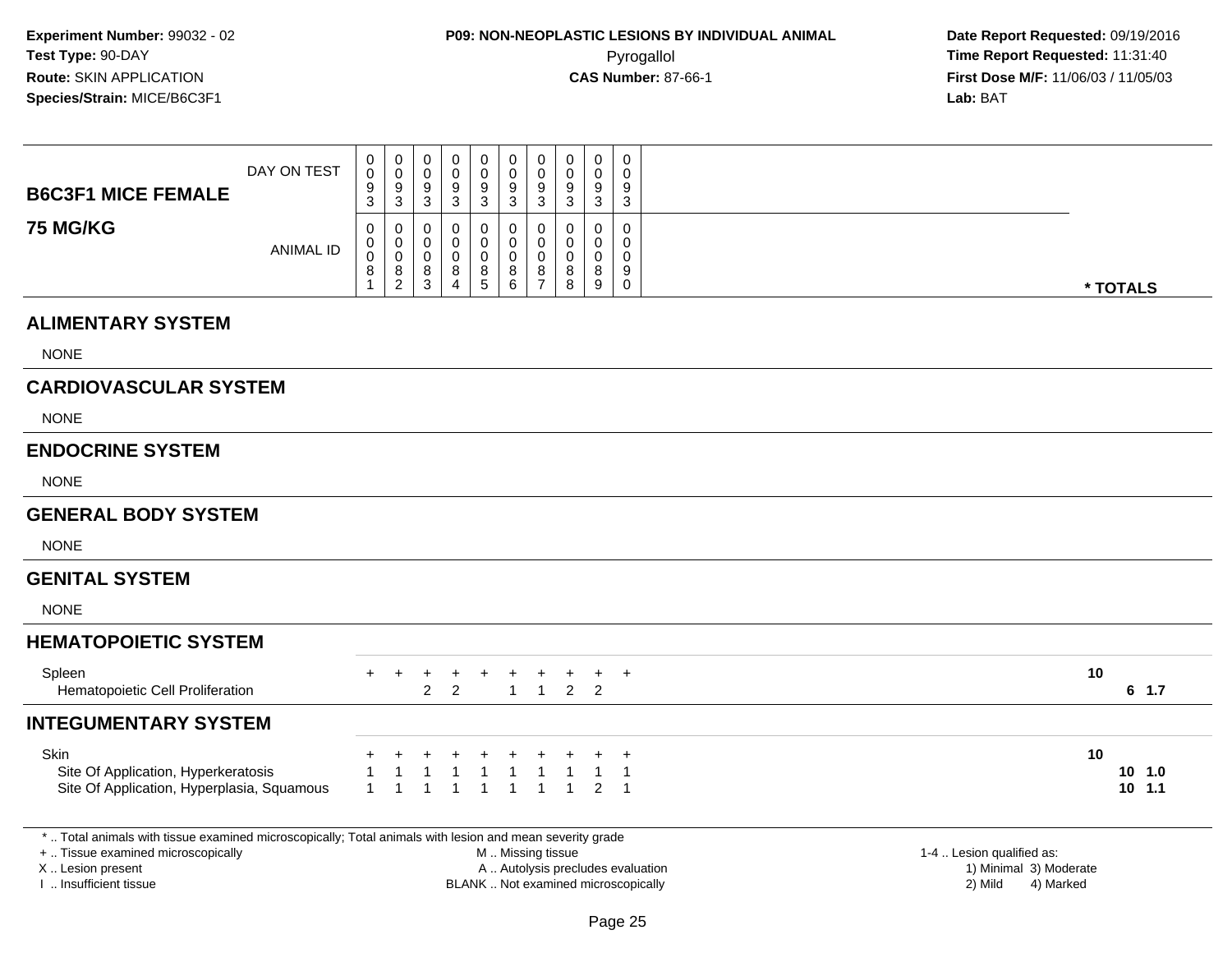### **P09: NON-NEOPLASTIC LESIONS BY INDIVIDUAL ANIMAL**Pyrogallol **Time Report Requested:** 11:31:40

 **Date Report Requested:** 09/19/2016 **First Dose M/F:** 11/06/03 / 11/05/03<br>**Lab:** BAT **Lab:** BAT

| <b>B6C3F1 MICE FEMALE</b>                            | DAY ON TEST      | 0<br>$\mathsf{O}\xspace$<br>9<br>3 | 0<br>$\bar{0}$<br>$\boldsymbol{9}$<br>$\ensuremath{\mathsf{3}}$   | 0<br>$\pmb{0}$<br>$\boldsymbol{9}$<br>$\mathfrak{S}$       | 0<br>0<br>9<br>3                   | 0<br>$\pmb{0}$<br>$\boldsymbol{9}$<br>$\ensuremath{\mathsf{3}}$ | $\mathbf 0$<br>$\pmb{0}$<br>$\boldsymbol{9}$<br>$\ensuremath{\mathsf{3}}$ | 0<br>$\mathbf 0$<br>$9\,$<br>3               | 0<br>0<br>9<br>3      | 0<br>0<br>9<br>3      | 0<br>0<br>9<br>3                |          |
|------------------------------------------------------|------------------|------------------------------------|-------------------------------------------------------------------|------------------------------------------------------------|------------------------------------|-----------------------------------------------------------------|---------------------------------------------------------------------------|----------------------------------------------|-----------------------|-----------------------|---------------------------------|----------|
| <b>75 MG/KG</b>                                      | <b>ANIMAL ID</b> | 0<br>0<br>0<br>8                   | 0<br>$\mathbf 0$<br>$\boldsymbol{0}$<br>$\bf 8$<br>$\overline{2}$ | 0<br>$\mathbf 0$<br>$\mathbf 0$<br>$\,8\,$<br>$\mathbf{3}$ | O<br>0<br>0<br>8<br>$\overline{4}$ | 0<br>$\mathbf 0$<br>$\mathbf 0$<br>8<br>$\sqrt{5}$              | 0<br>$\mathbf 0$<br>$\pmb{0}$<br>$\,8\,$<br>$\,6\,$                       | 0<br>0<br>$\mathbf 0$<br>8<br>$\overline{7}$ | 0<br>0<br>0<br>8<br>8 | 0<br>0<br>0<br>8<br>9 | 0<br>0<br>0<br>9<br>$\mathbf 0$ | * TOTALS |
| Site Of Application, Inflammation, Chronic<br>Active |                  | 2                                  | 2                                                                 | 2                                                          | $\overline{2}$                     | $\overline{2}$                                                  | 3                                                                         | $\overline{2}$                               | $\overline{2}$        | $\overline{2}$        | $\overline{2}$                  | 102.1    |
| <b>MUSCULOSKELETAL SYSTEM</b>                        |                  |                                    |                                                                   |                                                            |                                    |                                                                 |                                                                           |                                              |                       |                       |                                 |          |
| <b>NONE</b>                                          |                  |                                    |                                                                   |                                                            |                                    |                                                                 |                                                                           |                                              |                       |                       |                                 |          |
| <b>NERVOUS SYSTEM</b>                                |                  |                                    |                                                                   |                                                            |                                    |                                                                 |                                                                           |                                              |                       |                       |                                 |          |
| <b>NONE</b>                                          |                  |                                    |                                                                   |                                                            |                                    |                                                                 |                                                                           |                                              |                       |                       |                                 |          |
| <b>RESPIRATORY SYSTEM</b>                            |                  |                                    |                                                                   |                                                            |                                    |                                                                 |                                                                           |                                              |                       |                       |                                 |          |
| <b>NONE</b>                                          |                  |                                    |                                                                   |                                                            |                                    |                                                                 |                                                                           |                                              |                       |                       |                                 |          |
| <b>SPECIAL SENSES SYSTEM</b>                         |                  |                                    |                                                                   |                                                            |                                    |                                                                 |                                                                           |                                              |                       |                       |                                 |          |
| <b>NONE</b>                                          |                  |                                    |                                                                   |                                                            |                                    |                                                                 |                                                                           |                                              |                       |                       |                                 |          |
| <b>URINARY SYSTEM</b>                                |                  |                                    |                                                                   |                                                            |                                    |                                                                 |                                                                           |                                              |                       |                       |                                 |          |
| <b>NONE</b>                                          |                  |                                    |                                                                   |                                                            |                                    |                                                                 |                                                                           |                                              |                       |                       |                                 |          |

\* .. Total animals with tissue examined microscopically; Total animals with lesion and mean severity grade

+ .. Tissue examined microscopically

X .. Lesion present

I .. Insufficient tissue

 M .. Missing tissueA .. Autolysis precludes evaluation

BLANK .. Not examined microscopically 2) Mild 4) Marked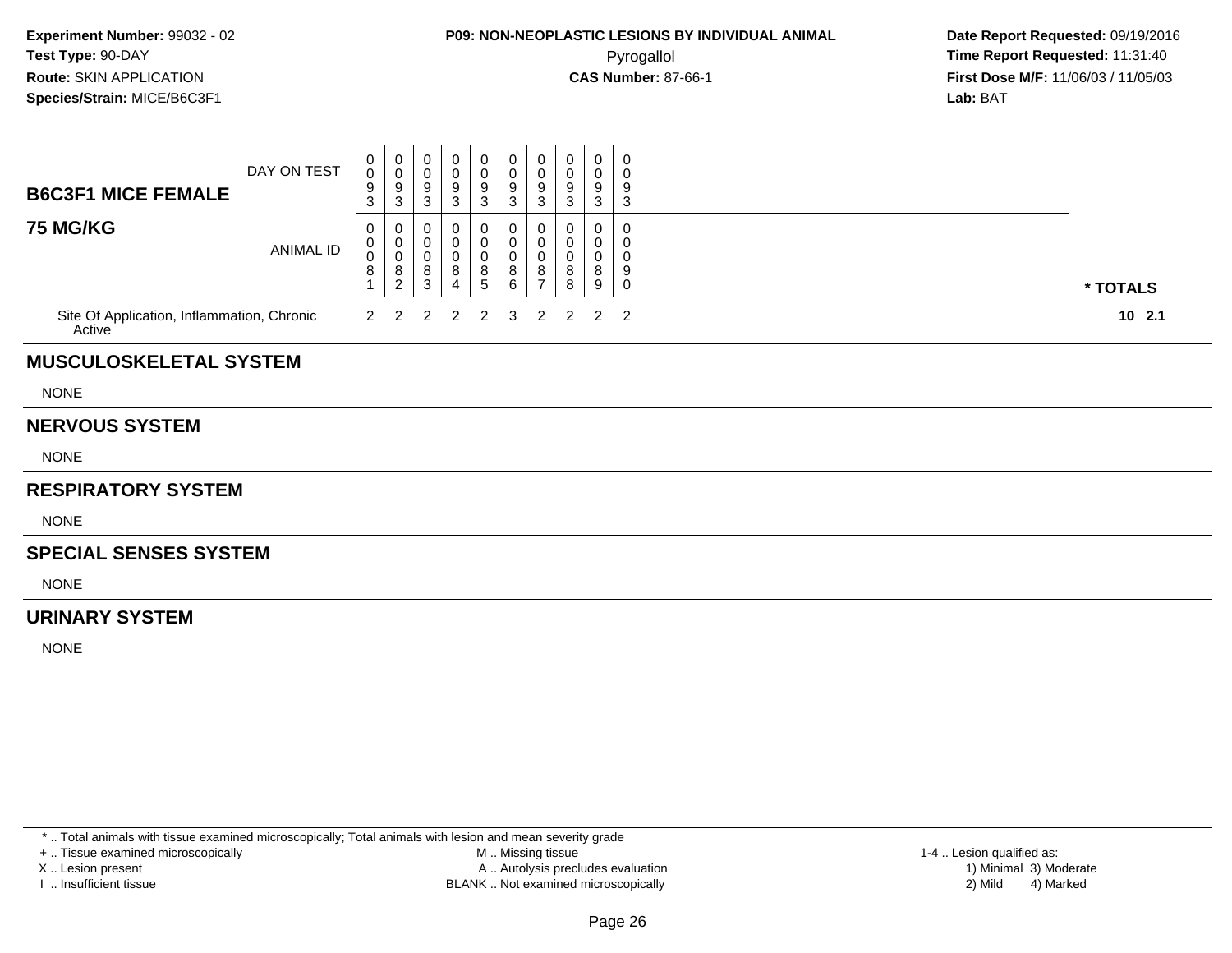**Date Report Requested:** 09/19/2016 **First Dose M/F:** 11/06/03 / 11/05/03<br>**Lab:** BAT **Lab:** BAT

| <b>B6C3F1 MICE FEMALE</b>                                                                 | DAY ON TEST      | 0<br>0<br>9<br>3                               | $\pmb{0}$<br>$\pmb{0}$<br>$\frac{9}{3}$           | 0<br>0<br>$\boldsymbol{9}$<br>$\mathbf{3}$ | 0<br>0<br>9<br>$\mathbf{3}$            | 0<br>0<br>$\boldsymbol{9}$<br>3                  | $\pmb{0}$<br>$\pmb{0}$<br>$\frac{9}{3}$                              | 0<br>0<br>9<br>3                                     | 0<br>0<br>9<br>3      | 0<br>0<br>9<br>$\sqrt{3}$                    | 0<br>0<br>9<br>3                           |                           |
|-------------------------------------------------------------------------------------------|------------------|------------------------------------------------|---------------------------------------------------|--------------------------------------------|----------------------------------------|--------------------------------------------------|----------------------------------------------------------------------|------------------------------------------------------|-----------------------|----------------------------------------------|--------------------------------------------|---------------------------|
| <b>150 MG/KG</b>                                                                          | <b>ANIMAL ID</b> | 0<br>0<br>$\boldsymbol{0}$<br>9<br>$\mathbf 1$ | 0<br>$\pmb{0}$<br>$\overline{0}$<br>$\frac{9}{2}$ | 0<br>0<br>$\mathbf 0$<br>$\frac{9}{3}$     | 0<br>0<br>0<br>$9\,$<br>$\overline{4}$ | 0<br>$\mathbf 0$<br>$\pmb{0}$<br>9<br>$\sqrt{5}$ | 0<br>$\pmb{0}$<br>$\pmb{0}$<br>$\begin{array}{c} 9 \\ 6 \end{array}$ | 0<br>$\mathbf 0$<br>$\pmb{0}$<br>9<br>$\overline{7}$ | 0<br>0<br>0<br>9<br>8 | 0<br>0<br>$\pmb{0}$<br>9<br>$\boldsymbol{9}$ | 0<br>0<br>$\mathbf{1}$<br>0<br>$\mathbf 0$ | * TOTALS                  |
| <b>ALIMENTARY SYSTEM</b>                                                                  |                  |                                                |                                                   |                                            |                                        |                                                  |                                                                      |                                                      |                       |                                              |                                            |                           |
| <b>NONE</b>                                                                               |                  |                                                |                                                   |                                            |                                        |                                                  |                                                                      |                                                      |                       |                                              |                                            |                           |
| <b>CARDIOVASCULAR SYSTEM</b>                                                              |                  |                                                |                                                   |                                            |                                        |                                                  |                                                                      |                                                      |                       |                                              |                                            |                           |
| <b>NONE</b>                                                                               |                  |                                                |                                                   |                                            |                                        |                                                  |                                                                      |                                                      |                       |                                              |                                            |                           |
| <b>ENDOCRINE SYSTEM</b>                                                                   |                  |                                                |                                                   |                                            |                                        |                                                  |                                                                      |                                                      |                       |                                              |                                            |                           |
| <b>NONE</b>                                                                               |                  |                                                |                                                   |                                            |                                        |                                                  |                                                                      |                                                      |                       |                                              |                                            |                           |
| <b>GENERAL BODY SYSTEM</b>                                                                |                  |                                                |                                                   |                                            |                                        |                                                  |                                                                      |                                                      |                       |                                              |                                            |                           |
| <b>NONE</b>                                                                               |                  |                                                |                                                   |                                            |                                        |                                                  |                                                                      |                                                      |                       |                                              |                                            |                           |
| <b>GENITAL SYSTEM</b>                                                                     |                  |                                                |                                                   |                                            |                                        |                                                  |                                                                      |                                                      |                       |                                              |                                            |                           |
| <b>NONE</b>                                                                               |                  |                                                |                                                   |                                            |                                        |                                                  |                                                                      |                                                      |                       |                                              |                                            |                           |
| <b>HEMATOPOIETIC SYSTEM</b>                                                               |                  |                                                |                                                   |                                            |                                        |                                                  |                                                                      |                                                      |                       |                                              |                                            |                           |
| Spleen<br>Hematopoietic Cell Proliferation                                                |                  | +                                              | $+$<br>$\overline{2}$                             | +<br>$\overline{2}$                        | $\ddot{}$<br>$\overline{2}$            | +                                                | +                                                                    |                                                      |                       | $\pm$<br>$\overline{c}$                      | $\overline{1}$                             | 10<br>42.0                |
| <b>INTEGUMENTARY SYSTEM</b>                                                               |                  |                                                |                                                   |                                            |                                        |                                                  |                                                                      |                                                      |                       |                                              |                                            |                           |
| Skin<br>Site Of Application, Hyperkeratosis<br>Site Of Application, Hyperplasia, Squamous |                  |                                                |                                                   |                                            |                                        |                                                  |                                                                      |                                                      |                       |                                              | $\div$<br>-1                               | 10<br>$10$ 1.0<br>10, 1.0 |

\* .. Total animals with tissue examined microscopically; Total animals with lesion and mean severity grade

+ .. Tissue examined microscopically

X .. Lesion present

I .. Insufficient tissue

M .. Missing tissue

A .. Autolysis precludes evaluation

BLANK .. Not examined microscopically 2) Mild 4) Marked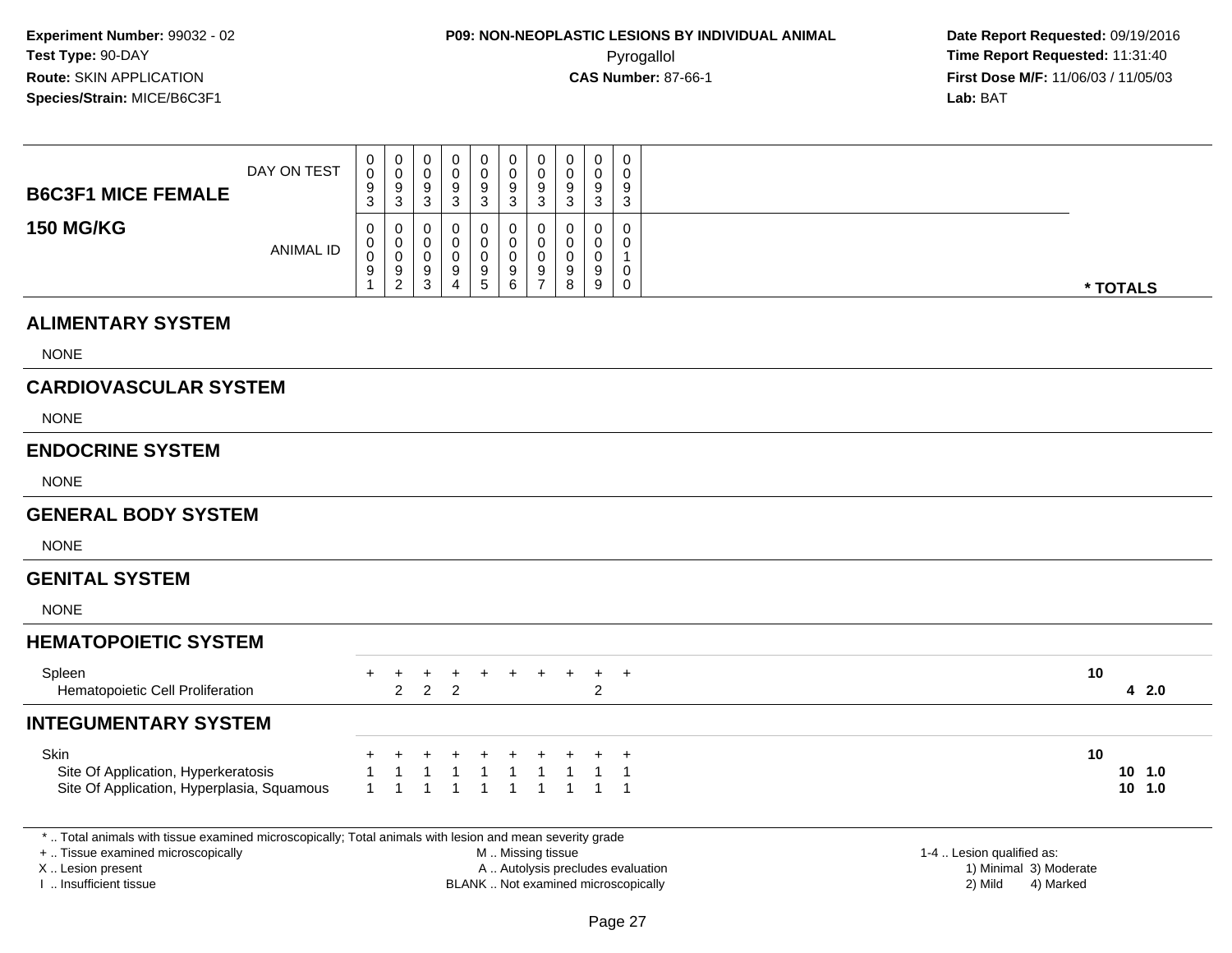### **P09: NON-NEOPLASTIC LESIONS BY INDIVIDUAL ANIMAL**Pyrogallol **Time Report Requested:** 11:31:40

 **Date Report Requested:** 09/19/2016 **First Dose M/F:** 11/06/03 / 11/05/03<br>**Lab:** BAT **Lab:** BAT

| <b>B6C3F1 MICE FEMALE</b>                            | DAY ON TEST      | 0<br>$\pmb{0}$<br>9<br>3 | 0<br>$\mathsf{O}\xspace$<br>$\boldsymbol{9}$<br>$\sqrt{3}$            | 0<br>0<br>9<br>$\ensuremath{\mathsf{3}}$  | 0<br>0<br>9<br>$\mathbf{3}$   | 0<br>$\pmb{0}$<br>$\boldsymbol{9}$<br>$\ensuremath{\mathsf{3}}$ | $\mathbf 0$<br>$\pmb{0}$<br>$\boldsymbol{9}$<br>$\ensuremath{\mathsf{3}}$ | 0<br>0<br>$9\,$<br>3                                       | 0<br>0<br>9<br>3      | 0<br>0<br>9<br>3      | 0<br>0<br>9<br>3           |          |
|------------------------------------------------------|------------------|--------------------------|-----------------------------------------------------------------------|-------------------------------------------|-------------------------------|-----------------------------------------------------------------|---------------------------------------------------------------------------|------------------------------------------------------------|-----------------------|-----------------------|----------------------------|----------|
| <b>150 MG/KG</b>                                     | <b>ANIMAL ID</b> | 0<br>0<br>0<br>9         | 0<br>$\mathbf 0$<br>$\mathbf 0$<br>$\boldsymbol{9}$<br>$\overline{c}$ | 0<br>$\mathbf 0$<br>$\mathbf 0$<br>9<br>3 | 0<br>0<br>9<br>$\overline{4}$ | 0<br>$\pmb{0}$<br>$\mathbf 0$<br>$\boldsymbol{9}$<br>$\sqrt{5}$ | 0<br>$\mathbf 0$<br>$\pmb{0}$<br>$\boldsymbol{9}$<br>$\,6\,$              | 0<br>$\mathbf 0$<br>$\mathbf 0$<br>$9\,$<br>$\overline{7}$ | 0<br>0<br>0<br>9<br>8 | 0<br>0<br>0<br>9<br>9 | 0<br>0<br>0<br>$\mathbf 0$ | * TOTALS |
| Site Of Application, Inflammation, Chronic<br>Active |                  | 2                        | 2                                                                     | 2                                         | $\overline{2}$                | $\overline{2}$                                                  | $\overline{2}$                                                            | $\overline{2}$                                             | 2                     | $\overline{2}$        | $\overline{2}$             | 102.0    |
| <b>MUSCULOSKELETAL SYSTEM</b>                        |                  |                          |                                                                       |                                           |                               |                                                                 |                                                                           |                                                            |                       |                       |                            |          |
| <b>NONE</b>                                          |                  |                          |                                                                       |                                           |                               |                                                                 |                                                                           |                                                            |                       |                       |                            |          |
| <b>NERVOUS SYSTEM</b>                                |                  |                          |                                                                       |                                           |                               |                                                                 |                                                                           |                                                            |                       |                       |                            |          |
| <b>NONE</b>                                          |                  |                          |                                                                       |                                           |                               |                                                                 |                                                                           |                                                            |                       |                       |                            |          |
| <b>RESPIRATORY SYSTEM</b>                            |                  |                          |                                                                       |                                           |                               |                                                                 |                                                                           |                                                            |                       |                       |                            |          |
| <b>NONE</b>                                          |                  |                          |                                                                       |                                           |                               |                                                                 |                                                                           |                                                            |                       |                       |                            |          |
| <b>SPECIAL SENSES SYSTEM</b>                         |                  |                          |                                                                       |                                           |                               |                                                                 |                                                                           |                                                            |                       |                       |                            |          |
| <b>NONE</b>                                          |                  |                          |                                                                       |                                           |                               |                                                                 |                                                                           |                                                            |                       |                       |                            |          |
| <b>URINARY SYSTEM</b>                                |                  |                          |                                                                       |                                           |                               |                                                                 |                                                                           |                                                            |                       |                       |                            |          |
| <b>NONE</b>                                          |                  |                          |                                                                       |                                           |                               |                                                                 |                                                                           |                                                            |                       |                       |                            |          |
|                                                      |                  |                          |                                                                       |                                           |                               |                                                                 |                                                                           |                                                            |                       |                       |                            |          |

\* .. Total animals with tissue examined microscopically; Total animals with lesion and mean severity grade

+ .. Tissue examined microscopically

X .. Lesion present

I .. Insufficient tissue

 M .. Missing tissueA .. Autolysis precludes evaluation

BLANK .. Not examined microscopically 2) Mild 4) Marked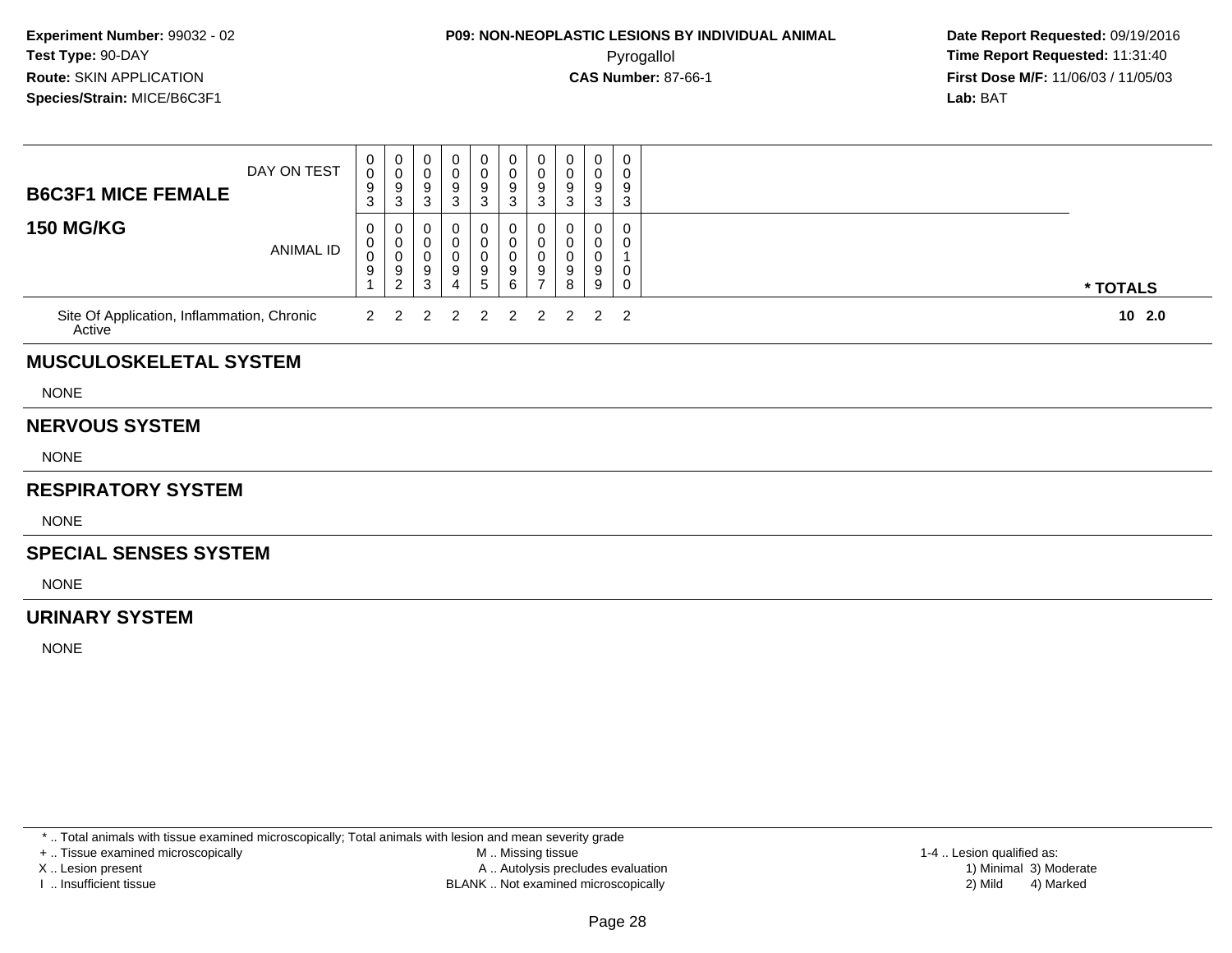|                                                                                                                                                                    | DAY ON TEST      | 0<br>$\pmb{0}$                | $\pmb{0}$<br>$\mathbf 0$                                                    | 0<br>0                                     | 0<br>0                                               | $\pmb{0}$<br>$\pmb{0}$                                         | $\mathbf 0$<br>$\mathsf{O}\xspace$         | $\pmb{0}$<br>$\pmb{0}$                                    | 0<br>$\mathbf 0$                                           | $\mathbf 0$<br>0                                  | $\mathbf 0$<br>0                       |                                     |                                                     |                         |
|--------------------------------------------------------------------------------------------------------------------------------------------------------------------|------------------|-------------------------------|-----------------------------------------------------------------------------|--------------------------------------------|------------------------------------------------------|----------------------------------------------------------------|--------------------------------------------|-----------------------------------------------------------|------------------------------------------------------------|---------------------------------------------------|----------------------------------------|-------------------------------------|-----------------------------------------------------|-------------------------|
| <b>B6C3F1 MICE FEMALE</b>                                                                                                                                          |                  | 9<br>3                        | $9\,$<br>$\mathbf{3}$                                                       | 9<br>$\mathbf{3}$                          | 9<br>$\mathbf{3}$                                    | $\boldsymbol{9}$<br>$\mathbf{3}$                               | 9<br>3                                     | 9<br>$\mathbf{3}$                                         | 9<br>$\mathbf{3}$                                          | 9<br>$\mathbf{3}$                                 | 9<br>3                                 |                                     |                                                     |                         |
| <b>300 MG/KG</b>                                                                                                                                                   | <b>ANIMAL ID</b> | 0<br>0<br>$\overline{1}$<br>0 | $\mathbf 0$<br>$\mathbf 0$<br>$\overline{1}$<br>$\pmb{0}$<br>$\overline{2}$ | $\mathbf 0$<br>0<br>$\mathbf{1}$<br>0<br>3 | $\Omega$<br>0<br>$\mathbf{1}$<br>0<br>$\overline{4}$ | $\boldsymbol{0}$<br>0<br>$\mathbf{1}$<br>$\boldsymbol{0}$<br>5 | 0<br>0<br>$\mathbf{1}$<br>$\mathbf 0$<br>6 | $\mathbf 0$<br>0<br>$\overline{1}$<br>0<br>$\overline{7}$ | $\Omega$<br>$\Omega$<br>$\overline{1}$<br>$\mathbf 0$<br>8 | $\Omega$<br>0<br>$\mathbf{1}$<br>$\mathbf 0$<br>9 | $\Omega$<br>0<br>$\mathbf 1$<br>1<br>0 |                                     |                                                     | * TOTALS                |
| <b>ALIMENTARY SYSTEM</b>                                                                                                                                           |                  |                               |                                                                             |                                            |                                                      |                                                                |                                            |                                                           |                                                            |                                                   |                                        |                                     |                                                     |                         |
| <b>NONE</b>                                                                                                                                                        |                  |                               |                                                                             |                                            |                                                      |                                                                |                                            |                                                           |                                                            |                                                   |                                        |                                     |                                                     |                         |
| <b>CARDIOVASCULAR SYSTEM</b>                                                                                                                                       |                  |                               |                                                                             |                                            |                                                      |                                                                |                                            |                                                           |                                                            |                                                   |                                        |                                     |                                                     |                         |
| <b>NONE</b>                                                                                                                                                        |                  |                               |                                                                             |                                            |                                                      |                                                                |                                            |                                                           |                                                            |                                                   |                                        |                                     |                                                     |                         |
| <b>ENDOCRINE SYSTEM</b>                                                                                                                                            |                  |                               |                                                                             |                                            |                                                      |                                                                |                                            |                                                           |                                                            |                                                   |                                        |                                     |                                                     |                         |
| <b>NONE</b>                                                                                                                                                        |                  |                               |                                                                             |                                            |                                                      |                                                                |                                            |                                                           |                                                            |                                                   |                                        |                                     |                                                     |                         |
| <b>GENERAL BODY SYSTEM</b>                                                                                                                                         |                  |                               |                                                                             |                                            |                                                      |                                                                |                                            |                                                           |                                                            |                                                   |                                        |                                     |                                                     |                         |
| <b>NONE</b>                                                                                                                                                        |                  |                               |                                                                             |                                            |                                                      |                                                                |                                            |                                                           |                                                            |                                                   |                                        |                                     |                                                     |                         |
| <b>GENITAL SYSTEM</b>                                                                                                                                              |                  |                               |                                                                             |                                            |                                                      |                                                                |                                            |                                                           |                                                            |                                                   |                                        |                                     |                                                     |                         |
| <b>NONE</b>                                                                                                                                                        |                  |                               |                                                                             |                                            |                                                      |                                                                |                                            |                                                           |                                                            |                                                   |                                        |                                     |                                                     |                         |
| <b>HEMATOPOIETIC SYSTEM</b>                                                                                                                                        |                  |                               |                                                                             |                                            |                                                      |                                                                |                                            |                                                           |                                                            |                                                   |                                        |                                     |                                                     |                         |
| Spleen<br>Hematopoietic Cell Proliferation                                                                                                                         |                  | +<br>$\overline{2}$           | $\ddot{}$<br>$\overline{2}$                                                 | $\ddot{}$<br>2                             | +                                                    | $_{+}$<br>2                                                    | $\ddot{}$                                  | $_{+}$<br>$2^{\circ}$                                     | $_{+}$<br>$2^{\circ}$                                      | $+$<br>2                                          | $+$                                    |                                     |                                                     | 10<br>72.0              |
| <b>INTEGUMENTARY SYSTEM</b>                                                                                                                                        |                  |                               |                                                                             |                                            |                                                      |                                                                |                                            |                                                           |                                                            |                                                   |                                        |                                     |                                                     |                         |
| Skin<br>Site Of Application, Hyperkeratosis<br>Site Of Application, Hyperplasia, Squamous                                                                          |                  | $\overline{2}$                | 1<br>2                                                                      | $\mathbf{1}$<br>2                          | $\mathbf{1}$<br>$\mathbf{1}$                         | $\ddot{}$<br>$\overline{2}$<br>$\overline{2}$                  | $\mathbf{1}$<br>$\mathbf{1}$               | $\overline{1}$<br>$\mathbf{1}$                            | $\overline{1}$                                             | $\mathbf{1}$                                      | $\ddot{}$<br>-1<br>$\overline{1}$      |                                     |                                                     | 10<br>9 1.1<br>$10$ 1.4 |
| *  Total animals with tissue examined microscopically; Total animals with lesion and mean severity grade<br>+  Tissue examined microscopically<br>X Lesion present |                  |                               |                                                                             |                                            |                                                      |                                                                | M  Missing tissue                          |                                                           |                                                            |                                                   |                                        | A  Autolysis precludes evaluation   | 1-4  Lesion qualified as:<br>1) Minimal 3) Moderate |                         |
| I. Insufficient tissue                                                                                                                                             |                  |                               |                                                                             |                                            |                                                      |                                                                |                                            |                                                           |                                                            |                                                   |                                        | BLANK  Not examined microscopically | 2) Mild<br>4) Marked                                |                         |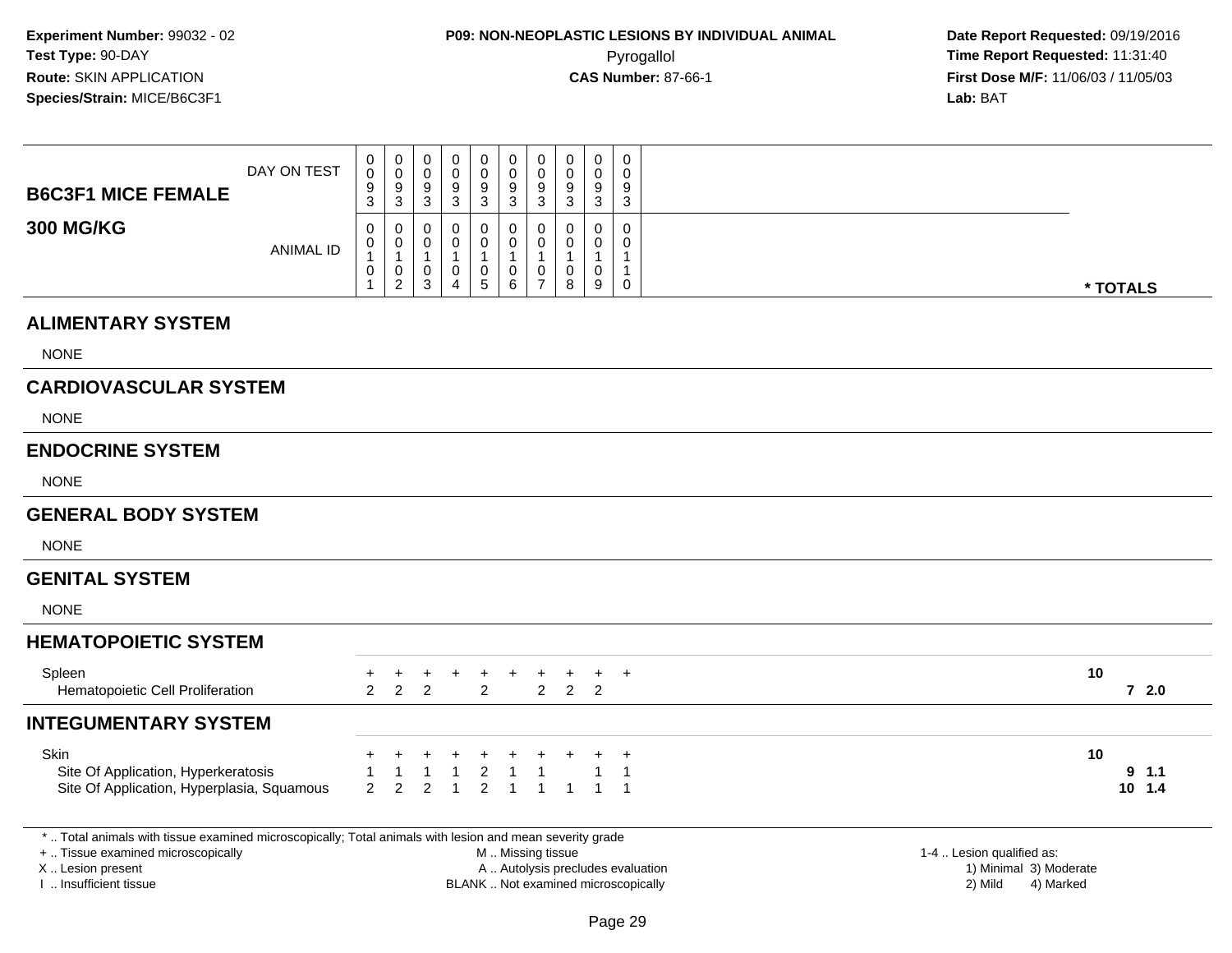## **P09: NON-NEOPLASTIC LESIONS BY INDIVIDUAL ANIMAL**Pyrogallol **Time Report Requested:** 11:31:40

 **Date Report Requested:** 09/19/2016 **First Dose M/F:** 11/06/03 / 11/05/03<br>**Lab:** BAT **Lab:** BAT

| <b>B6C3F1 MICE FEMALE</b>                            | DAY ON TEST      | 0<br>$\mathbf 0$<br>9<br>3    | 0<br>$\pmb{0}$<br>9<br>3                                          | 0<br>0<br>9<br>3                 | 0<br>0<br>9<br>3              | 0<br>$\pmb{0}$<br>$\boldsymbol{9}$<br>3 | 0<br>$\pmb{0}$<br>9<br>$\mathbf{3}$      | $\pmb{0}$<br>$\pmb{0}$<br>$\frac{9}{3}$       | 0<br>0<br>9<br>3        | $\pmb{0}$<br>$\mathbf 0$<br>$\boldsymbol{9}$<br>$\mathbf{3}$ | 0<br>0<br>9<br>3      |          |  |
|------------------------------------------------------|------------------|-------------------------------|-------------------------------------------------------------------|----------------------------------|-------------------------------|-----------------------------------------|------------------------------------------|-----------------------------------------------|-------------------------|--------------------------------------------------------------|-----------------------|----------|--|
| <b>300 MG/KG</b>                                     | <b>ANIMAL ID</b> | 0<br>$\pmb{0}$<br>1<br>0<br>1 | 0<br>$\mathbf 0$<br>$\mathbf{1}$<br>$\mathbf 0$<br>$\overline{c}$ | 0<br>0<br>$\mathbf{1}$<br>0<br>3 | 0<br>0<br>0<br>$\overline{4}$ | 0<br>$\pmb{0}$<br>0<br>$5\phantom{.0}$  | 0<br>$\mathbf 0$<br>0<br>$6\overline{6}$ | 0<br>0<br>$\mathbf{1}$<br>0<br>$\overline{7}$ | $^{(1)}$<br>0<br>0<br>8 | 0<br>0<br>$\mathbf{1}$<br>0<br>9                             | 0<br>0<br>1<br>1<br>0 | * TOTALS |  |
| Site Of Application, Inflammation, Chronic<br>Active |                  | $\overline{2}$                | 2                                                                 | 2                                | $\overline{2}$                | 3                                       | $\overline{2}$                           | 2                                             | 2                       | $\overline{2}$                                               | 2                     | $10$ 2.1 |  |
| <b>MUSCULOSKELETAL SYSTEM</b>                        |                  |                               |                                                                   |                                  |                               |                                         |                                          |                                               |                         |                                                              |                       |          |  |
| <b>NONE</b>                                          |                  |                               |                                                                   |                                  |                               |                                         |                                          |                                               |                         |                                                              |                       |          |  |
| <b>NERVOUS SYSTEM</b>                                |                  |                               |                                                                   |                                  |                               |                                         |                                          |                                               |                         |                                                              |                       |          |  |
| <b>NONE</b>                                          |                  |                               |                                                                   |                                  |                               |                                         |                                          |                                               |                         |                                                              |                       |          |  |
| <b>RESPIRATORY SYSTEM</b>                            |                  |                               |                                                                   |                                  |                               |                                         |                                          |                                               |                         |                                                              |                       |          |  |
| <b>NONE</b>                                          |                  |                               |                                                                   |                                  |                               |                                         |                                          |                                               |                         |                                                              |                       |          |  |
| <b>SPECIAL SENSES SYSTEM</b>                         |                  |                               |                                                                   |                                  |                               |                                         |                                          |                                               |                         |                                                              |                       |          |  |
| <b>NONE</b>                                          |                  |                               |                                                                   |                                  |                               |                                         |                                          |                                               |                         |                                                              |                       |          |  |
| <b>URINARY SYSTEM</b>                                |                  |                               |                                                                   |                                  |                               |                                         |                                          |                                               |                         |                                                              |                       |          |  |
| <b>NONE</b>                                          |                  |                               |                                                                   |                                  |                               |                                         |                                          |                                               |                         |                                                              |                       |          |  |
|                                                      |                  |                               |                                                                   |                                  |                               |                                         |                                          |                                               |                         |                                                              |                       |          |  |

\* .. Total animals with tissue examined microscopically; Total animals with lesion and mean severity grade

+ .. Tissue examined microscopically

X .. Lesion present

I .. Insufficient tissue

 M .. Missing tissueA .. Autolysis precludes evaluation

BLANK .. Not examined microscopically 2) Mild 4) Marked

1-4 .. Lesion qualified as:<br>1) Minimal 3) Moderate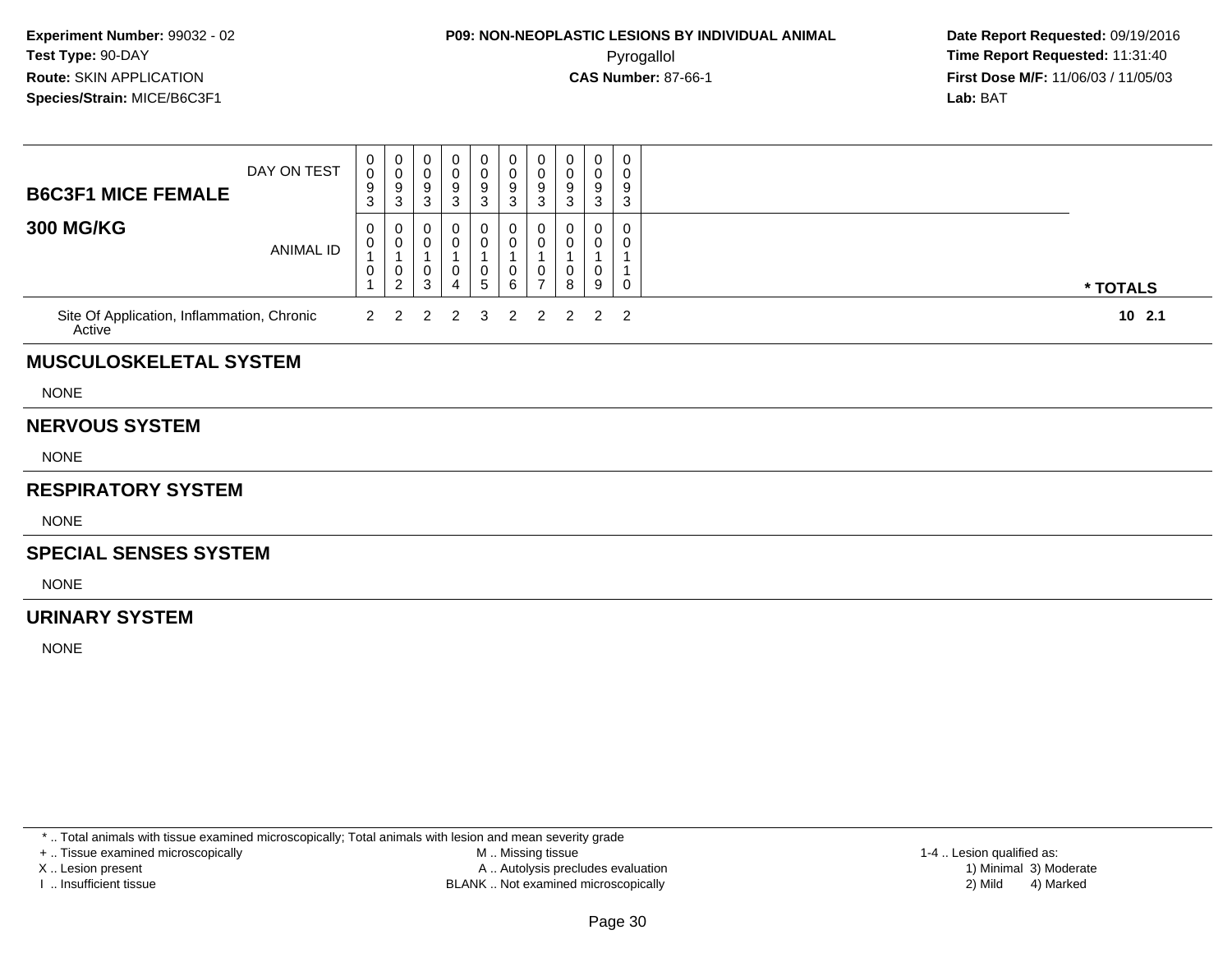#### **P09: NON-NEOPLASTIC LESIONS BY INDIVIDUAL ANIMAL**Pyrogallol **Time Report Requested:** 11:31:40

 **Date Report Requested:** 09/19/2016 **First Dose M/F:** 11/06/03 / 11/05/03<br>Lab: BAT **Lab:** BAT

| <b>B6C3F1 MICE FEMALE</b>                                                                                                                                           | DAY ON TEST      | $\,0\,$<br>$\mathbf 0$<br>$\frac{9}{3}$                                | $\pmb{0}$<br>$\pmb{0}$<br>$\boldsymbol{9}$<br>$\sqrt{3}$ | $\pmb{0}$<br>$\pmb{0}$<br>9<br>3                                  | $\pmb{0}$<br>$\pmb{0}$<br>9<br>$\mathbf{3}$                                    | $\pmb{0}$<br>$\mathbf 0$<br>9<br>3 | $\mathsf{O}\xspace$<br>$\mathbf 0$<br>$\boldsymbol{9}$<br>3 | $\pmb{0}$<br>$\pmb{0}$<br>$9\,$<br>$\mathbf{3}$                    | $\mathbf 0$<br>$\mathbf 0$<br>9<br>$\mathbf{3}$    | $\pmb{0}$<br>$\mathbf 0$<br>9<br>3                    | $\pmb{0}$<br>$\mathbf 0$<br>9<br>$\mathbf{3}$    |                                                     |    |                |
|---------------------------------------------------------------------------------------------------------------------------------------------------------------------|------------------|------------------------------------------------------------------------|----------------------------------------------------------|-------------------------------------------------------------------|--------------------------------------------------------------------------------|------------------------------------|-------------------------------------------------------------|--------------------------------------------------------------------|----------------------------------------------------|-------------------------------------------------------|--------------------------------------------------|-----------------------------------------------------|----|----------------|
| <b>600 MG/KG</b>                                                                                                                                                    | <b>ANIMAL ID</b> | $\pmb{0}$<br>$\pmb{0}$<br>$\mathbf{1}$<br>$\mathbf{1}$<br>$\mathbf{1}$ | 0<br>$\pmb{0}$<br>$\mathbf{1}$<br>1<br>$\boldsymbol{2}$  | $\mathbf 0$<br>0<br>$\overline{1}$<br>$\mathbf{1}$<br>$\mathbf 3$ | $\mathbf 0$<br>$\mathbf 0$<br>$\overline{1}$<br>$\mathbf{1}$<br>$\overline{4}$ | 0<br>$\mathbf 0$<br>1<br>1<br>5    | $\mathbf 0$<br>$\mathbf 0$<br>1<br>1<br>$\,6\,$             | $\mathbf 0$<br>$\mathbf 0$<br>$\mathbf{1}$<br>-1<br>$\overline{7}$ | $\mathbf{0}$<br>$\mathbf 0$<br>$\overline{1}$<br>8 | $\mathbf 0$<br>0<br>$\mathbf{1}$<br>$\mathbf{1}$<br>9 | 0<br>$\mathbf 0$<br>$\mathbf{1}$<br>$^2_{\rm 0}$ |                                                     |    | * TOTALS       |
| <b>ALIMENTARY SYSTEM</b>                                                                                                                                            |                  |                                                                        |                                                          |                                                                   |                                                                                |                                    |                                                             |                                                                    |                                                    |                                                       |                                                  |                                                     |    |                |
| Esophagus                                                                                                                                                           |                  |                                                                        |                                                          |                                                                   |                                                                                |                                    |                                                             |                                                                    |                                                    |                                                       | $\overline{+}$                                   |                                                     | 10 |                |
| Gallbladder                                                                                                                                                         |                  |                                                                        |                                                          |                                                                   |                                                                                |                                    |                                                             |                                                                    |                                                    | ÷                                                     | $+$                                              |                                                     | 10 |                |
| Intestine Large, Cecum                                                                                                                                              |                  |                                                                        |                                                          |                                                                   |                                                                                |                                    |                                                             |                                                                    |                                                    |                                                       |                                                  |                                                     | 10 |                |
| Intestine Large, Colon                                                                                                                                              |                  |                                                                        |                                                          |                                                                   |                                                                                |                                    |                                                             |                                                                    |                                                    |                                                       | $+$                                              |                                                     | 10 |                |
| Intestine Large, Rectum                                                                                                                                             |                  |                                                                        |                                                          |                                                                   |                                                                                |                                    |                                                             |                                                                    |                                                    |                                                       | $+$                                              |                                                     | 10 |                |
| Intestine Small, Duodenum                                                                                                                                           |                  |                                                                        |                                                          |                                                                   |                                                                                |                                    |                                                             |                                                                    |                                                    |                                                       | $\ddot{}$                                        |                                                     | 10 |                |
| Intestine Small, Ileum                                                                                                                                              |                  |                                                                        |                                                          |                                                                   |                                                                                |                                    |                                                             |                                                                    |                                                    |                                                       | $\ddot{}$                                        |                                                     | 10 |                |
| Intestine Small, Jejunum                                                                                                                                            |                  |                                                                        |                                                          |                                                                   |                                                                                |                                    |                                                             |                                                                    |                                                    |                                                       | $\ddot{}$                                        |                                                     | 10 |                |
| Liver<br>Hematopoietic Cell Proliferation<br>Inflammation                                                                                                           |                  |                                                                        |                                                          | 1                                                                 | $\overline{1}$                                                                 | 1                                  |                                                             |                                                                    |                                                    | $\overline{\mathbf{1}}$                               | $\ddot{}$<br>$\mathbf{1}$<br>$\mathbf{1}$        |                                                     | 10 | 6 1.0<br>5 1.0 |
| Pancreas<br>Ectopic Spleen                                                                                                                                          |                  |                                                                        |                                                          |                                                                   |                                                                                |                                    | $\div$                                                      | $\ddot{}$<br>$\mathsf X$                                           | +                                                  | $\pm$                                                 | $+$                                              |                                                     | 10 | $\mathbf 1$    |
| Salivary Glands                                                                                                                                                     |                  |                                                                        |                                                          |                                                                   |                                                                                |                                    |                                                             |                                                                    |                                                    |                                                       | $\ddot{}$                                        |                                                     | 10 |                |
| Stomach, Forestomach                                                                                                                                                |                  |                                                                        |                                                          |                                                                   |                                                                                |                                    |                                                             |                                                                    |                                                    |                                                       | $\ddot{}$                                        |                                                     | 10 |                |
| Stomach, Glandular                                                                                                                                                  |                  |                                                                        |                                                          |                                                                   |                                                                                |                                    |                                                             |                                                                    |                                                    |                                                       | $+$                                              |                                                     | 10 |                |
| *  Total animals with tissue examined microscopically; Total animals with lesion and mean severity grade<br>+  Tissue examined microscopically<br>X  Lesion present |                  |                                                                        |                                                          |                                                                   |                                                                                |                                    | M  Missing tissue                                           |                                                                    | A  Autolysis precludes evaluation                  |                                                       |                                                  | 1-4  Lesion qualified as:<br>1) Minimal 3) Moderate |    |                |

I .. Insufficient tissue

BLANK .. Not examined microscopically 2) Mild 4) Marked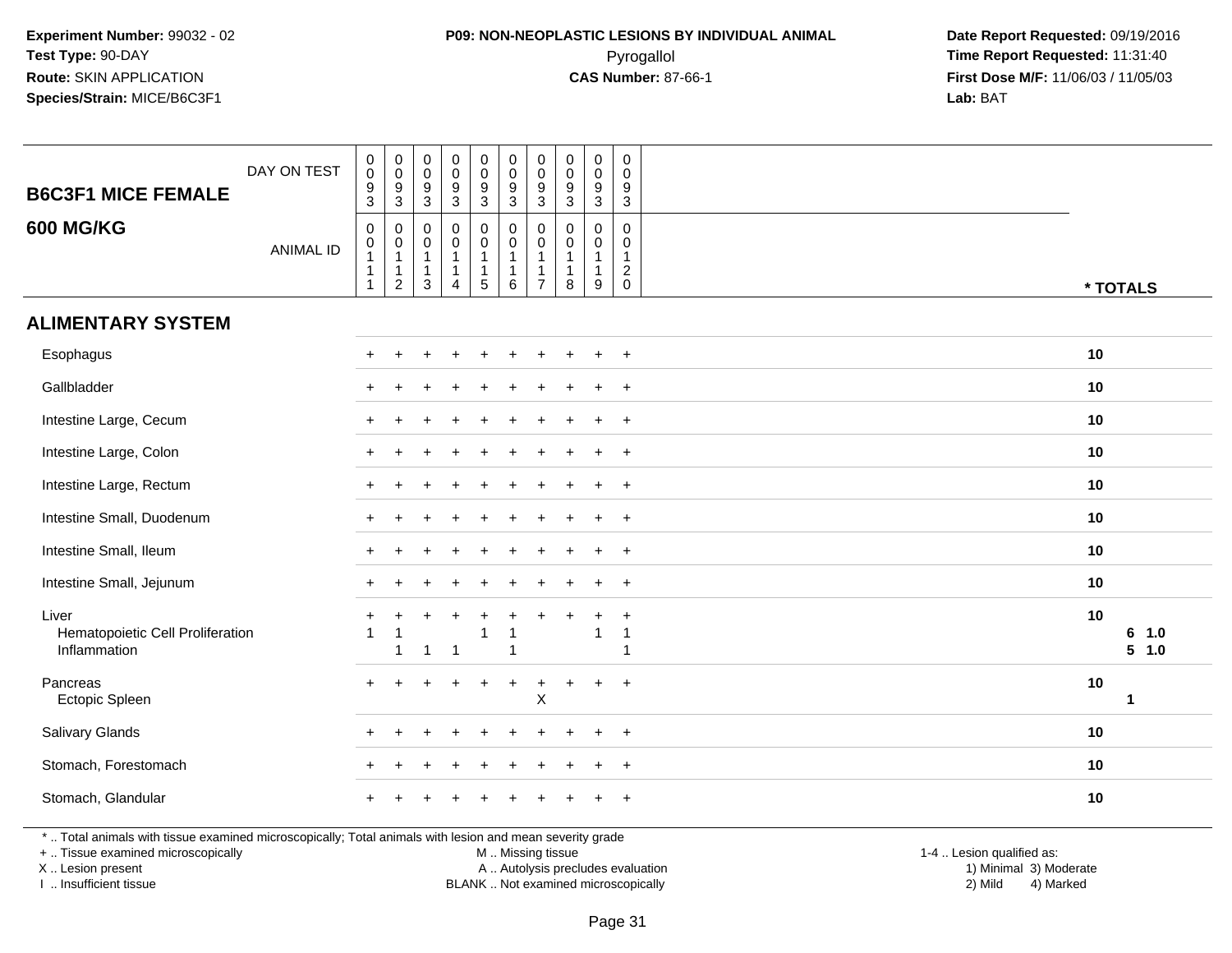# **P09: NON-NEOPLASTIC LESIONS BY INDIVIDUAL ANIMAL**Pyrogallol **Time Report Requested:** 11:31:40

| <b>B6C3F1 MICE FEMALE</b>                                                                                                                                                                    | DAY ON TEST      | $\pmb{0}$<br>$\pmb{0}$<br>$\boldsymbol{9}$<br>$\mathbf{3}$             | $\pmb{0}$<br>$\mathbf 0$<br>$\boldsymbol{9}$<br>$\sqrt{3}$                    | $\begin{smallmatrix} 0\\0 \end{smallmatrix}$<br>$\boldsymbol{9}$<br>3 | 0<br>$\mathsf{O}\xspace$<br>$\overline{9}$<br>3                     | $\begin{smallmatrix} 0\\0 \end{smallmatrix}$<br>$\overline{9}$<br>$\mathbf{3}$ | $\pmb{0}$<br>$\pmb{0}$<br>$\boldsymbol{9}$<br>$\mathbf{3}$            | $\boldsymbol{0}$<br>$\boldsymbol{0}$<br>9<br>$\mathbf{3}$ | $\pmb{0}$<br>$\mathbf 0$<br>$\boldsymbol{9}$<br>$\mathbf 3$ | $\pmb{0}$<br>$\mathbf 0$<br>9<br>3 | $\pmb{0}$<br>$\mathbf 0$<br>$\boldsymbol{9}$<br>$\mathbf{3}$                          |                                                                                                                  |              |
|----------------------------------------------------------------------------------------------------------------------------------------------------------------------------------------------|------------------|------------------------------------------------------------------------|-------------------------------------------------------------------------------|-----------------------------------------------------------------------|---------------------------------------------------------------------|--------------------------------------------------------------------------------|-----------------------------------------------------------------------|-----------------------------------------------------------|-------------------------------------------------------------|------------------------------------|---------------------------------------------------------------------------------------|------------------------------------------------------------------------------------------------------------------|--------------|
| <b>600 MG/KG</b>                                                                                                                                                                             | <b>ANIMAL ID</b> | $\mathbf 0$<br>0<br>$\overline{1}$<br>$\overline{1}$<br>$\overline{1}$ | $\mathbf 0$<br>$\boldsymbol{0}$<br>$\mathbf{1}$<br>$\mathbf{1}$<br>$\sqrt{2}$ | 0<br>$\mathbf 0$<br>$\mathbf{1}$<br>$\mathbf{1}$<br>3                 | 0<br>$\mathsf{O}$<br>$\mathbf{1}$<br>$\mathbf{1}$<br>$\overline{4}$ | 0<br>$\boldsymbol{0}$<br>$\mathbf{1}$<br>$\mathbf{1}$<br>$\sqrt{5}$            | $\mathbf 0$<br>$\mathbf 0$<br>$\mathbf{1}$<br>$\mathbf{1}$<br>$\,6\,$ | $\mathbf 0$<br>0<br>1<br>$\overline{7}$                   | 0<br>$\pmb{0}$<br>$\mathbf{1}$<br>$\mathbf{1}$<br>8         | 0<br>$\mathsf{O}$<br>1<br>1<br>9   | $\mathbf 0$<br>$\mathsf{O}\xspace$<br>$\mathbf{1}$<br>$\boldsymbol{2}$<br>$\mathbf 0$ |                                                                                                                  | * TOTALS     |
| <b>CARDIOVASCULAR SYSTEM</b>                                                                                                                                                                 |                  |                                                                        |                                                                               |                                                                       |                                                                     |                                                                                |                                                                       |                                                           |                                                             |                                    |                                                                                       |                                                                                                                  |              |
| <b>Blood Vessel</b>                                                                                                                                                                          |                  |                                                                        |                                                                               |                                                                       |                                                                     |                                                                                |                                                                       |                                                           |                                                             |                                    |                                                                                       | 10                                                                                                               |              |
| Heart                                                                                                                                                                                        |                  |                                                                        |                                                                               |                                                                       |                                                                     |                                                                                |                                                                       |                                                           |                                                             |                                    |                                                                                       | 10                                                                                                               |              |
| <b>ENDOCRINE SYSTEM</b>                                                                                                                                                                      |                  |                                                                        |                                                                               |                                                                       |                                                                     |                                                                                |                                                                       |                                                           |                                                             |                                    |                                                                                       |                                                                                                                  |              |
| <b>Adrenal Cortex</b><br>Subcapsular, Hyperplasia                                                                                                                                            |                  | +<br>$\overline{2}$                                                    | $\ddot{}$<br>$\overline{2}$                                                   | 2                                                                     | $\ddot{}$<br>$\mathbf{1}$                                           | $\overline{2}$                                                                 | $\overline{1}$                                                        | 2                                                         | $\overline{2}$                                              | $\overline{1}$                     | $\ddot{}$<br>$\overline{1}$                                                           | 10                                                                                                               | 10 1.6       |
| Adrenal Medulla                                                                                                                                                                              |                  |                                                                        |                                                                               |                                                                       |                                                                     |                                                                                |                                                                       |                                                           |                                                             |                                    | $\overline{+}$                                                                        | 10                                                                                                               |              |
| Islets, Pancreatic                                                                                                                                                                           |                  |                                                                        |                                                                               |                                                                       |                                                                     |                                                                                |                                                                       |                                                           |                                                             |                                    | $\ddot{}$                                                                             | 10                                                                                                               |              |
| Parathyroid Gland<br>Ectopic Thymus                                                                                                                                                          |                  | $+$                                                                    | м                                                                             |                                                                       |                                                                     |                                                                                |                                                                       |                                                           | Χ                                                           | $\ddot{}$                          | $^{+}$                                                                                | $\boldsymbol{9}$                                                                                                 | $\mathbf{1}$ |
| <b>Pituitary Gland</b>                                                                                                                                                                       |                  |                                                                        |                                                                               |                                                                       |                                                                     |                                                                                |                                                                       |                                                           |                                                             |                                    |                                                                                       | 10                                                                                                               |              |
| <b>Thyroid Gland</b>                                                                                                                                                                         |                  |                                                                        |                                                                               |                                                                       |                                                                     |                                                                                |                                                                       |                                                           |                                                             |                                    | $\ddot{}$                                                                             | 10                                                                                                               |              |
| <b>GENERAL BODY SYSTEM</b>                                                                                                                                                                   |                  |                                                                        |                                                                               |                                                                       |                                                                     |                                                                                |                                                                       |                                                           |                                                             |                                    |                                                                                       |                                                                                                                  |              |
| <b>NONE</b>                                                                                                                                                                                  |                  |                                                                        |                                                                               |                                                                       |                                                                     |                                                                                |                                                                       |                                                           |                                                             |                                    |                                                                                       |                                                                                                                  |              |
| <b>GENITAL SYSTEM</b>                                                                                                                                                                        |                  |                                                                        |                                                                               |                                                                       |                                                                     |                                                                                |                                                                       |                                                           |                                                             |                                    |                                                                                       |                                                                                                                  |              |
| <b>Clitoral Gland</b>                                                                                                                                                                        |                  |                                                                        |                                                                               |                                                                       |                                                                     |                                                                                |                                                                       |                                                           |                                                             |                                    |                                                                                       | 10                                                                                                               |              |
| Ovary                                                                                                                                                                                        |                  |                                                                        |                                                                               |                                                                       |                                                                     |                                                                                |                                                                       |                                                           |                                                             |                                    | $\pm$                                                                                 | 10                                                                                                               |              |
| *  Total animals with tissue examined microscopically; Total animals with lesion and mean severity grade<br>+  Tissue examined microscopically<br>X Lesion present<br>I. Insufficient tissue |                  |                                                                        |                                                                               |                                                                       |                                                                     |                                                                                | M  Missing tissue                                                     |                                                           |                                                             |                                    | BLANK  Not examined microscopically                                                   | 1-4  Lesion qualified as:<br>A  Autolysis precludes evaluation<br>1) Minimal 3) Moderate<br>2) Mild<br>4) Marked |              |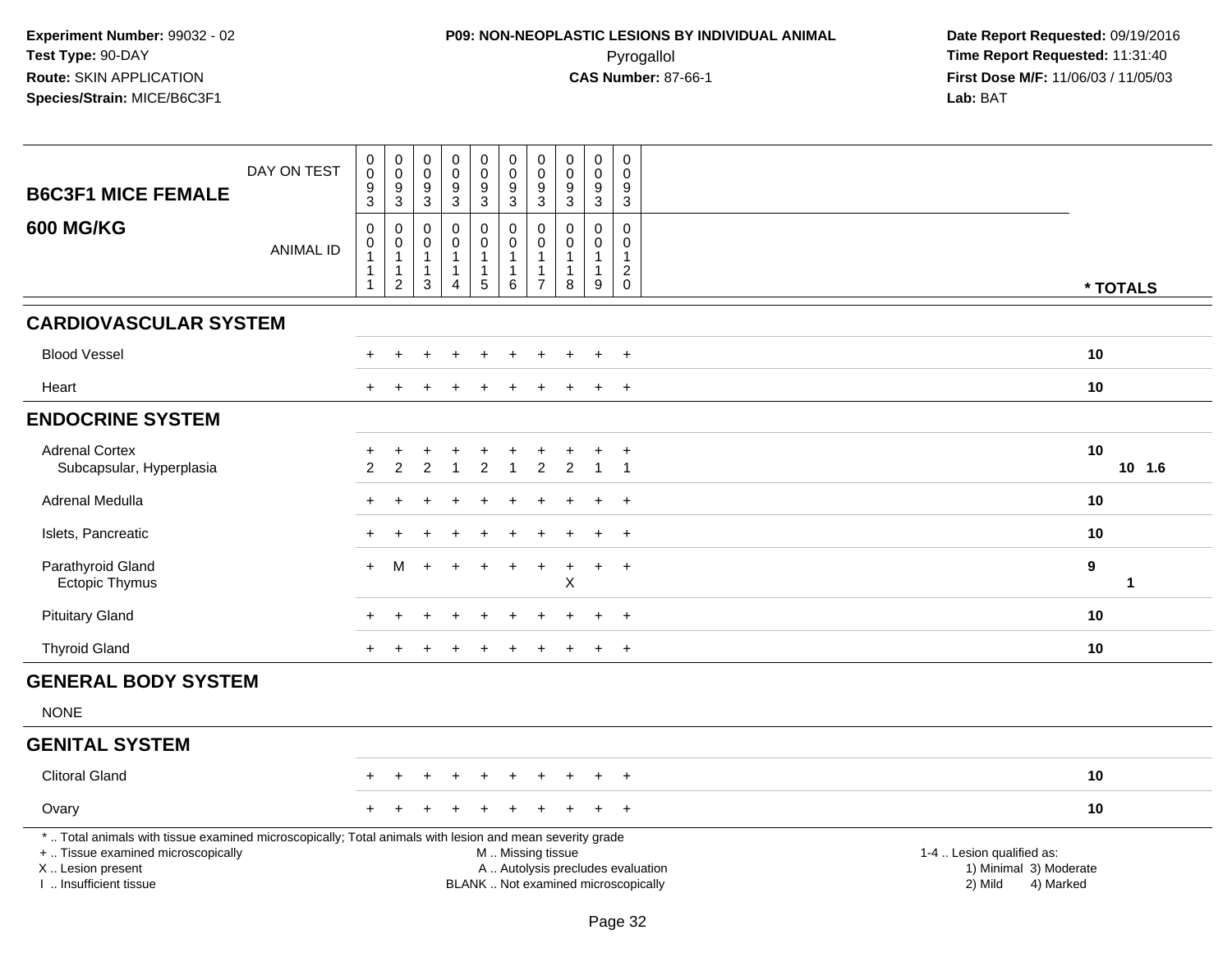# **P09: NON-NEOPLASTIC LESIONS BY INDIVIDUAL ANIMAL**Pyrogallol **Time Report Requested:** 11:31:40

| DAY ON TEST<br><b>B6C3F1 MICE FEMALE</b>                                                                                                                                                      | 0<br>$\mathbf 0$<br>$\frac{9}{3}$               | $_{\rm 0}^{\rm 0}$<br>$\frac{9}{3}$                                            | $\pmb{0}$<br>$\mathbf 0$<br>9<br>$\mathbf{3}$         | $\,0\,$<br>$\mathbf 0$<br>9<br>$\overline{3}$                   | $\mathbf 0$<br>$\mathbf 0$<br>$\frac{9}{3}$           | $\pmb{0}$<br>$\mathsf 0$<br>$\frac{9}{3}$                 | $\pmb{0}$<br>$\mathbf 0$<br>$^9_3$                                           | $\boldsymbol{0}$<br>$\mathbf 0$<br>9<br>$\sqrt{3}$ | $\pmb{0}$<br>$\mathbf 0$<br>$\boldsymbol{9}$<br>$\overline{3}$  | $\mathbf 0$<br>$\mathbf 0$<br>9<br>3              |                                                                                                                                                         |            |
|-----------------------------------------------------------------------------------------------------------------------------------------------------------------------------------------------|-------------------------------------------------|--------------------------------------------------------------------------------|-------------------------------------------------------|-----------------------------------------------------------------|-------------------------------------------------------|-----------------------------------------------------------|------------------------------------------------------------------------------|----------------------------------------------------|-----------------------------------------------------------------|---------------------------------------------------|---------------------------------------------------------------------------------------------------------------------------------------------------------|------------|
| <b>600 MG/KG</b><br><b>ANIMAL ID</b>                                                                                                                                                          | $\mathbf 0$<br>$\mathbf 0$<br>1<br>$\mathbf{1}$ | $\mathbf 0$<br>$\pmb{0}$<br>$\overline{1}$<br>$\overline{1}$<br>$\overline{2}$ | 0<br>$\mathbf 0$<br>$\mathbf{1}$<br>$\mathbf{1}$<br>3 | $\pmb{0}$<br>$\mathbf 0$<br>1<br>$\mathbf{1}$<br>$\overline{4}$ | 0<br>$\mathbf 0$<br>$\mathbf{1}$<br>$\mathbf{1}$<br>5 | 0<br>$\pmb{0}$<br>$\mathbf{1}$<br>$\mathbf{1}$<br>$\,6\,$ | $\mathbf 0$<br>$\pmb{0}$<br>$\overline{1}$<br>$\mathbf{1}$<br>$\overline{7}$ | $\mathbf 0$<br>$\mathbf 0$<br>$\mathbf 1$<br>8     | $\mathbf 0$<br>$\mathbf 0$<br>$\mathbf{1}$<br>$\mathbf{1}$<br>9 | 0<br>$\mathbf 0$<br>$\overline{c}$<br>$\mathbf 0$ |                                                                                                                                                         | * TOTALS   |
|                                                                                                                                                                                               |                                                 |                                                                                |                                                       |                                                                 |                                                       |                                                           |                                                                              |                                                    |                                                                 |                                                   |                                                                                                                                                         |            |
| <b>Uterus</b>                                                                                                                                                                                 |                                                 |                                                                                |                                                       |                                                                 |                                                       |                                                           |                                                                              |                                                    |                                                                 | $\ddot{}$                                         |                                                                                                                                                         | 10         |
| <b>HEMATOPOIETIC SYSTEM</b>                                                                                                                                                                   |                                                 |                                                                                |                                                       |                                                                 |                                                       |                                                           |                                                                              |                                                    |                                                                 |                                                   |                                                                                                                                                         |            |
| <b>Bone Marrow</b>                                                                                                                                                                            |                                                 |                                                                                |                                                       |                                                                 |                                                       |                                                           |                                                                              |                                                    |                                                                 | $+$                                               |                                                                                                                                                         | 10         |
| Lymph Node, Mandibular                                                                                                                                                                        |                                                 |                                                                                |                                                       |                                                                 |                                                       |                                                           |                                                                              |                                                    |                                                                 | $\ddot{}$                                         |                                                                                                                                                         | 10         |
| Lymph Node, Mesenteric                                                                                                                                                                        |                                                 |                                                                                |                                                       |                                                                 |                                                       |                                                           |                                                                              |                                                    |                                                                 | $\overline{1}$                                    |                                                                                                                                                         | 10         |
| Spleen<br>Hematopoietic Cell Proliferation                                                                                                                                                    | $\overline{2}$                                  | 2                                                                              |                                                       |                                                                 | $\overline{2}$                                        |                                                           | 2                                                                            | $\overline{2}$                                     | $\overline{2}$                                                  | $\ddot{}$                                         |                                                                                                                                                         | 10<br>62.0 |
| Thymus                                                                                                                                                                                        |                                                 |                                                                                |                                                       |                                                                 |                                                       |                                                           |                                                                              |                                                    |                                                                 | $+$                                               |                                                                                                                                                         | 10         |
| <b>INTEGUMENTARY SYSTEM</b>                                                                                                                                                                   |                                                 |                                                                                |                                                       |                                                                 |                                                       |                                                           |                                                                              |                                                    |                                                                 |                                                   |                                                                                                                                                         |            |
| <b>Mammary Gland</b>                                                                                                                                                                          |                                                 |                                                                                |                                                       |                                                                 |                                                       |                                                           |                                                                              |                                                    |                                                                 | $+$                                               |                                                                                                                                                         | 10         |
| <b>Skin</b><br>Site Of Application, Erosion                                                                                                                                                   | $+$                                             |                                                                                |                                                       |                                                                 | $\ddot{}$                                             | $\ddot{}$<br>$\overline{c}$                               | $\overline{ }$                                                               |                                                    | $\div$                                                          | $+$                                               |                                                                                                                                                         | 10<br>12.0 |
| Site Of Application, Hyperkeratosis                                                                                                                                                           |                                                 | 2                                                                              |                                                       | 2                                                               | $\overline{c}$                                        | $\overline{c}$                                            |                                                                              |                                                    |                                                                 |                                                   |                                                                                                                                                         | 1.4<br>10  |
| Site Of Application, Hyperplasia, Squamous                                                                                                                                                    | $\mathbf{1}$                                    | $\overline{c}$                                                                 | $\overline{c}$                                        | $\boldsymbol{2}$                                                | $\sqrt{3}$                                            | $\ensuremath{\mathsf{3}}$                                 |                                                                              | 2                                                  |                                                                 | $\mathbf{1}$                                      |                                                                                                                                                         | 10<br>1.8  |
| Site Of Application, Inflammation, Chronic<br>Active                                                                                                                                          | $\overline{2}$                                  | $\overline{2}$                                                                 | $\overline{2}$                                        | $\overline{2}$                                                  | $\overline{2}$                                        | 3                                                         | $\overline{2}$                                                               | $\overline{2}$                                     | $\overline{2}$                                                  | $\overline{c}$                                    |                                                                                                                                                         | $10$ 2.1   |
| Site Of Application, Necrosis                                                                                                                                                                 |                                                 |                                                                                |                                                       | 1                                                               |                                                       |                                                           |                                                                              |                                                    |                                                                 |                                                   |                                                                                                                                                         | 11.0       |
| Site Of Application, Ulcer                                                                                                                                                                    |                                                 |                                                                                |                                                       | $\overline{2}$                                                  |                                                       |                                                           | $\overline{2}$                                                               |                                                    |                                                                 | $\overline{c}$                                    |                                                                                                                                                         | 32.0       |
| <b>MUSCULOSKELETAL SYSTEM</b>                                                                                                                                                                 |                                                 |                                                                                |                                                       |                                                                 |                                                       |                                                           |                                                                              |                                                    |                                                                 |                                                   |                                                                                                                                                         |            |
| <b>Bone</b>                                                                                                                                                                                   | $\pm$                                           |                                                                                |                                                       |                                                                 |                                                       |                                                           |                                                                              |                                                    | $+$                                                             | $+$                                               |                                                                                                                                                         | 10         |
| *  Total animals with tissue examined microscopically; Total animals with lesion and mean severity grade<br>+  Tissue examined microscopically<br>X  Lesion present<br>I  Insufficient tissue |                                                 |                                                                                |                                                       |                                                                 |                                                       | M  Missing tissue                                         |                                                                              |                                                    |                                                                 |                                                   | 1-4  Lesion qualified as:<br>A  Autolysis precludes evaluation<br>1) Minimal 3) Moderate<br>BLANK  Not examined microscopically<br>2) Mild<br>4) Marked |            |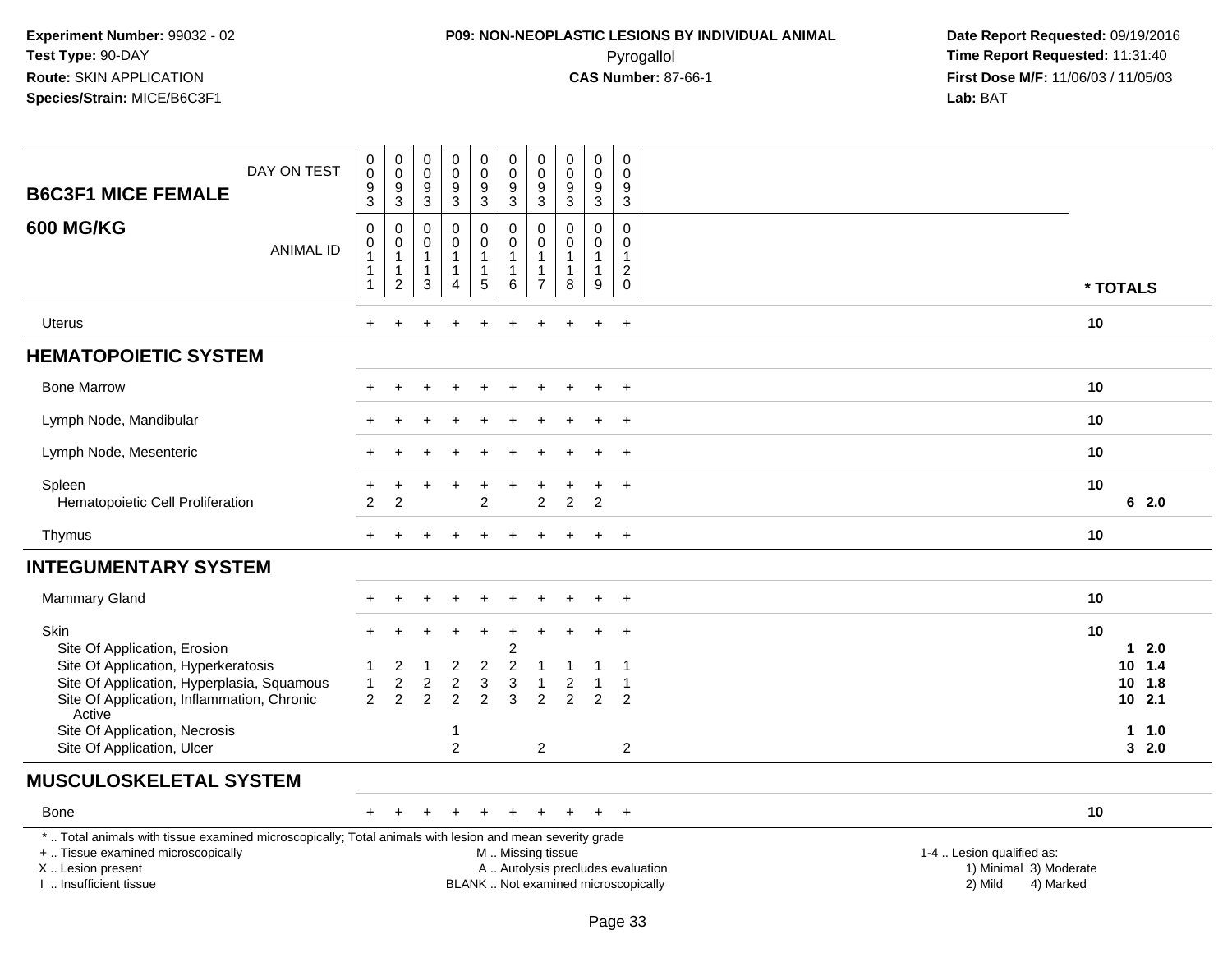| <b>B6C3F1 MICE FEMALE</b><br><b>600 MG/KG</b>                                     | DAY ON TEST      | $\pmb{0}$<br>$\boldsymbol{0}$<br>$\boldsymbol{9}$<br>3<br>$\mathbf 0$ | $\pmb{0}$<br>$\overline{0}$<br>$\boldsymbol{9}$<br>$\mathbf{3}$<br>0 | $\pmb{0}$<br>$\mathsf{O}\xspace$<br>$\boldsymbol{9}$<br>$\ensuremath{\mathsf{3}}$<br>$\pmb{0}$ | $\begin{smallmatrix} 0\\0 \end{smallmatrix}$<br>$\boldsymbol{9}$<br>$\sqrt{3}$<br>$\pmb{0}$ | $_{\rm 0}^{\rm 0}$<br>$\boldsymbol{9}$<br>$\ensuremath{\mathsf{3}}$<br>$\mathbf 0$ | $\begin{smallmatrix} 0\\0 \end{smallmatrix}$<br>$9\,$<br>$\mathbf{3}$<br>$\pmb{0}$ | $\pmb{0}$<br>$\boldsymbol{0}$<br>9<br>3<br>0 | $\mathbf 0$<br>$\mathbf 0$<br>$\boldsymbol{9}$<br>3<br>0 | $_{\rm 0}^{\rm 0}$<br>$\boldsymbol{9}$<br>$\sqrt{3}$<br>0 | $\mathbf 0$<br>$\mathbf 0$<br>$\boldsymbol{9}$<br>$\mathbf{3}$<br>$\mathbf 0$ |          |                 |
|-----------------------------------------------------------------------------------|------------------|-----------------------------------------------------------------------|----------------------------------------------------------------------|------------------------------------------------------------------------------------------------|---------------------------------------------------------------------------------------------|------------------------------------------------------------------------------------|------------------------------------------------------------------------------------|----------------------------------------------|----------------------------------------------------------|-----------------------------------------------------------|-------------------------------------------------------------------------------|----------|-----------------|
|                                                                                   | <b>ANIMAL ID</b> | 0<br>$\overline{1}$<br>$\overline{1}$<br>$\mathbf{1}$                 | 0<br>$\mathbf{1}$<br>$\mathbf{1}$<br>$\overline{2}$                  | 0<br>$\mathbf{1}$<br>$\mathbf{1}$<br>3                                                         | $\pmb{0}$<br>$\mathbf{1}$<br>1<br>$\overline{\mathbf{4}}$                                   | $\mathbf 0$<br>$\overline{1}$<br>$\overline{1}$<br>$\,$ 5 $\,$                     | $\mathbf 0$<br>$\overline{1}$<br>$\mathbf{1}$<br>6                                 | 0<br>1<br>$\overline{7}$                     | 0<br>1<br>8                                              | 0<br>$\mathbf{1}$<br>9                                    | 0<br>$\mathbf{1}$<br>$\overline{c}$<br>$\mathbf 0$                            | * TOTALS |                 |
| <b>NERVOUS SYSTEM</b>                                                             |                  |                                                                       |                                                                      |                                                                                                |                                                                                             |                                                                                    |                                                                                    |                                              |                                                          |                                                           |                                                                               |          |                 |
| <b>Brain</b>                                                                      |                  | $+$                                                                   | $\ddot{}$                                                            | $\ddot{}$                                                                                      | $\ddot{}$                                                                                   | $\ddot{}$                                                                          | $+$                                                                                | $\ddot{}$                                    | $+$                                                      | $+$                                                       | $+$                                                                           | 10       |                 |
| <b>RESPIRATORY SYSTEM</b>                                                         |                  |                                                                       |                                                                      |                                                                                                |                                                                                             |                                                                                    |                                                                                    |                                              |                                                          |                                                           |                                                                               |          |                 |
| Lung<br>Perivascular, Inflammation                                                |                  |                                                                       |                                                                      |                                                                                                |                                                                                             | +                                                                                  | $\ddot{}$                                                                          | $\ddot{}$<br>$\overline{c}$                  | $+$                                                      | $+$                                                       | $+$                                                                           | 10       | $12.0$          |
| Nose                                                                              |                  |                                                                       |                                                                      |                                                                                                |                                                                                             |                                                                                    |                                                                                    |                                              |                                                          | $+$                                                       | $+$                                                                           | 10       |                 |
| Trachea                                                                           |                  |                                                                       |                                                                      |                                                                                                |                                                                                             |                                                                                    |                                                                                    |                                              |                                                          | $\pm$                                                     | $+$                                                                           | 10       |                 |
| <b>SPECIAL SENSES SYSTEM</b>                                                      |                  |                                                                       |                                                                      |                                                                                                |                                                                                             |                                                                                    |                                                                                    |                                              |                                                          |                                                           |                                                                               |          |                 |
| Eye                                                                               |                  |                                                                       |                                                                      |                                                                                                |                                                                                             |                                                                                    |                                                                                    |                                              |                                                          |                                                           | $+$                                                                           | 10       |                 |
| Harderian Gland<br>Inflammation, Focal                                            |                  |                                                                       |                                                                      |                                                                                                |                                                                                             | $\ddot{}$                                                                          | $\ddot{}$                                                                          | $\ddot{}$<br>$\overline{2}$                  | $\pm$                                                    | $+$                                                       | $+$                                                                           | 10       | $12.0$          |
| <b>URINARY SYSTEM</b>                                                             |                  |                                                                       |                                                                      |                                                                                                |                                                                                             |                                                                                    |                                                                                    |                                              |                                                          |                                                           |                                                                               |          |                 |
| Kidney<br>Inflammation                                                            |                  | $+$                                                                   | -1                                                                   | 1                                                                                              |                                                                                             | $\overline{ }$                                                                     | $\mathbf{1}$                                                                       | $\overline{1}$                               | $\overline{1}$                                           | $\pm$                                                     | $\ddot{}$<br>$\mathbf{1}$                                                     | 10       | $7$ 1.0         |
| <b>Urinary Bladder</b><br>Infiltration Cellular, Mononuclear Cell<br>Inflammation |                  | $+$<br>-1                                                             |                                                                      |                                                                                                | $\ddot{}$                                                                                   | $\ddot{}$                                                                          | $\ddot{}$                                                                          | $\ddot{}$                                    | $\pm$                                                    | $+$                                                       | $+$                                                                           | 10       | $1 1.0$<br>11.0 |

\* .. Total animals with tissue examined microscopically; Total animals with lesion and mean severity grade

+ .. Tissue examined microscopically

X .. Lesion present

I .. Insufficient tissue

M .. Missing tissue

Lesion present A .. Autolysis precludes evaluation 1) Minimal 3) Moderate

1-4 .. Lesion qualified as:<br>1) Minimal 3) Moderate BLANK .. Not examined microscopically 2) Mild 4) Marked